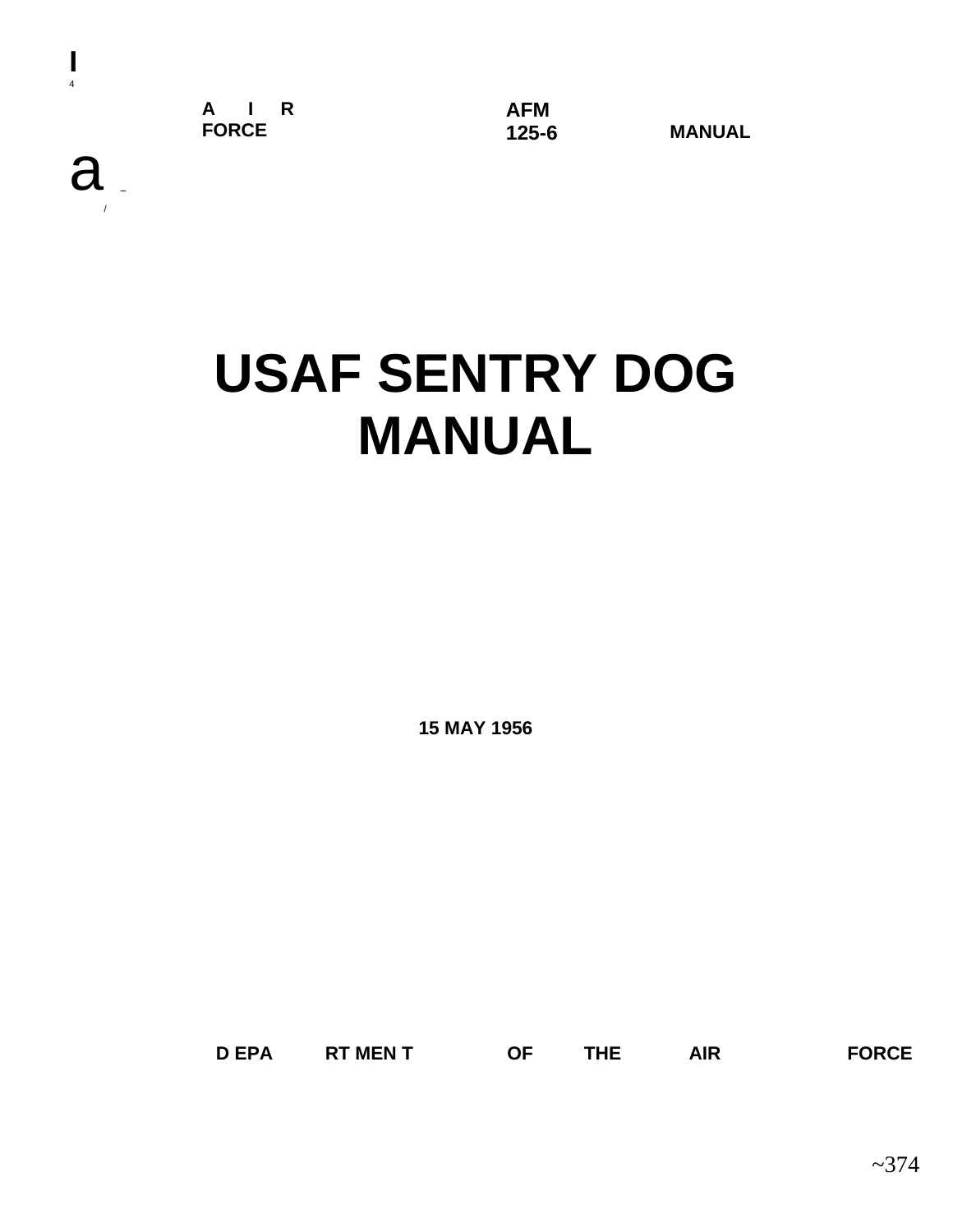NUMBER 125-6 WASHINGTON, *1.5 M*

## **Foreword**

1. *Purpose and Scope.* This manual prescribes the policies and procedures governing the operation and maintenance of the USAF Sentry Dog Program as established in AFR 125-9.

2. *Contents.* This manual covers the following elements of the USAF Sentry Dog Program: Qualifications, selection and training of handler personnel; procurement, training and utilization of sentry dogs; and the procedures for providing the necessary administrative, maintenance and logistical support.

3. *Recommendations.* Suggestions for the improvement of the Sentry Dog Program and the measures prescribed in this manual are encouraged. They may be submitted through proper channels to The Inspector General, Headquarters, USAF, Washington 25, D. C., Attention: The Provost Marshal.

## BY ORDER OF THE SECRETARY OF THE AIR FORCE: OFFICIAL N. F. TWINING

*Chief of Staff, United States Air Force* 

## E. E. TORO *Colonel, USAF Air Adjutant General*

#### DISTRIBUTION

| Zone of Interior and Overseas:                                                                                                                                                                                                        |                |
|---------------------------------------------------------------------------------------------------------------------------------------------------------------------------------------------------------------------------------------|----------------|
| <b>Headquarters USAF</b>                                                                                                                                                                                                              | 150            |
| Major air commands                                                                                                                                                                                                                    |                |
| Subordinate air commands                                                                                                                                                                                                              | 6              |
| <b>Bases</b>                                                                                                                                                                                                                          | 3              |
| Squadrons (Air Police)                                                                                                                                                                                                                | $\overline{2}$ |
| *Special                                                                                                                                                                                                                              |                |
| $\alpha$ . In the contract of the constant of the contract of the contract of $\alpha$ , the contract of the contract of the contract of the contract of the contract of the contract of the contract of the contract of the contract |                |

*\** Commanders will requisition additional copies as required for issuing one copy to

each dog handler.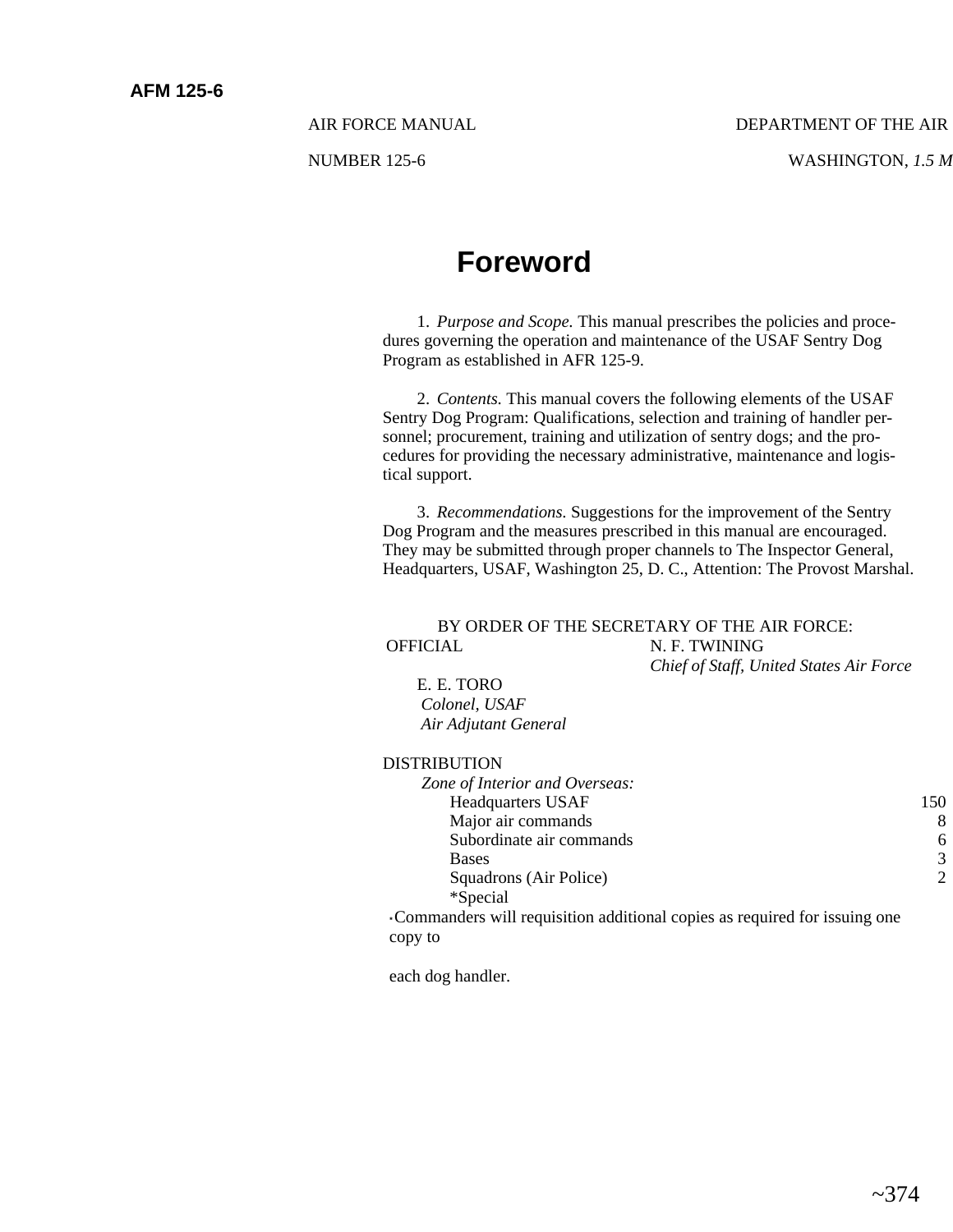## **Contents**

|                                                                                           | Page                                       |
|-------------------------------------------------------------------------------------------|--------------------------------------------|
| <b>Chapter I-Background</b><br>Section I-Origins of TJSAF Sentry Dog Program              | 1                                          |
|                                                                                           | $\overline{3}$                             |
| Section Il-Objective of the Program                                                       |                                            |
| <b>Chapter 2-Handler Personnel</b>                                                        |                                            |
| Section I—Sentry Dog Handlers                                                             | $\overline{4}$                             |
| Section II-Formal Training                                                                |                                            |
| Section Ill—On-the-Job Training<br>Section IV—Status of Trained Handlers                  | $\begin{array}{c} 4 \\ 6 \\ 6 \end{array}$ |
|                                                                                           |                                            |
| <b>Chapter 3-Sentry Dogs</b>                                                              |                                            |
| Section I-The German Shepherd Dog                                                         | $\tau$                                     |
| Section Il-Specifications for Sentry Dogs                                                 | $\tau$                                     |
| Section Ill-Procurement                                                                   | 8                                          |
|                                                                                           |                                            |
| <b>Chapter 4-Training</b>                                                                 |                                            |
| Section I—Behavior and Instincts of Dogs<br>S~ction Il—General Principles of Dog Training | 9<br>13                                    |
| Section Ill-Basic Obedience Training                                                      | 16                                         |
| Section IV—Advanced Obedience, Agitation and Attack Training                              | 20                                         |
| Section V-Obstacle Course                                                                 | 25                                         |
| Section VI—Utilization and Care of Equipment                                              |                                            |
| Section VII-Continuous Training Program                                                   | $\frac{25}{27}$                            |
| Section VIII-Elective Training                                                            | 28                                         |
| Section IX-Standards of Proficiency                                                       | 29                                         |
| <b>Chapter 5-Health, Care and Feeding</b>                                                 |                                            |
| Section I—Grooming and Care                                                               | 31                                         |
| Section II—First Aid and Veterinary Support                                               | 33                                         |
| Section Ill-Nutrition and Feeding                                                         | 34                                         |
| Chapter 6-Utilization of Sentry Dogs                                                      |                                            |
| Section I-Sentry Dog Flight                                                               | 40                                         |
| Section Il-Principles of Utilization                                                      | 41                                         |
| Section Ill-Areas of Utilization                                                          | 42                                         |
|                                                                                           |                                            |
| <b>Chapter 7-Logistical Support and Administration</b>                                    |                                            |
| Section I-Kennels and Runs                                                                | 43                                         |
| Section Il-Equipment and Supplies                                                         | 44                                         |
| Section Ill-Records                                                                       | 45                                         |
|                                                                                           |                                            |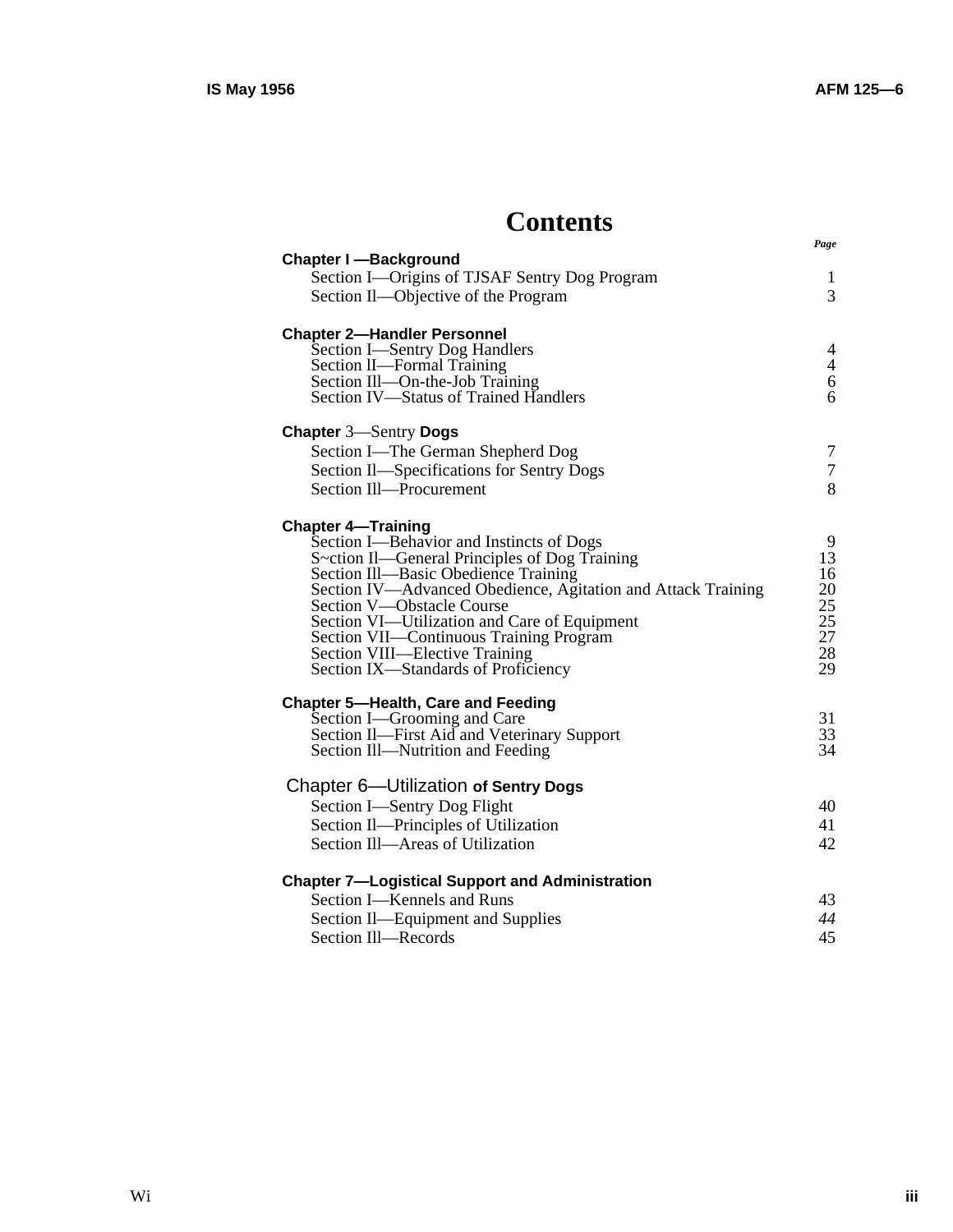## **Chapter I**

## **BACKGROUND**

### **Section I—ORIGINS OF THE USAF SENTRY DOG PROGRAM**

### **I. Military Use of Dogs**

Throughout the history of warfare, from the days of the Medes and the Persians and the conquests of the Roman Empire, to the police action of the United Nations in Korea, dogs have gone into combat at the side of their masters or have been used in direct support of combat operations. Initially, entire formations of. attack dogs, frequently equipped with armor and spiked collars, were sent into battle against the enemy as recognized and effective instruments of offensive warfare. However, with the invention of gunpowder and the consequent change in military tactics, the value of dogs as combat soldiers steadily diminished. At the same time, his usefulness in other military activities has increased. During World War I, vast numbers of dogs were employed as sentries, messengers, ammunition carriers, scouts, sled dogs and casualty dogs. It is estimated that Germany alone employed over 30,000 dogs for such purposes, and approximately 20,000 dogs served with the French Army. The American Expeditionary Forces had no organized dog unit, but borrowed a limited number of dogs from the French and Belgians for casualty, messenger and guard duty.

During World War II, dogs were used on the largest scale yet realized. In all, over 250,000 dogs served with the armies of the Allies and the Axis Powers. Need for dogs in large numbers was recognized by the

United States Army in 1942 and resulted in the

establishment of the K—9 Corps. This organization operated five War Dog Reception and Training Centers scattered throughout the United States and during the course of the war trained approximately 10,000 dogs for the following duties: messenger, 151; scout, 595; mine detection, 140; sled and pack, 368; and sentry, 9,298. A number of these dogs established distinguished records and were officially cited for outstanding and faithful service.

#### 2. **Sentry Dogs in the Air Force**

Utilization of dogs by the Air Force began initially in the two overseas commands, United States Air Forces in Europe and the Far East Air Forces. During the past five years, both these commands have established programs for the procurement and training of German Shepherds for use as sentry dogs. More recently, the Strategic Air Command began procuring and utilizing sentry dogs at its installations in the zone of the interior. As a consequence, by the end of 1955, a total of 1379 sentry dogs were performing duty at Air Force installations in Korea, Japan, Okinawa, Guam, Puerto Rico, Germany, France, Great Britain, French Morocco and the Continental United States. This present widespread utilization of sentry dogs, plus anticipated increased requirements in the future, has led the Air Force to establish the USAF Sentry Dog Program.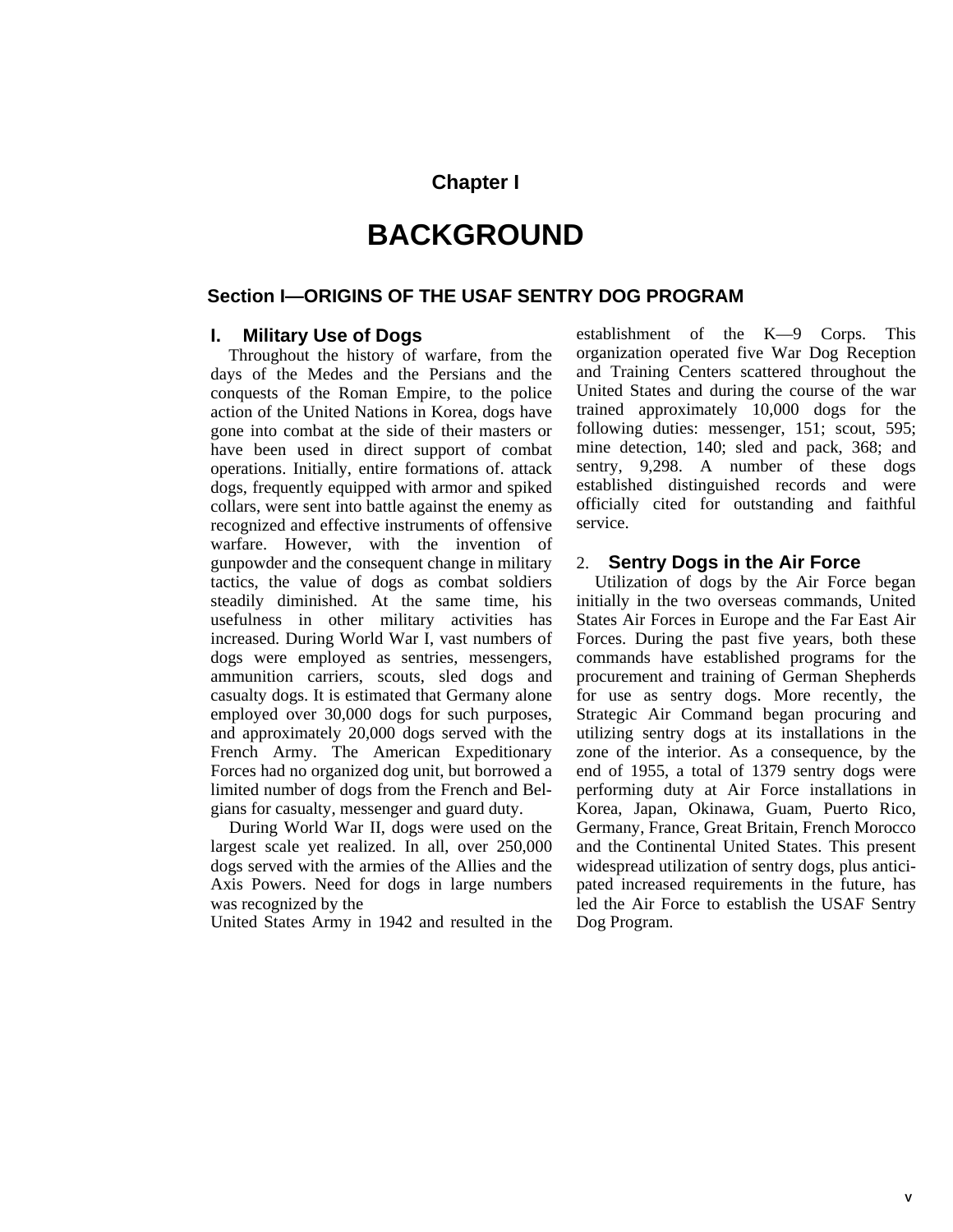

**;r-#-'** *7rC'; rJ~.v~t#~~w*≤*-..v* ~ *-rt.tjz..'* -~ — **--~ -** '.—• -,

**Inspection at an Air Force Base.**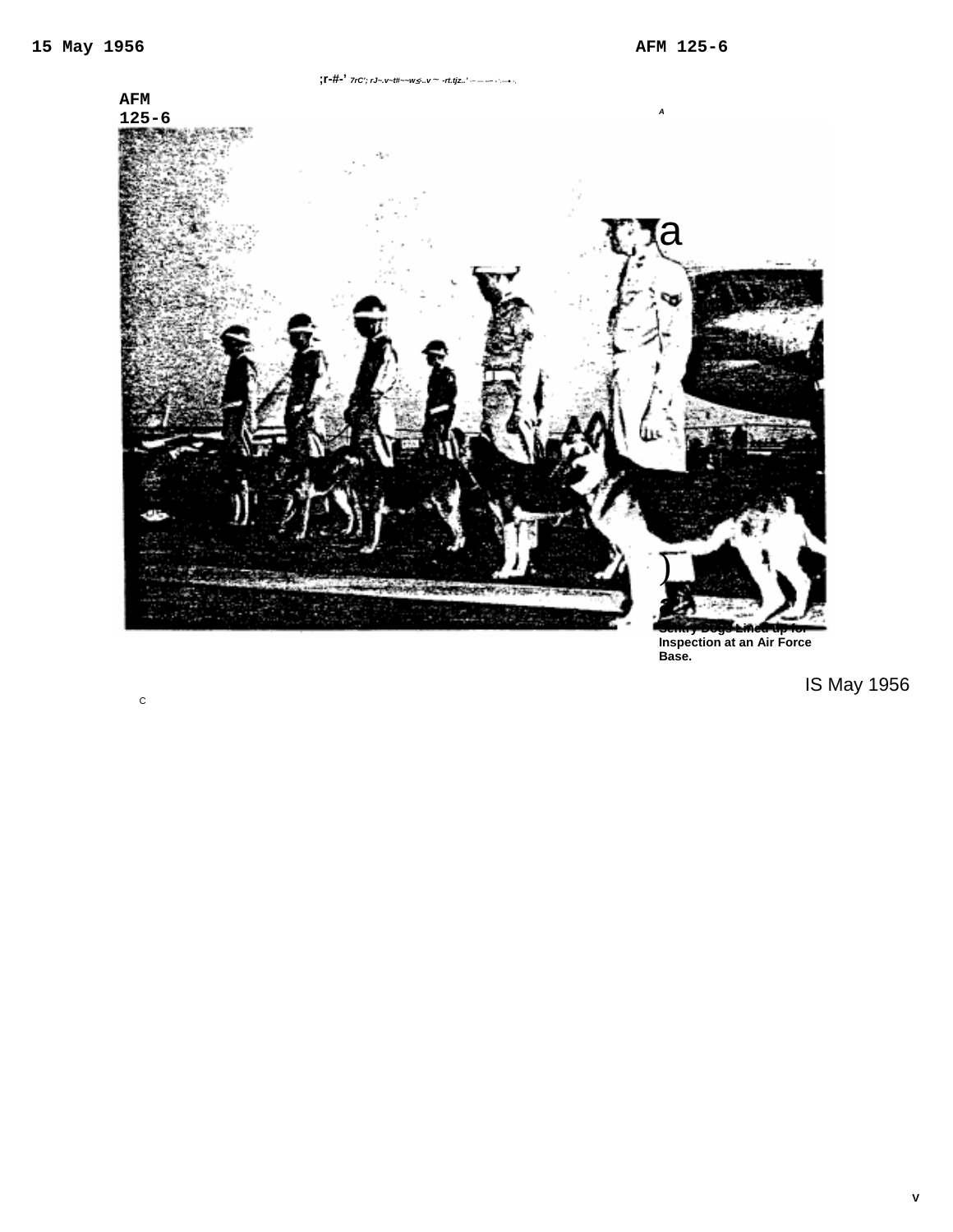## **Secton Il—OBJECTIVE OF THE PROGRAM**

The USAF Sentry Dog Program has but one objective: To provide commanders with a means for increasing the security of restricted areas and for protecting government property against theft or pilferage.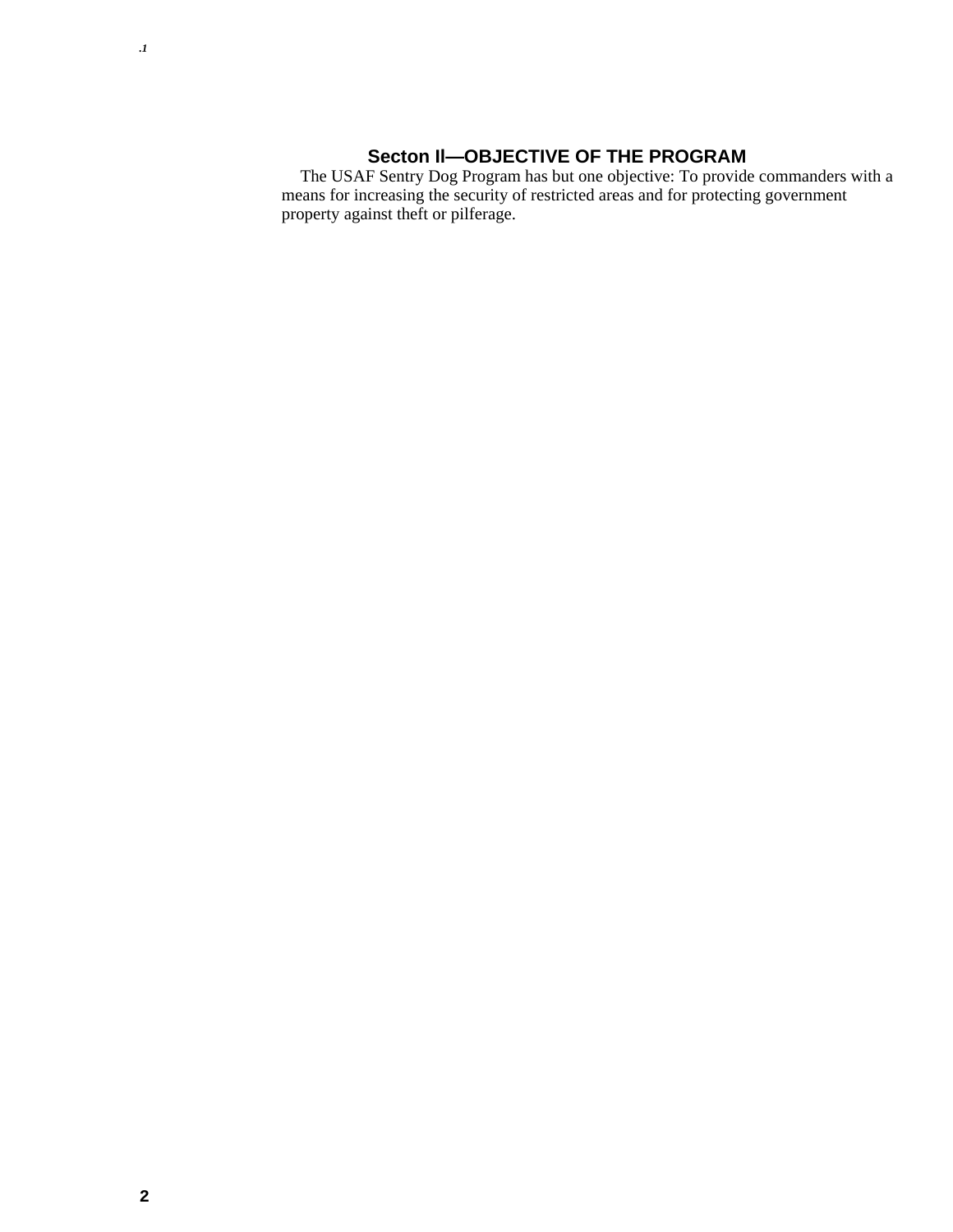## **Chapter 2**

## **HANDLER PERSONNEL**

## Section **I—SENTRY DOG HANDLERS**

## **I. Source**

The handling and care of sentry dogs are part of the duties and responsibilities of a fully qualified Air Policeman, AFSC ~t4 50, as set forth in AFM 35—1. Personnel selected for training and duty as sentry dog handlers will be drawn from the existing ~t~oo Career Field manpower resources of the using installation. No additional manpower requirements will be recognized by participation in this program.

## 2. Qualifications

#### a. *Handlers:*

(1) Personnel selected for training and duty as sentry dog handlers must have a genuine liking for animals insofar as it is possible to determine.

(2) Only volunteers will be considered for this duty.

(3) Selectees must have at least 24 months service retainability.

(4) Air Policemen with AFSCs of ~T150,  $\sim$ 1130 and  $\sim$ &Thi0 are eligible for handler training; however, helper-level personnel will be directed duty assignment three-level personnel only.

(5) Security clearance requirements will be as prescribed by the major air command concerned.

b. *Supervisors.* At each installation receiving five or more sentry dogs, one Air Police supervisor, AFSC 77170, will be selected for training in kennel administration and sentry dog utilization. In addition to meeting the same qualifications as handler personnel, supervisors must possess a thorough knowledge of and experience in security operations.

## 3. Selection

The greatest care will be exercised in selecting NCOs and airmen for duty with sentry dogs. Commanders of Air Police units should interview each potential handler to establish his interest in and suitability for duty with sentry dogs. It is necessary that handlers possess a natural, friendly and affectionate attitude toward animals. Potential handlers must be advised that they will be held completely and solely responsible for the care and training of their assigned sentry dogs and that duty with sentry dogs will normally be performed only at night. Any individual who evidences doubt or hesitation about participating in the program should be eliminated from further consideration. Experience has proven that the best Air Policemen make the best dog handlers.

## Section Il—FORMAL TRAINING

## **4. The Army Dog Training Center**

Except as provided in Section III below, Air Force personnel selected for duty with

sentry dogs will complete the sentry dog handlers' course conducted by the United States Army Dog Training Cei~t~r Fort Carson, Colorado. This course is eig~ weeks in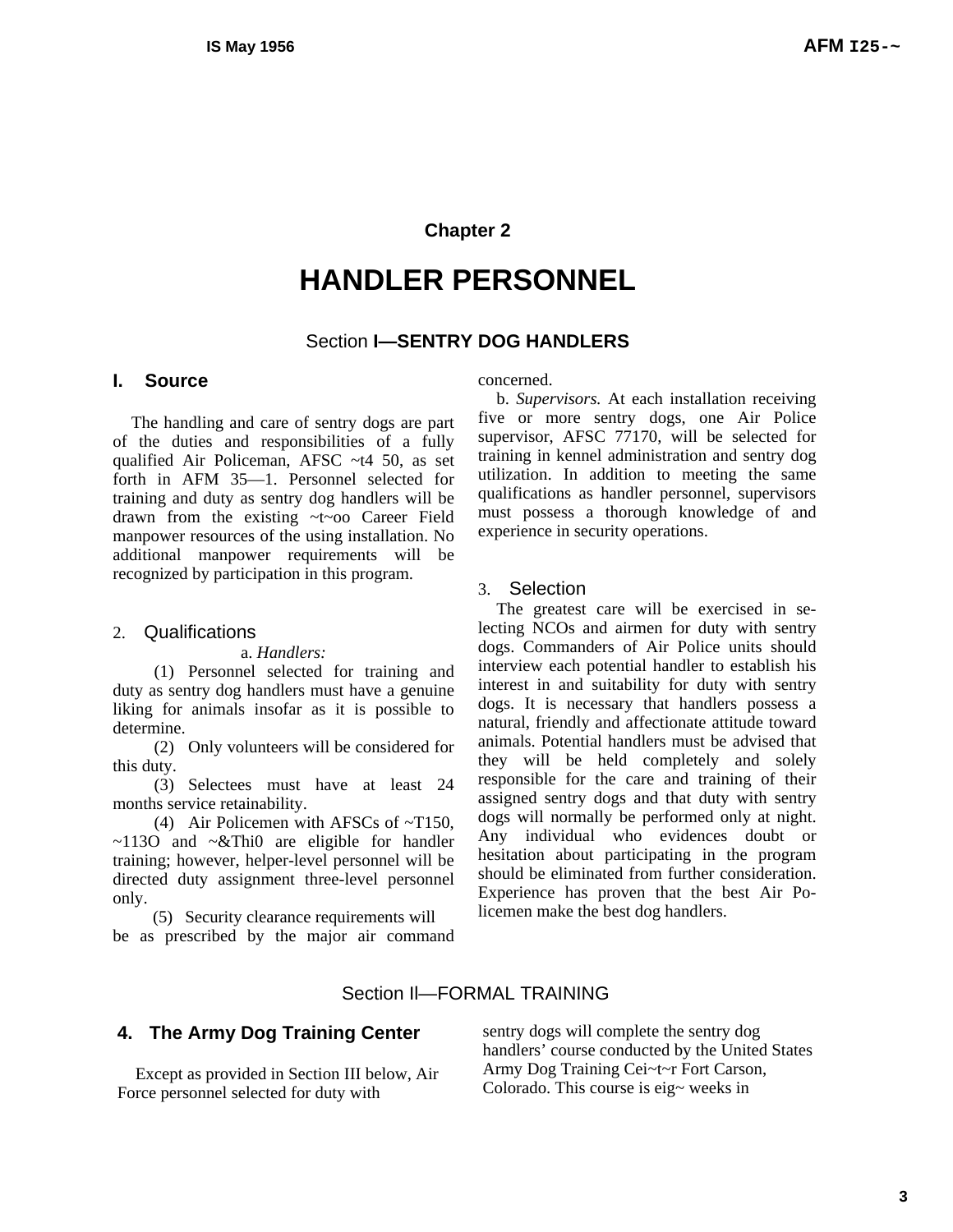

**Handler and Sentry Dog on Duty.**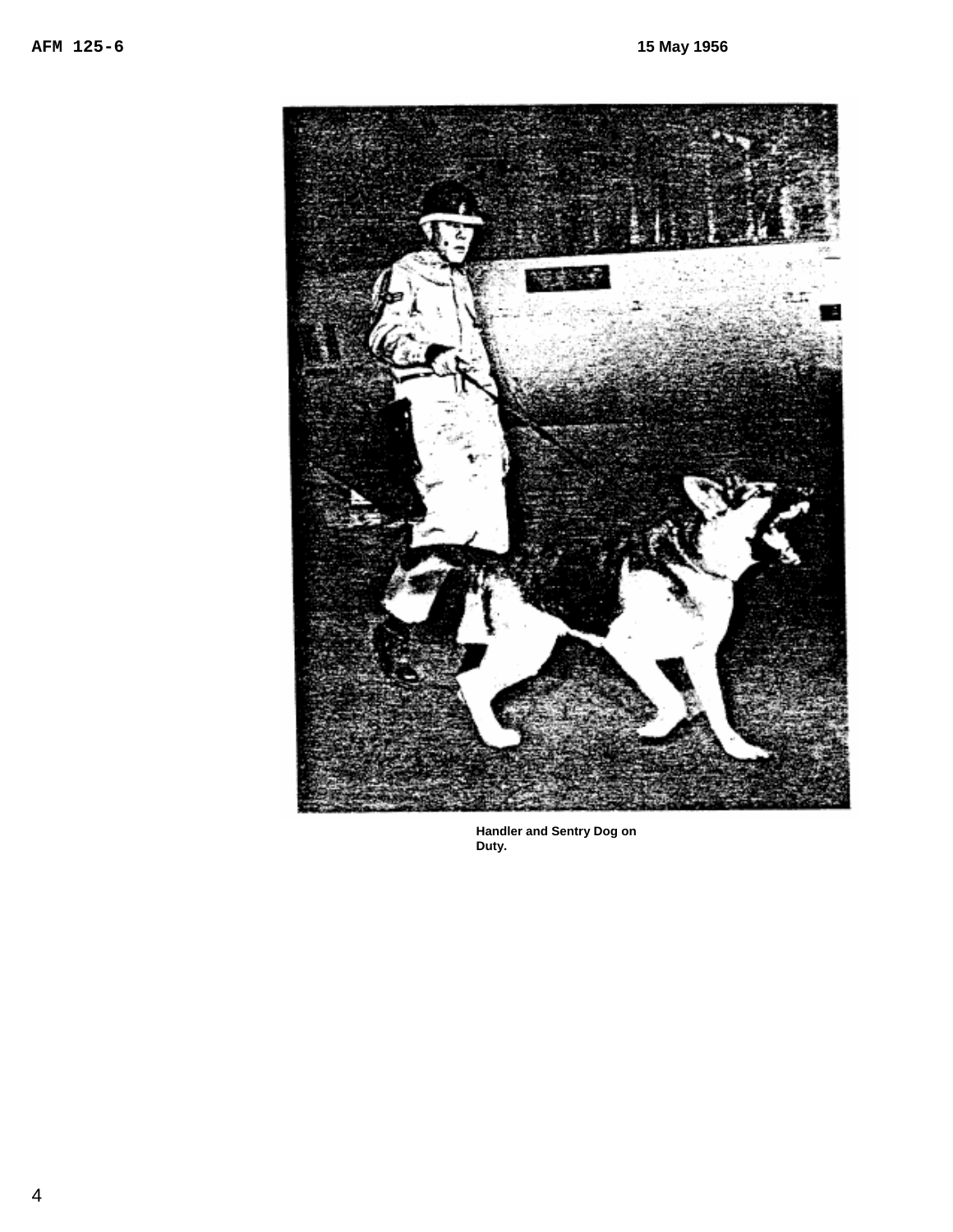duration and consists of instruction on the handling, care, maintenance, training and utilization of sentry dogs. Shortly after reporting to the Center, each handler is assigned a sentry dog with which he trains throughout the remainder of the course. At the completion of the training period, handlers and their assigned dogs are returned to their home station. Air Police supervisors, AFSC 77170, who will perform duty as NCOICs of the sentry dog flights at their

home stations, will be assigned sentry dogs for

training purposes only and will not retain the dogs upon return to their home stations.

## **5. Unsatisfactory Performance**

Potential handlers who fail to demonstrate a satisfactory attitude or adaptability to sentry dog work will be eliminated frdm the course of instruction and returned to their parent organizations.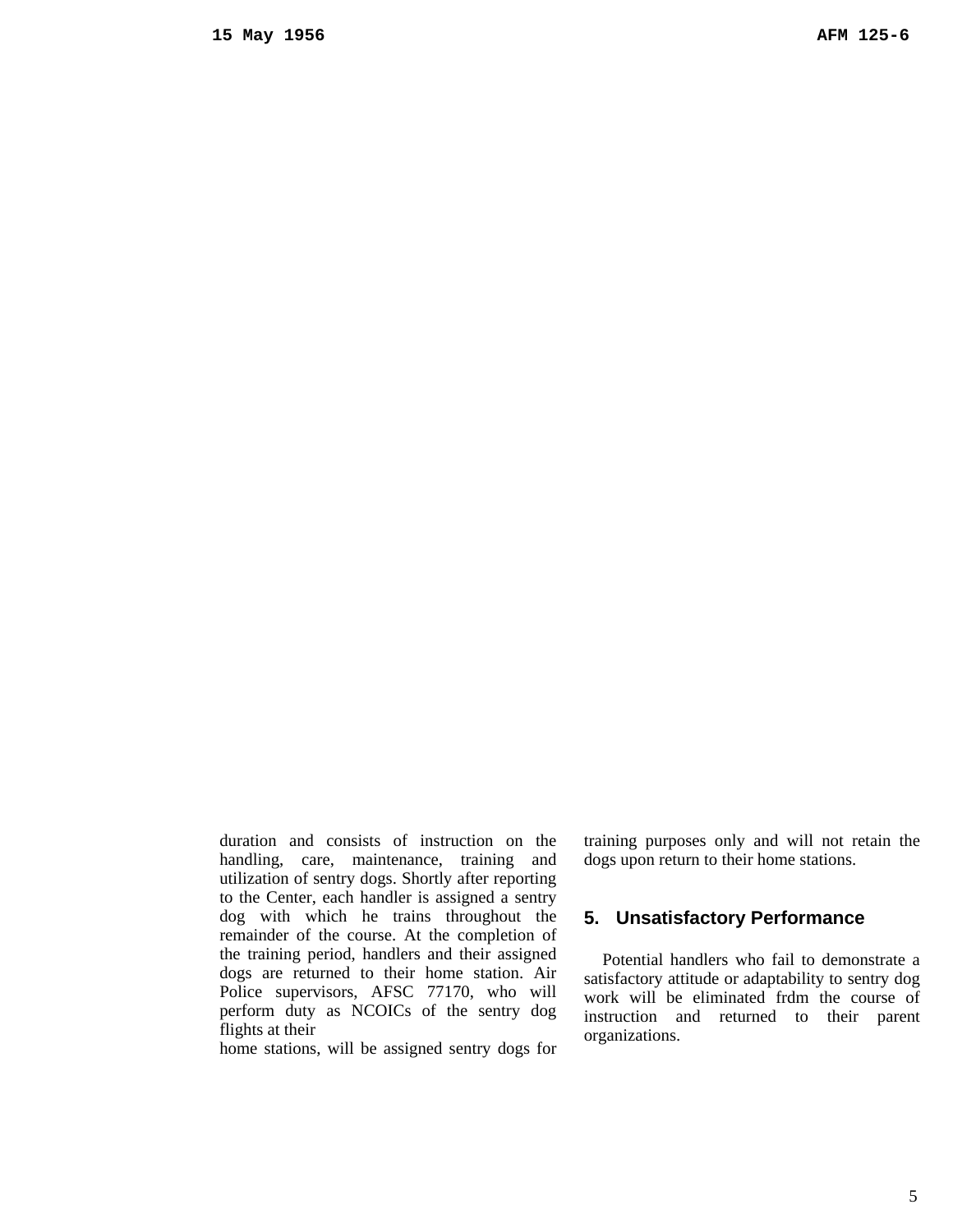

**Handler and Sentry Dog Undergoing Training.** 

## Section Ill—ON-THE-JOB-TRAINING

#### 6. **Authority**

When authorized by the major air command, installations may train a limited number of sentry dog handlers through an on-the-job training program. Normally such training will not be attempted until a highly proficient, well organized and thoroughly experienced sentry dog operation has been achieved. Under no circumstances will the number of handlers trained through OJT exceed the number of handlers trained

through formal instruction at the Army Dog Training Center. All supervisors will complete formal training at the Center and will not be trained through OJT.

#### **7. Training Program**

OJT training will be conducted in accordance with the packaged OJT Program for sentry dog handlers listed in the USAF Training Prospectus.

## **Section tV—STATUS OF TRAINED HANDLERS**

Personnel who successfully complete either formal or on-the-job training as sentry dog handlers will be frozen in this specific function for a minimum period of 30 months and will be reported on personnel accounting rosters as Category B, in accordance with

Section XXIII, Part 3, AFM 171—5. Reassignment of handlers to other than sentry dog duties within less than 30 months after the completion of training must be approved by the major air command.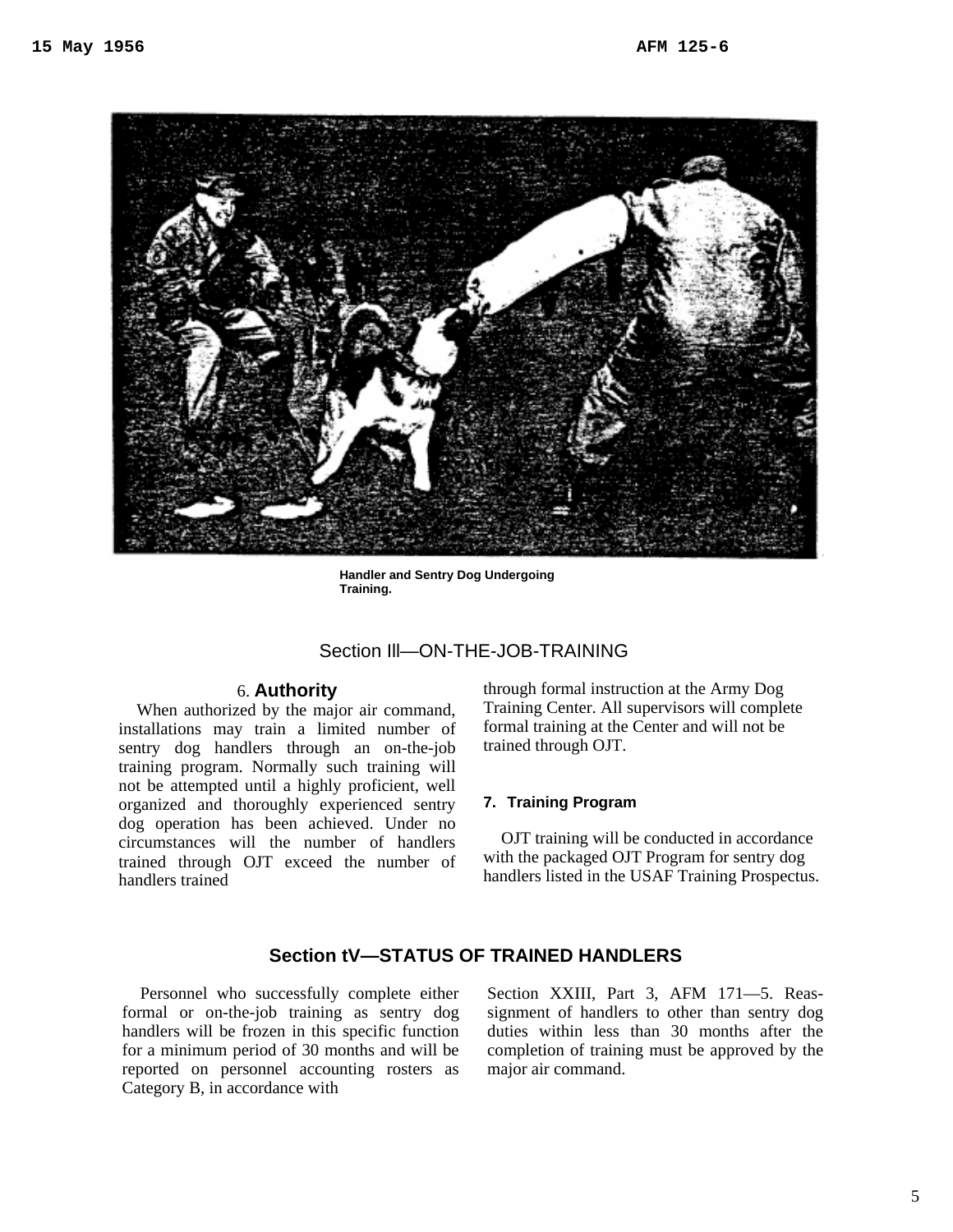**15 May 1956** 

## **Chapter 3**

## **SENTRY DOGS**

#### **Section I—THE GERMAN SHEPHERD DOG**

*1.* The German Shepherd Dog has been selected as the breed best suited to the needs of the Air Force. This determination was based upon the German Shepherd's demonstrated possession of the following traits:

keen sense of smell, endurance, reliability, speed, power, tractability, courage and ability to



adapt to almost any climatic conditions. *2.* As a recognized breed, German Shep The German Shepherd Dog. **The German Shepherd Dog. The Servers** 

herds are relative newcomers to the canine world. The first organized effort to develop and promote the breed dates from the founding of *Der Verein fur Deutsche Schaferhunde* (Society for the Promotion of the Breeding of German Shepherd Dogs) in 1899. Under the leadership of Captain Max von Stephanitz, who headed this organization from 1899 until 1935, three principal varieties of shepherd dogs indigenous to Germany were cross bred to produce the German Shepherd breed we know today.

*3.* The modern German Shepherd is a working dog, strong, agile, well-muscled, alert and full of life. He is longer than he is tall, and has a deep body with an outline of smooth curves, rather than angular. The ideal male is 25 inches high and weighs between 75 and 85 pounds; the bitch is two inches shorter and approximately 15 pounds lighter. He has a distinct, direct, fearless, but not hostile, expression; a self-confident personality, and a certain aloofness that does not lend itself to indiscriminate friendship. He is a trotting dog. His long effortless trot covers maximum ground with a minimum number of steps, consistent with the size of the dog. Good conformation calls for firmness of back and muscles, and proper angularity of fore and hind

## Section II~SPECIFICATIONS FOR USAF SENTRY DOGS

4. German Shepherd Dogs procured for the Air Force will satisfy the following specifications:

- a. *Breed.* German Shepherd.
- b. *Sex.* Dogs and bitches. Bitches must

have been spayed at least 120 days prior to acceptance.

c. *Age.* Twelve to 36 months old.

d. *Temperament.* Alert, intelligent, confident and obedient to the wishes of its owner.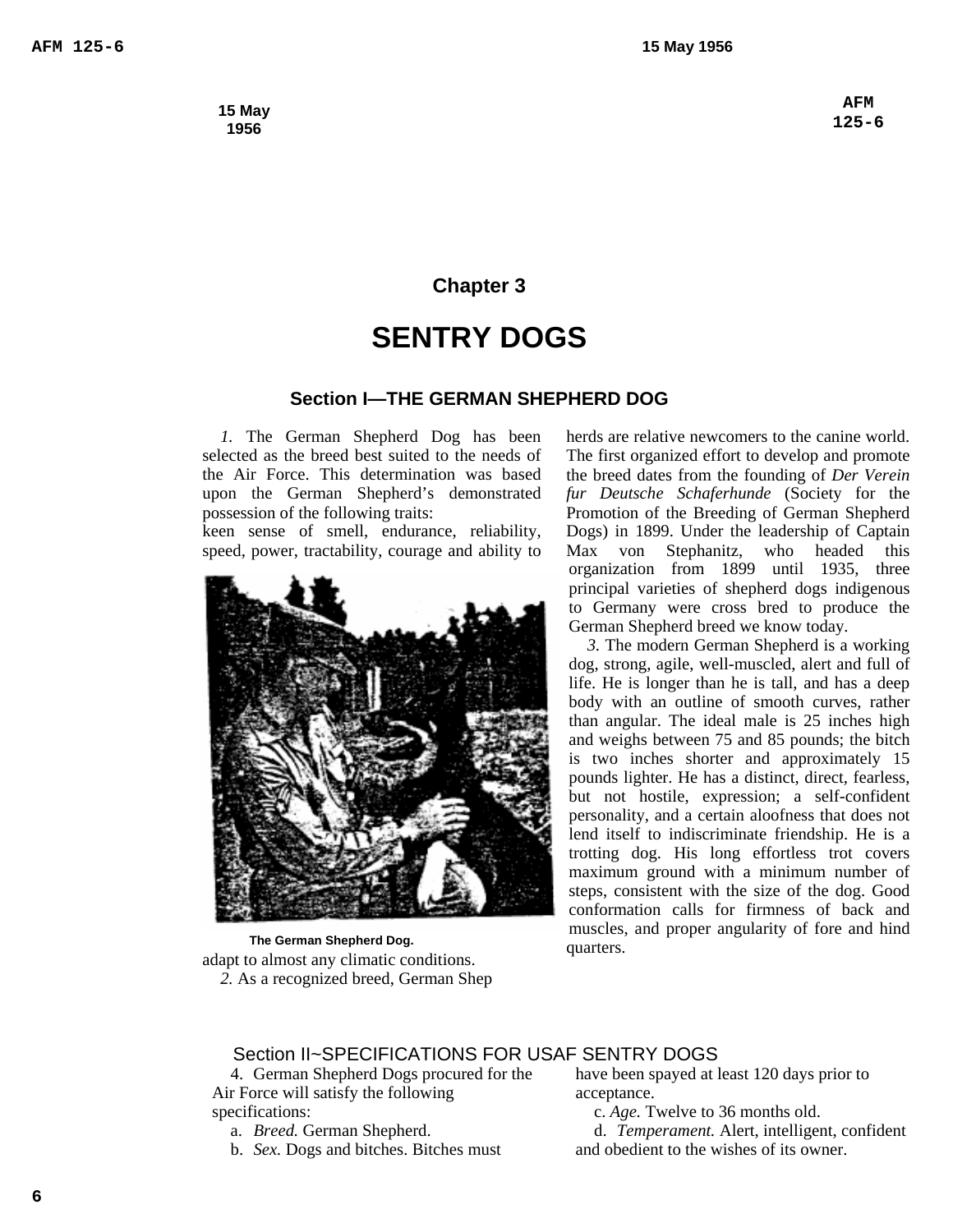#### كسمس  $\ddotsc$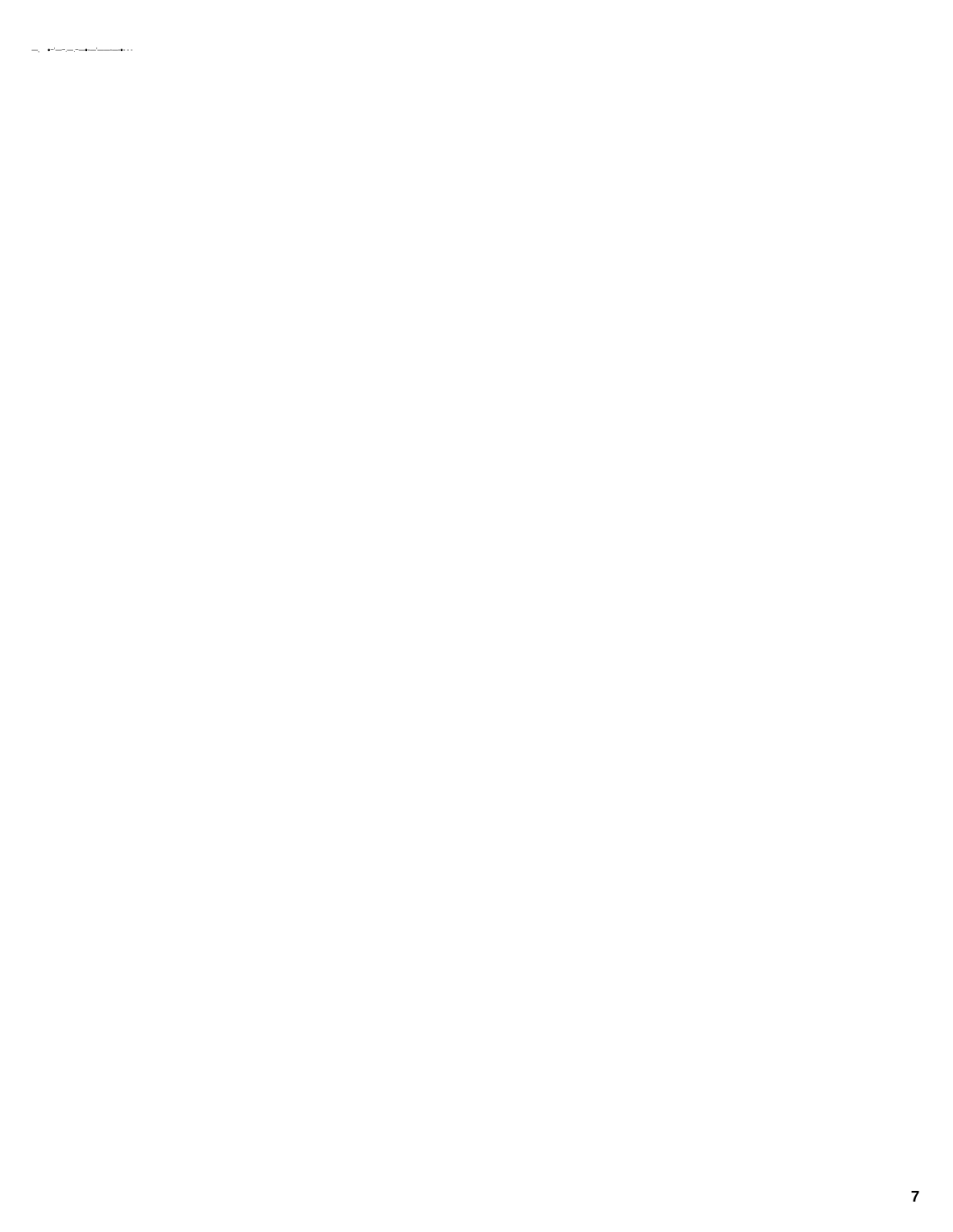e. *Conformation to Breed.* Conform closely to the description and standards approved by the American Kennel Club for the German Shepherd Dog. Minimum height: 21 inches; minimum weight: 50 pounds.

f. *Health.* A certificate of health from a qualified veterinarian must accompany each dog. This certificate must include information

on innoculations for rabies and distemper, result of test for heartworm, and the spayed condition of bitches.

g. *Acceptance.* The government reserves the right to return at government expense within 30 days after date of delivery any dogs which for any reason are not acceptable.

## **Section Ill—PROCUREMENT**

5. Under the terms of an inter-service agreement between the Department of the Air Force and the Department of the Army, the Quartermaster General, United States Army will procure all sentry dogs required

by the Air Force.

—, •~'—~.—.~—•-—'——-—-•- - -

*6.* All offers concerning the sale or donation of dogs for the USAF Sentry Dog Program will be forwarded direct to the Remount Section, the Quartermaster General, U. S. Army, Washin~on 25, D. C.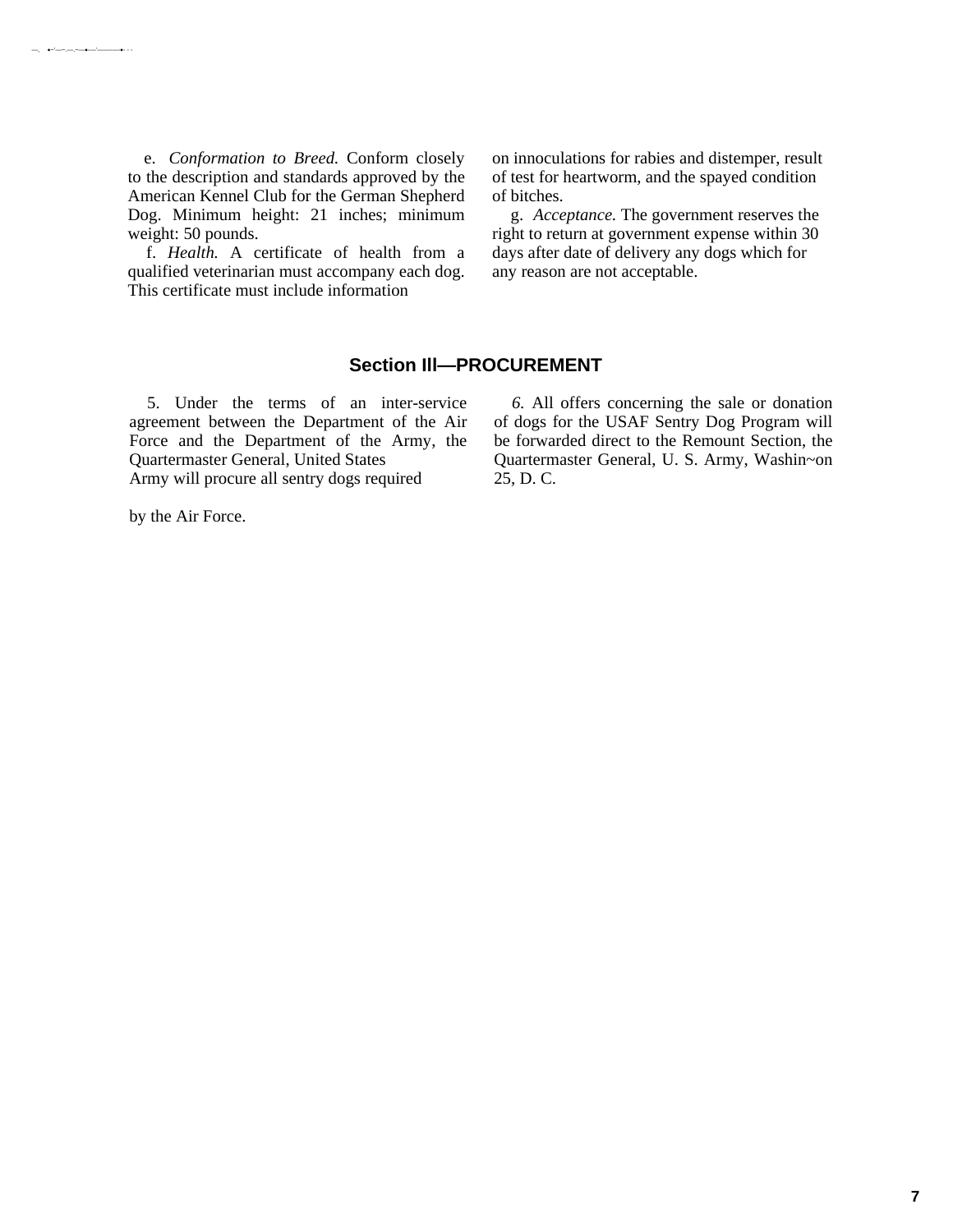## **Chapter 4**

## **TRAINING**

## **Section I—BEHAVIOR AND INSTINCTS**

#### **I. General**

The dog's world differs from the human in some very specific ways. His world is predominantly one of odors. His nose tells him countless things about the environment that entirely escape humans. He is more sensitive to sounds. His vision is considerably inferior to human vision, and for this reason he depends less upon it. He prefers to approach closely to objects that must be examined. However, his sensitivity to the movement of objects compares favorably with human sensitivity of this kind. To find a dog's ability or quality in a particular trait, it must be sought directly. To discover whether a dog is gun shy, he must be tested with a gun. To discover whether he is intelligent and willing, he must be trained. At present there is no reliable shortcut.

#### 2. **Basic Senses**

The senses of the dog with which the military handler must concern himself chiefly are those of vision, hearing, smell, and touch.

#### a. *Vision:*

(1) *Structure and Physiology of the Eye.* A most striking difference between the retina of the dog's eye and the human retina is that the former lacks a fovea. When a man focuses his eye upon any object, the light reflected from that object is thrown upon the fovea of the retina. He can see many other objects besides that one, but they are seen indistinctly. This can be tested readily enough by focusing the eyes upon any word on this page and then trying to see how many other words can be read without moving the

eyes. The words reflected upon non-f oveal portions of the retina are blurred and poorly defined. Since the dog lacks a fovea, one may expect that even an object upon which he focuses is seen less clearly than it would be by humans. It seems certain that dog can most conveniently and comfortably see objects which are at a distance of 20 feet or more.

(2) *Perception of Movement.* There is a type of visual stimulation to which dogs seem very sensitive. If any object is moved ever so slightly, most dogs will detect and respond to the movement. This acuteness has been noticed in many psychological laboratories. Slight movement of an object in the vertical plane can be distinguished by dogs from movement in the horizontal plane, and discrimination between clockwise and counterclockwise motion is also possible.

(3) *Color Vision.* The bulk of experimental evidence indicates that to dogs the world looks like a black and white snapshot.

(4) *Value in Training.* Experimenters are agreed that dogs make scant use of their eyes in learning except in detection of motion.

#### b. *Hearing.*

(1) *Nature.* Tests made in Russia and in Germany show that dogs hear sounds too faint to affect human ears. In one test a German Shepherd at a distance of 75 feet responded to a sound which a man could not hear at a distance of more than 20 feet. Common observation supports these experimental findings. It seems apparent, too, that the dog hears sounds of higher pitch than affect human ears. The dog's ability to discriminate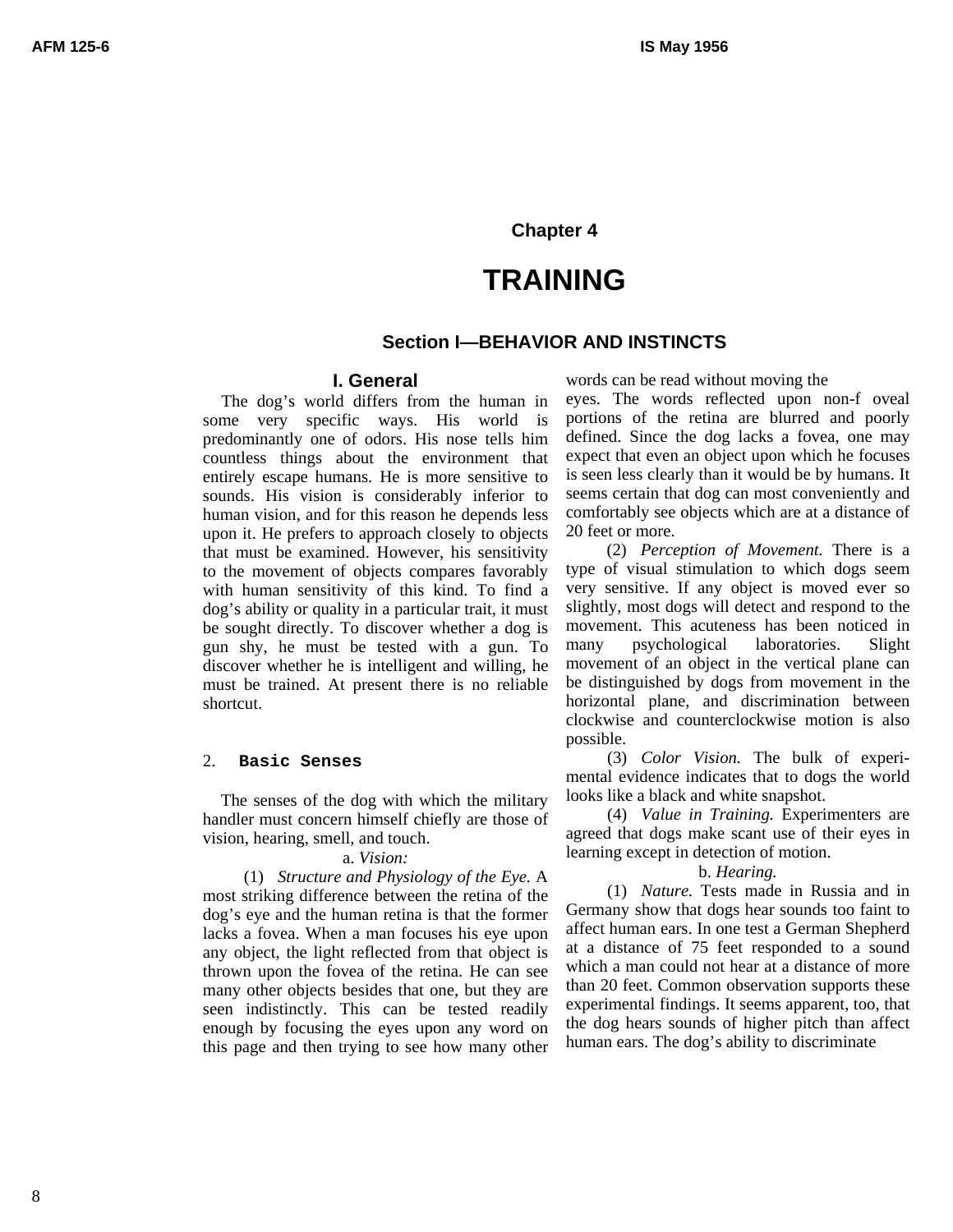sounds of varying intensity is on a par with human ability.

(2) *Use in Training.* The exact elements of a command situation which are effective depend upon the nature of the dog's training. No doubt, inflection, the actual words and gestures, all play a part. If it is intended to use a dog at night, or under any circumstances where the handler cannot be seen, it is important that he be trained to respond properly without benefit of gestures. Most dogs can readily be instructed to respond to a number of oral commands. Some of them appear to understand most accurately the feeling of the handler as it is conveyed by his voice. A word spoken in an encouraging tone will elate the dog. A cross word will depress him. Some dogs, however, cannot be reached effectively through the ear. These are generally not desirable for military training.

#### c. *Smell:*

(1) *Nature a.nd Physiology.* Dogs so far surpass man in keenness of smell that it is difficult to imagine the nature of the sensations which they receive. Just as it is probably impossible for a dog to imagine what colors are, so it is impossible for the human to conceive of the vast range of odors and the delicate difference in chemical shadings to which dogs are so sensitive. The dog's nose is ideally adapted for the detection of faint odors. Its snout is kept moist by a glandular secretion and is extremely sensitive to slight currents of air. Upon feeling such a current, th&head is turned into the wind, the animal clears its nostrils and sniffs. A generous sample of the air passes into the nose and over areas richly supplied with nerves which detect odors. This mucous membrane is supported on a complexly convoluted bony structure. Its structure is such as to present a maximum surface with a minimum obstruction to the circulation of the air. By comparison, the human's apparatus for detecting odors is crude, yet even the human nose can detect chemicals borne by the air in such extreme dilution that they cannot be identified by the most sensitive chemical tests. In general, studies show that dogs can respond

to odor traces of all known sorts and in dilutions far more extreme than can be detected by man.

d. *Touch.* There is a wide variation among dogs in the sense of touch. Certain dogs are very susceptible to manual caress or correction. Others appear to be relatively insensitive to it. These are generally not desirable for training.

## 3. Sensitvity

In using the term "sensitivity," reference is made not so much to the stimulus threshold *per se* as to the threshold in terms of fear response. In other words, the over-sensitive dog is startled by stimuli (sounds or touch) of lower intensity than is required to disturb the average dog, but his response is often one of flight and trembling. The normal dog responding to such stimuli might merely turn his head.

a. *Relationship Between Body and Ear Sensitivity.* Records suggest that body and ear sensitivity vary quite independently. Of 123 dogs rated as undersensitive to touch, 51 were also undersensitive to sound and 67 were medium sensitive to sound. For 220 animals that were medium sensitive to touch, 140 were medium sensitive, 60 undersensitive and 20 oversensitive to sound. The indicated independence of the two forms of sensitivity suggests that shyness (oversensitivity) is not centrally determine.d but is based upon receptor peculiarity. That is, it appears that shyness results from the extreme irritability of specific nerve endings; sureness results from the lack of it. A sound may actually "hurt" a gun-shy animal and yet a blow may not bother it.

b. *Implications for Military Training.* Trainers should have no difficulty in rating dogs with respect to the efficacy of stimuli, and from a practical standpoint the classification is helpful. In handling dogs the voice and the hand are utilized almost exclusively in correction and reward. Thus, in the course of his regular work, a handler cannot help but form a definite opinion with respect to the response of his dog in auditory and tactual stimuli.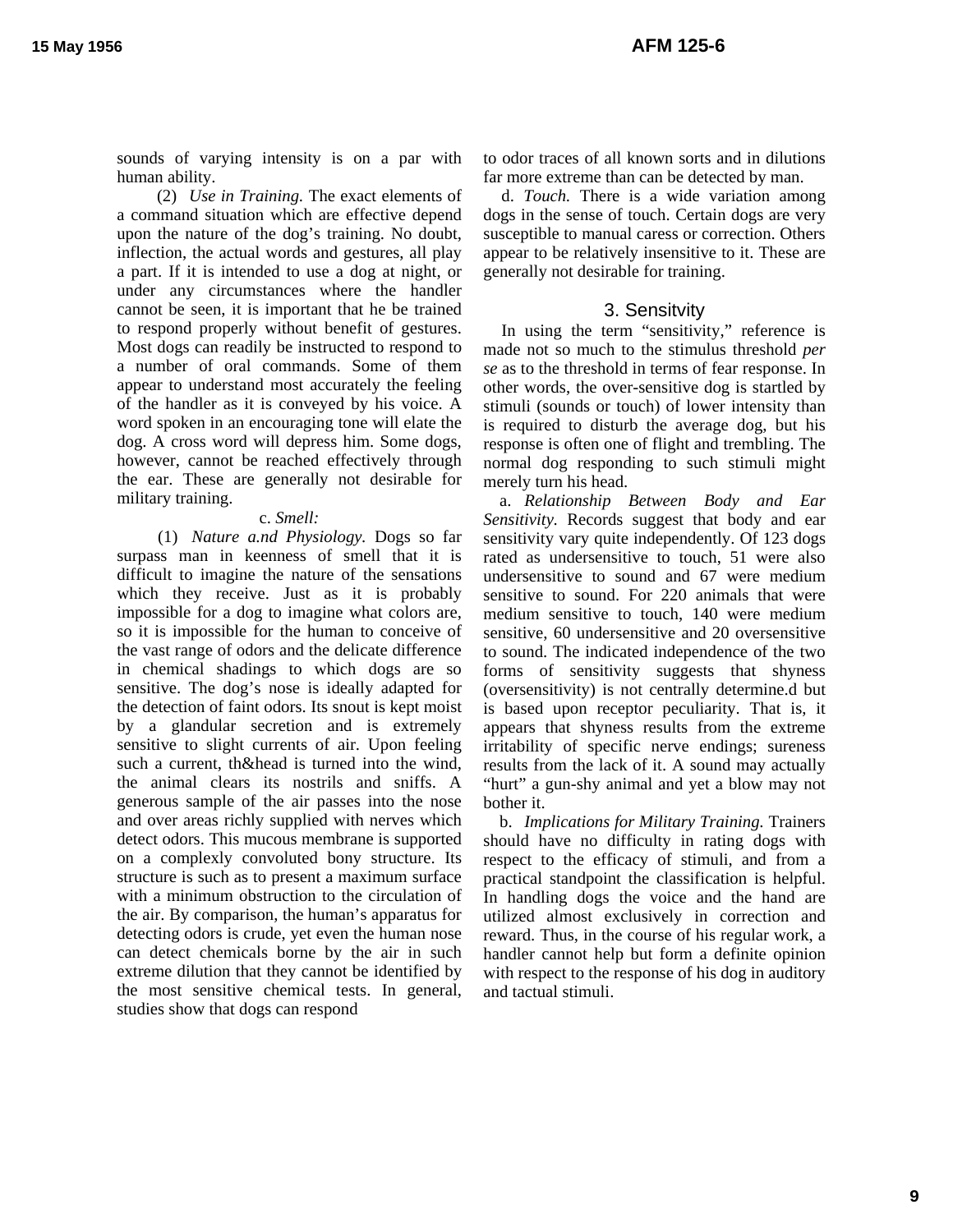#### **AFM 125Z6**

(1) *O'versensitive Dogs.* A dog that is oversensitive (shy) is so handicapped that it is not likely to demonstrate what intelligence it possesses in a form which the instructor can utilize. Dogs shy to either sound or touch are difficult to train and are unreliable. Certain dogs showing only a mild degree of gun shyness can be aecustomed to sound through repeated stimulation. But these near-shy dogs cannot be used where reliability in the face of noise is a life and death matter. In general, then, an oversensitive animal can be trained only with difficulty, if at all, and it cannot be trusted implicitly.

(2) *Undersensitive Dogs.* A dog that is undersensitive to both sound and touch is also very difficult to train. One cannot "reach" him readily to give either correction or caress. A dog sensitive to sound or touch, hut not to h3th, can be instructed readily  $\sim$ iough  $\sim$  man who discovers the right approach. He must employ his voice in one case, his hands in the other.

(3) *Ideal Dogs for Sentry Duty.* The ideal dog (that is, ideal in the hands of a good handler) is somewhat sensitive to both sound and touch. A mediocre handler may spoil him. Such dogs tend to do very well or rather poorly, depending principally upon the wisdom with which they are handled.

*(4) General Importance of Handler.* It has been found that certain men, because of a lack of the proper range and timbre of voice, are unable to appeal to the dog successfully through his ear, but because of a certain finesse in muscular control, are excellent in handling the dog manually. The converse is also true. In general, each handler succeeds best with a certain type of dog and each dog with a certain type of handler. To secure maximum effectiveness, the qualifications of the man must be matched with the sensory peculiarities of the dog.

### **4. Energy**

This term refers to the degree of spontaneous activity of the dog; that is, to the speed and extent of his movements in general, not in response to any command. Dogs differ

widely in degree of spontaneous activity exhibited, and the task of rating them in this respect is easier than that of rating for other functional traits. Above-average energy is not particularly necessary for military purposes.

#### 5. Aggressiveness

a. The extreme manifestation of aggressiveness is seen in attack. In general, a dog which is rated underaggressive cannot be taught to attack. The dog of average aggressiveness can be taught, though less readily, than an animal rated as overaggressive. The only difficulty in teaching the latter consists in securing prompt cessation of attack upon command.

b. The average and the underaggressive dogs rank about the same in energy, but the overaggressive group includes a high proportion of dogs of great energy. Th $\sim$ ...  $\sim$  in line with the observed fact that a dog can be made mean and his aggressiveness increased by keeping him attached to a short chain for a couple of days. He cannot release the energy he generates. This method is employed in training for attack work those dogs which do not possess sufficient aggressiveness. In America, German Shepherds might not have earned a reputation for overaggressiveness had they not been kept so closely confined in small homes and in apartments.

#### 6. Intelligence

a. Intelligence generally is the trait most closely related to a dog's success in military training and service. In intelligence, the dog is far inferior to man but probably superior to any other animal below the primates. It is certain that neither in laboratory experiments nor in preparation for work have dogs had an opportunity to fully demonstrate their native intelligence. A dog can be taught to respond appropriately to an indefinitely large number of spoken words. Under ordinary working conditions, not more than a score of words are needed, but dogs have been known to master responses to well over 100 commands.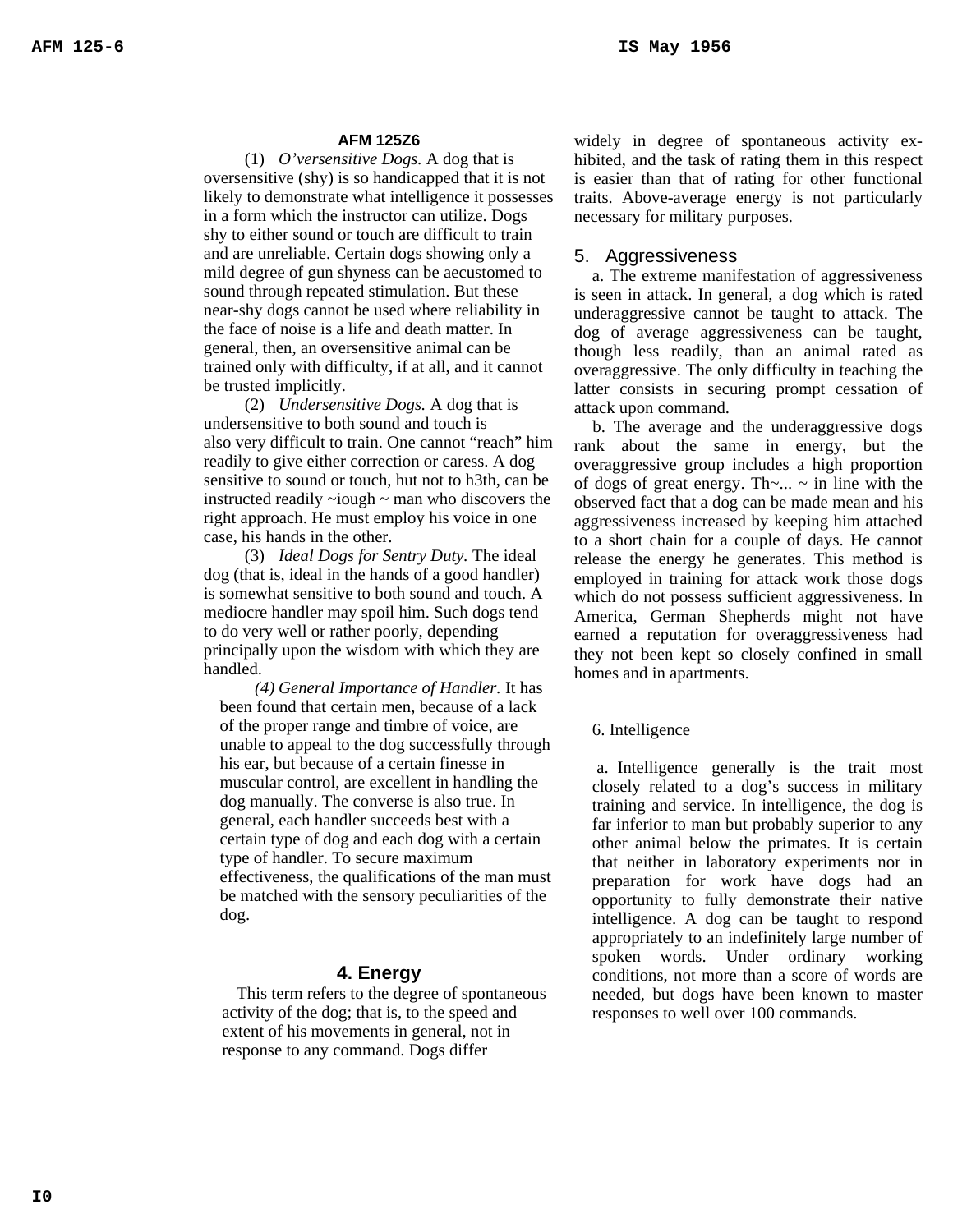#### **AFM 125-6**

b. A dog's rating for intelligence is based upon the readiness with which he learns and the extent to which he retains and uses what he has learned. It should not be assumed that by intelligence is meant the ease with which an animal conforms to the demands of its trainer. Certain dogs learn very readily, but are instructed with great difficulty. They are able to learn how to avoid doing the work demanded by the handler without, at the same time, incurring serious punishment. In a general way, then, a dog is rated high in intelligence if he is unusually capable of profiting by experience, regardless of whether this is to the full satisfaction of the handler.

c. Some highly intelligent dogs are successful only when working with a man who "pleases" them. Under others, they are unwilling and give the appearance of being stupid.

#### **7. Willingness**

This term is an arbitrary one used to refer to the dog's reactions to man and *especially to his handler*. The term applies not only to the nature of the dog's response in a command situation, particularly his response to an act which the animal has already learned, but also to learning of new duties. The dog may make the requisite response to the command or he may make some other response.

a. *Willing Dogs.* An animal is ranked high in willingness if he persistently responds to his zhandler's requests with an effort to fulfill them, even though reward or correction is not immediate. Whether the animal possesses the requisite intelligence and physical strength, whether it succeeds or fails, is not considered.

b. *Unwilling Dogs.* If the promise of reward and the threat of punishment must constantly be before the dog in order for him to work properly, he is considered an unwilling worker. There is a large group of dogs perfectly capable of executing the required movements but strongly inclined not to do so. Many such dogs appear to make a nice distinction between work and play. They will take great pleasure in

retrieving, in

searching for objects, in taking jumps. Such a dog, after training, will at times go to his handler spontaneously and apparently suggest a romp which may include any of the acts mentioned. He will then respond, promptly and appropriately, to commands to retrieve, search, jump, trail and others. If, however, the situation is reversed and the handler initiates the activity, the dog may seem to have forgotten all he ever knew. The command "FIND" appears to be the same stimulus that had previously sent the dog eagerly seeking the hidden handkerchief, but now he responds with a cheerful but blank scrutiny of his handler's face.

c. *Basic Considerations.* Certain considerations are basic to proper understanding of a dog's willingness or unwillingness.

(1) *Relation to Handler.* A few dogs will work willingly for only certain people, often for only a single individual. Most dogs show unwillingness when commanded by a stranger. Certain animals have proven to be stubbon regardless of who trains and handles them. It is very evident that the best results are obtained when a dog and man are carefully matched. In any event, a dog's rating for willingness should be only in relation to his handler. A dog should be penalized in his rating on this trait if he readily shifts his "willingness" to another man.

(2) *Changes in Willingness.* Willingness can be enhanced or inhibited by the man who handles the dog. Improper handling may make a dog less willing at one time than at another. It is for this reason that some dogs will work willingly during the first five minutes of a training period, but perhaps because of impatience of the trainer, unwillingly during the remainder of the period. Other dogs, however, just naturally seem to become unwilling after a few minutes. They should be rated relatively low in this trait.

(3) *Confusion with Undersensitivity.*  Undersensitivity may be confused with stubborness. Certainly a dog that is undersensitive to both sound and touch may appear to

• behave unwillingly, when as a matter of fact, the commands and the motivatioff supplied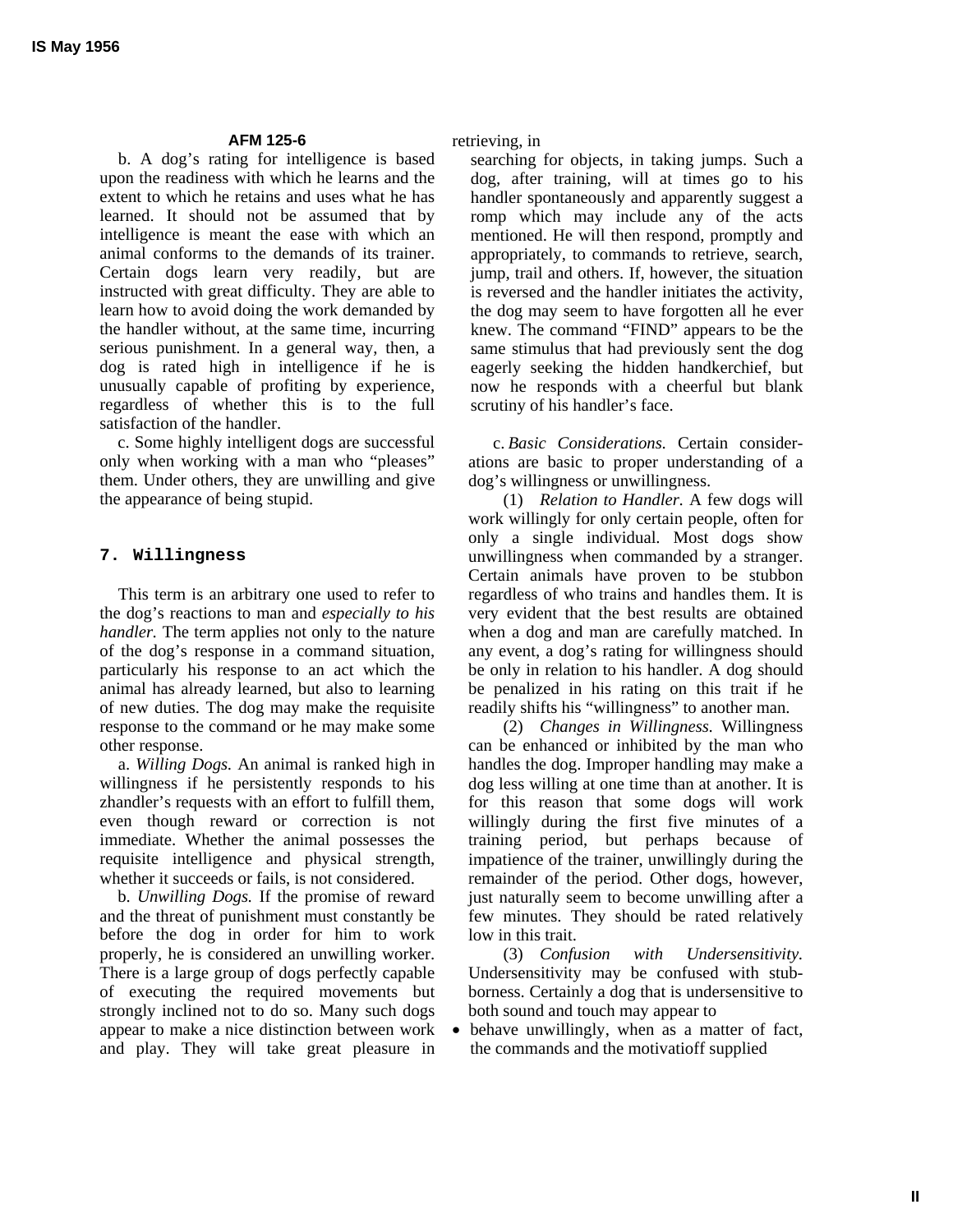by the instructor are less effective merely because of the dog's sensory system.

*(4) Confusion with Intelligence.* When in doubt as to whether a dog's refusal to perform learned chores is due to stubborness or forgetfulness, one can keep the animal shut in the kennels for a few days. The dog that is merely stubborn will then gladly run through his exercises for the privilege of being at large.

d. *Military Significance.* The trait of willingness is significant for several military functions.

#### 8. Motivation

a. The trait that sets dogs apart from all other animals that have been studied experimentally by psychologists is their willingness to work for a reward of a most intangible nature—the approval of the experimenter. No rodents, cats, raccoons, monkeys, or apes have appeared anxious to please the scientists who strive so earnestly to study them. For these animals, the reward must be something of a practical nature, such as food, and the

punishment, whether it is an electric shock or a slap, must be just as tangible. Canine subjects usually become attached to the experimenter who finds that a casual caress can be a remarkably effective reward, and a disappointed or disapproving word a potent punishment. Finally, even the anticipation of such disfavor clearly controls the dog's behavior.

b. Working dogs, even more than their laboratory brothers, provide opportunities to observe the efficacy of "intangible" reward and punishment. Once the handler-dog relationship has been established, there is brought into play that motivation which finds its roots in the sentimental attachment of canine for man. Concrete punishment and reward are still used, and may be necessary on occasion, but to a large extent these may often be abandoned. It is more pleasant and more convenient to rely, so far as possible, upon the dog's eagerness to serve. Complete scientific explanation of this eagerness has not yet been attained. The important thing, however, is the actuality of this trait.

## **Section lI—GENERAL PRINCIPLES OF DOG TRAINING**

#### 9. General

There are no tricks or mysteries to dog training. It is a relatively simple process based upon:

a. A practical knowledge of how a dog's mind works.

- b. Constant repetition of training exercises.
- c. Suitable recognition of a dog's progress. d. Patience.

#### 10. instincts of Dogs

The entire training of dogs is based upon a proper use and development of the natural instincts of the dog, demonstrated by the following:

a. The dog's instinctive companionship for man is turned into comradeship with one handler.

b. The dog's instinctive response to human

attitudes is used as the basis for training; the dog is praised and encouraged when he does well, and is corrected and reprimanded when he does badly.

c. The dog's instinctive urge for prey forms the basis of the sentry dog's actions; the instinctive urge to pursue anything which runs from him is the means by which the dog's urge is made effective.

#### I I. Mental Process of Dogs

The dog has a pronounced ability to learn from past experience, and the repetition of similar exercises, commands and procedures constitutes the method by which dogs are trained.

#### I 2. Basic Principles

The effectiveness of a dog training program depends largely on the regard shown for certain basic principles: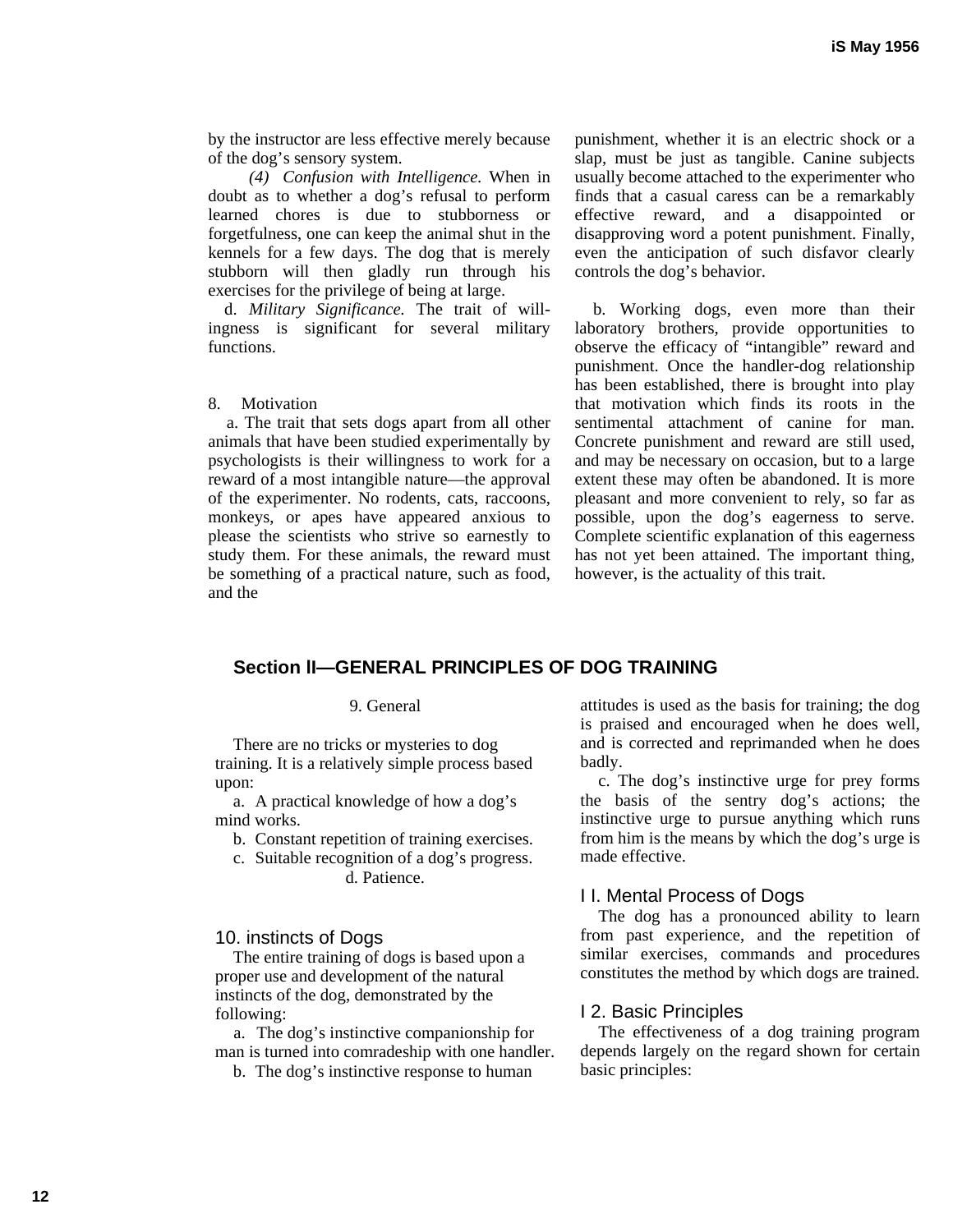a. The handler must establish himself as the master of the dog assigned to him. He pets, praises, feeds and handles only the dog assigned to him. He does not permit anyone but himself to make friends with the dog.

b. The handler must be aware that there are many things one cannot expect of a dog, and many things one can, provided that he is properly handled. In the beginning a dog may be uncertain of what is expected of him. This is normal. A command may not be fully understood until the dog has been made to carry it out numerous times.

c. There are specific techniques of giving commands so that they are suggestive and meaningful to a dog.

(1) *Vocal Co~mmo,nds.* Vocal commands are given firmly and clearly. Tone and sound of voice, not volume, are the qualities that will influence the dog. They must be directed at the one dog concerned and must inspire obedience.

(2) *Gestures.* Next to the voice, hand gestures are the chief means of influencing dogs. Often they are combined. When training is first undertaken, gestures may be exaggerated to help convey the desired command to the dog. As training progresses, exaggeration is reduced, and eventually the use of gestures is discontinued. Sentry dogs must be taught to respond to vocal commands alone.

d. It is essential that the dog be made to carry out the same command over and over until the desired response is obtained without delay. Repetition is more important in dog training than in human training. However,. both trainer and dog can go stale or lose efficiency by practicing any one command too much during one period. It is better to go on to another exercise or let some time elapse before resuming practice of the command in question.

e. The trainer must never lose patience or become irritated. If he does the dog will become hard to handle because he takes his cue from the handler. Patience is one of the prime requisites of a good dog handler, but it must be coupled with firmness. The moment a dog understands, obedience must be

demanded if the dog is to be a prompt and accurate worker. Dog training takes time and understanding.

f. From the very beginning of training, the dog should never be permitted to ignore a command or fail to carry it out completely. He must learn to associate the handler's command with his execution of it. He should never be allowed to suspect that there is anything for him to do *but obey.* He must learn that he will have to do what the handler commands, regardless of how long it takes. Laxity on the part of the handler on one occasion may result in an attitude or mood of disobedience that means difficulty and delay in the continuation of the training program.

g. A dog does not understand abstract principles of right and wrong according to human standards. Reward and punishment are the means of teaching him what it is intended that he learn.

(1) It is seldom necessary to resort to physical punishment to teach a lesson to a dog. Withholding of praise, rebuking tone, or NO said reprovingly, is usually sufficient punishment for him. If the dog is callous or insensitive, punishment in his case must be more severe. The punishment must be made to fit the dog as well as the misdeed. Timing in punishment is very important. The correction, whatever form it takes, must always be administered immediately when the dog misbehaves. A dog cannot connect punishment with a misdeed committed at sometime prior to the punishment.

(2) Real punishment should be inflicted as a last resort and only for deliberate dis

• obedience, stubborness or defiance when the dog has learned better. He must *never* be punished for *clumsiness, slowness in learning or inability to understand what is expected of him.*  Punishment for such reasons, instead of speeding training, will have the opposite effect. The word NO is used to indicate to the dog that he is doing wrong. NO is the only word used as a negative command. It is spoken in a stern, reproving tone. If this form of reproof is not successful, the dog should be muzzled, chained or kenneled. A dog is never slapped with the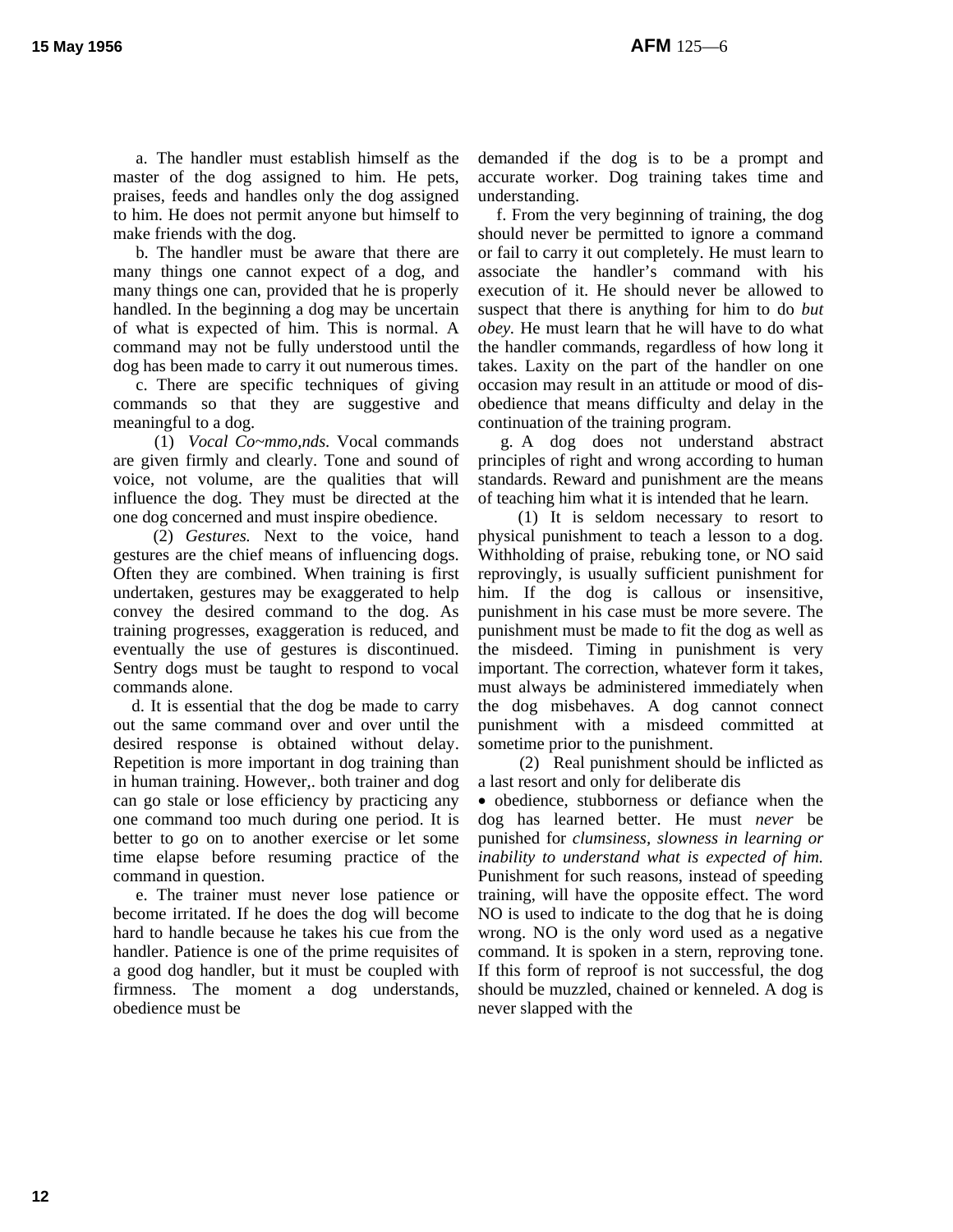hand or struck with the leash. The hand is an instrument of praise and pleasure to the dog and he must never be allowed to fear it. Beating with the leash will make him shy of it and lessen the effect of its proper use.

h. Whenever a dog successfully executes a command, even though his performance has taken more time than desirable, the handler must always reward him with petting, and praise him in some obvious way.

(1) Dogs are usually anxious to please; they must be shown how to do so. When a dog is rewarded for his performance, he senses that he has done the right thing and will do it more readily the next time he is given the same command. Praise may take the following forms:

- (a) Kind words.
- (b) Petting.
- (c) Allowing a few minutes of romping.

(d) Allowing the dog to perform his favorite exercises, including free run and play.

(2) It is not advisable to reward a military dog by feeding him tidbits as he will become accustomed to this form of reward and expect it for some act performed in the field where such food is not available.

(3) In order to keep up his enthusiasm for his work every training period must be concluded with petting, praise and encouragement for the dog. If the dog's performance of the actual exercise does not warrant this, he must be allowed to perform a short exercise which he knows thoroughly and does well, so that he will earn a reward legitimately.

(4) The handler cannot force desired behavior upon a dog nor can he expect a dog to learn as readily as a human being. He must therefore be patient and must persevere until each exercise is brought to a successful conclusion.

#### **13. Summary**

The dog is like an intricate piece of machinery which is well equipped with mdicator~ and gauges. Learning to read all these

important indicators, is probably the most important part of working with dogs, and in order to read them it is necessary to pay constant attention to what they have to say. A handler who watches his dog closely will find that he has certain likes and dislikes. He may be distracted from his job by strong liking for, or dislike of, a particular person, type of uniform, a horse, or something similar, and the handler must learn what these distractions are and must be on his guard when the causes are present. In disciplining the dog, the use of the hands, feet or leash will cause the dog to flinch when these are moved suddenly in working. Punishment with the hand is likely to produce flinching when hand signals are given. Observation, patience, self control and discretion are essential in correction.

Dogs come to associate certain happenings with certain localities, sounds, or peopie. If some particular action occurs too often in one place, the dog comes to expect it and the reaction becomes automatic. That is why field training must be constantly varied. The same applies to the dog's reaction to people; the dog cannot work if the handler changes his commands or his attitude from day to day. Therefore, the handler must start off on the right foot at the beginning and follow the same procedure all the way through. In that way the dog will come to know that it can always expect the right thing of the man, and it will be much easier for the man to obtain the desired results from his dog. If the man is steady, alert and consistent, the chances are that the dog will also be steady, alert and consistent. Shouting is unnecessary; commands should be given in a normal tone of voice in all cases. The inflection of the voice is used to indicate the urgency of the command. Thus a command is always given in a commanding, authoritative tone of voice, while the voice shows enthusiasm and admiration when the dog is praised. The voice should be sharp when a correction is intended and steady when it is necessary to quiet the dog. Commands given with the '~'oice must initially be timed with hand signals or commands given by the leash, so that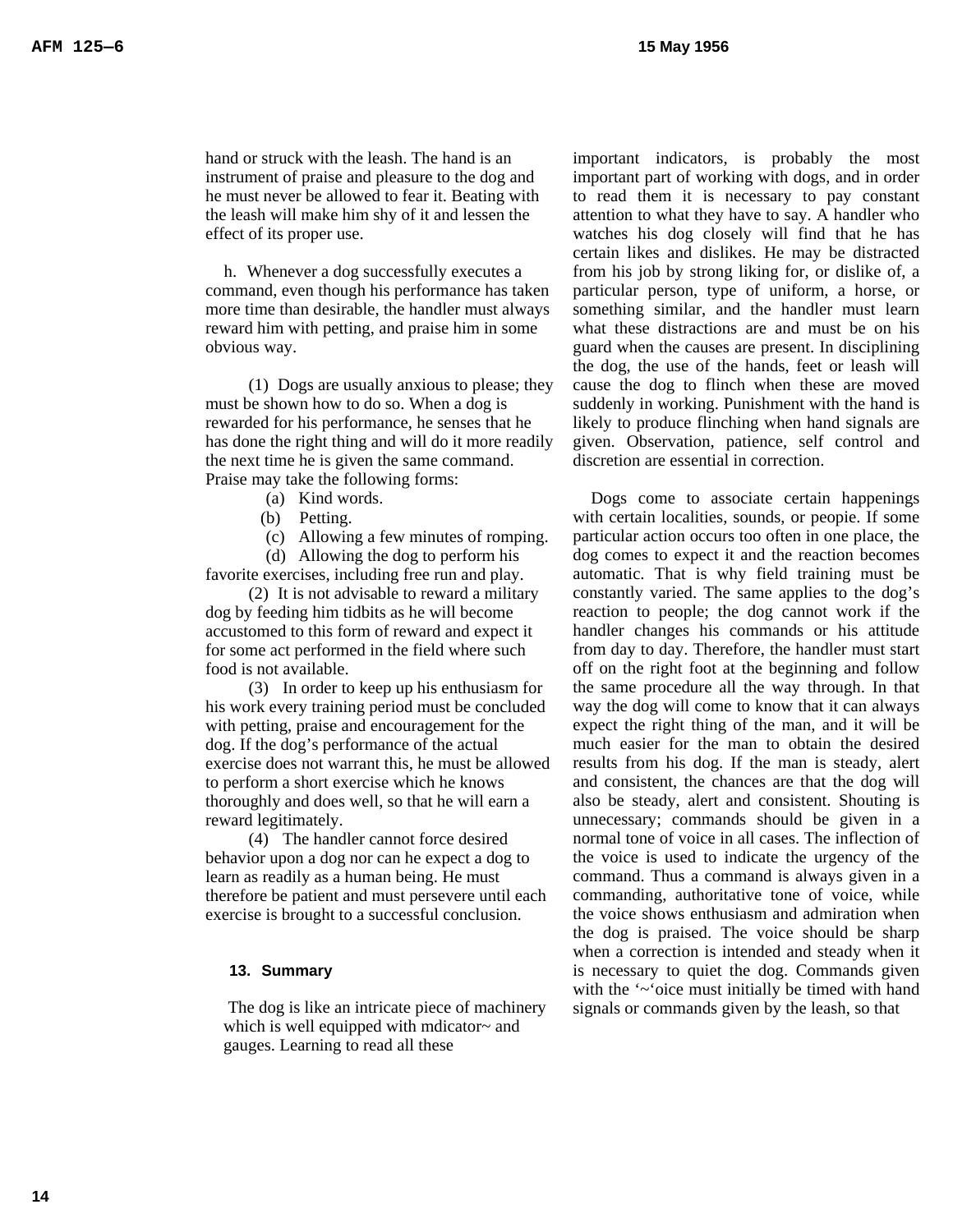the dog receives both at the same instant. In this way it is possible to reach a degree of

training which makes gestures or command by the leash unnecessary.

## **Section Ill—BASIC OBEDIENCE TRAINING**

## **4. General**

When conducting basic obedience training, the supervisor will use the circle or square formation for most of the class work. As the classes progress, th2 last few minutes of each period can be giv~ to exercise in flight formation. During thes~ forma~ons the supervisor can pick out those dogs which are fighters and check the control which each handler has over his dog. In giving a command to a dog, the command itself is the command of execution; and it is important to have the dog's undivided attention when the command of execution is given. The choke chain is the only type collar that will be used during obedience training.

cises, each handler will walk his dog for approximately five (5) minutes in order that the dog may have an opportunity to empty his bladder and bowels. This is necessary if the dog's undivided attention is to be concentrated on $\sim$  the training. However, dogs should not be permitted to relieve themselves after the training has begun.

## **16. The Command "Heel'**

The first command to be taught is the command "HEEL." In conjunction with this, the command "NO" is introduced and explained.

a. At the *HEEL* position the dog should be at the left side of the handler, with his shoulder even with the handler's left knee. A loose leash is



Dogs Walkng at "He,l' Position. used at all times.

Prior to participating in training exer

## I 5. Preparation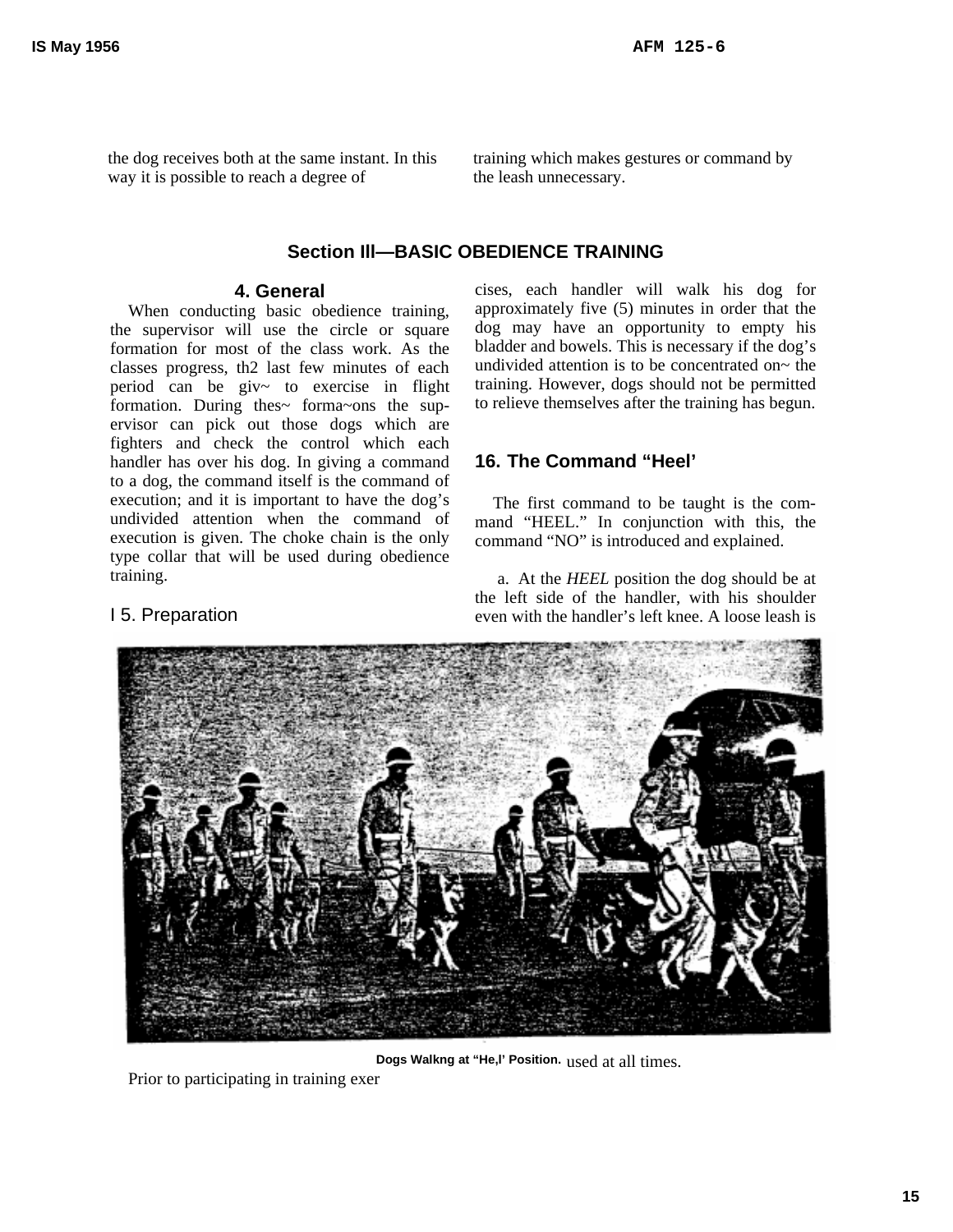b. At the supervisor's command "Forward, MARCH," the handler will step off on the left foot, slapping his left thigh and giving the command "HEEL" at the same time.

c. The square formation is used in this exercise for the purpose of training men and dogs in right and left turns. These turns are made automatically at each corner of the square.

d. For the right turn, the handler will make an individual flank movement. As the left foot hits the ground, the handler gives the command "HEEL," pivots sharply on the left foot and steps off on the right foot.

e. For the left turn, the handler will execute an individual left flank movement. As his right foot hits the ground, he will pivot sharply on the right foot, give the command "HEEL," and step off on the left foot.

f. "TO THE REAR MARCH" is executed in the ordinary manner. The handler gives the command, "HEEL," at the moment of

turning and brings the dog around in the *HEEL*  position. This turn can be used to correct the dog which does not heel well on the loose leash. If the dog hangs back on the leash, the right turn can be made to bring the dog into position. If the dog pulls forward on the leash, the left turn or the turn to the rear can be used. These corrections should be made in a decisive manner when~ the dog has been given ample leash to get out of the heel position. In this way the dog can grasp the fact that he has done wrong and is being corrected. The importance of the loose leash is not confined to its evidence of control or its contribution to the comfort of the handler. It is of vital use in sentry work, where the dog indicates that he has detected something by going out to the end of the leash. Thus, if the dog is pulling on the leash at all times, there is no means of telling when it is making an indication.



**Dogs Responding to 'Heal" Command Given <sup>6</sup>y Handlers at Moment of** Turning.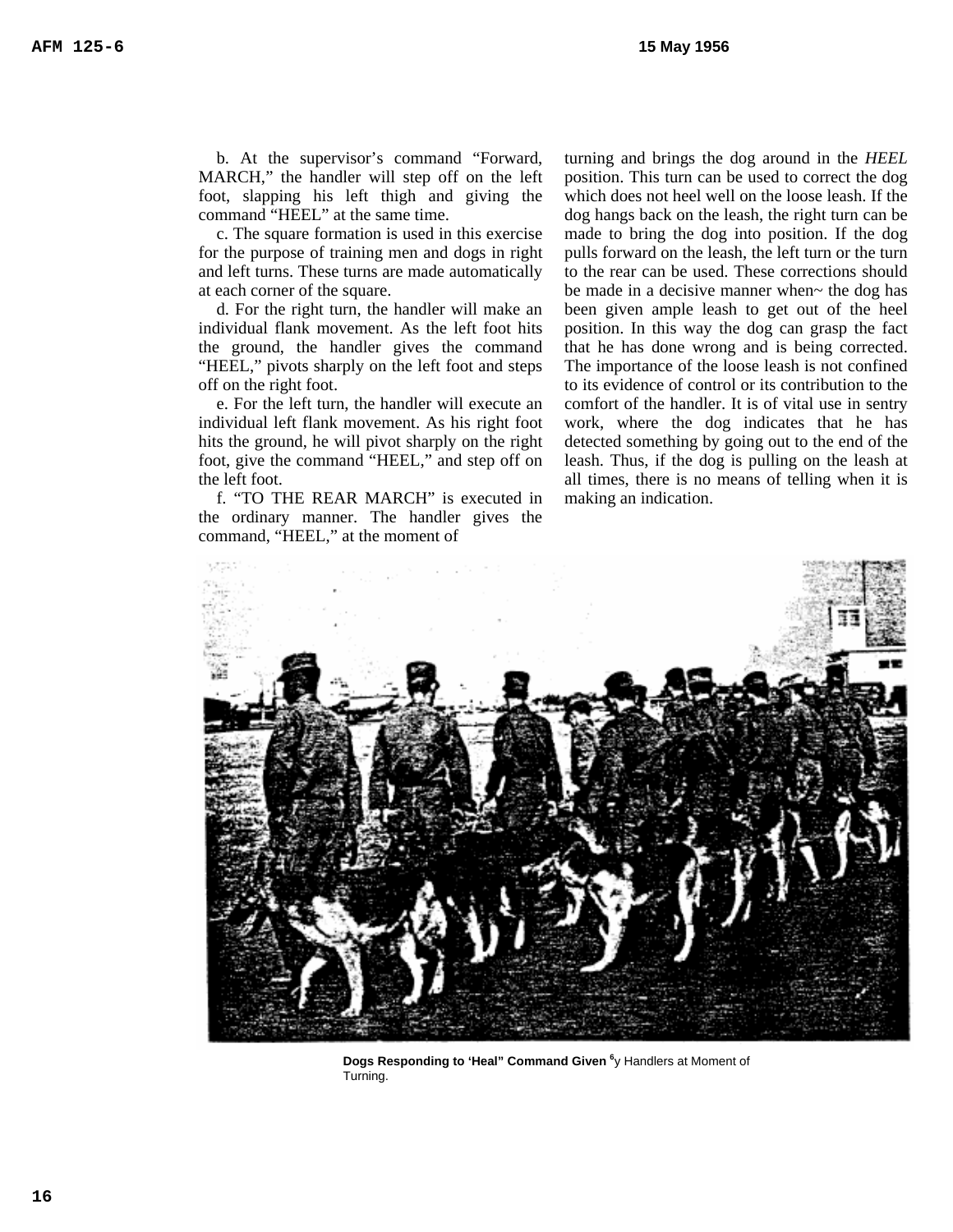g. If the dog has a tendency to sit when in the HEEL position, the correction should be made by placing the right hand on the choke chain while using the left hand to raise the hindquarters to the proper position. The command of *STAY* is given at the same time. In making this correction, it is important that the handler should not move his feet. Such movement will serve to confuse the dog.

#### **17. The Command "Sit"**

The command "SIT," is given in a sharp, concise tone of voice. The handler takes hold of the leash with his right hand a few inches above the choke chain. As he gives the command "SIT," he gives a straight upward jerk on the leash, and uses his left hand to push the dog's hindquarters down into the proper position. This is done by spreading the fmgers, placing the hand over the dog's hips with the fingers toward the tail, and pressing down and slightly forward. When the dog assumes the correct position, he is given the command "STAY." This exercise should be practiced until the dog *SITS* on command.

#### **lB. The Command "Stay"**

When a fair degree of obedience has been obtained in the commands, *HEEL* and *SIT,* the command *STAY* is practiced with some variations.

a. This command is given in a firm tone of voice. At the command "STAY" the dog stays in the same position which he held when the command was given, while the handler continues ahead. The dog must remain in this position until the handler gives a different command. The command *STAY* may be given while the dog is standing, sitting, or down. When the dog is to *STAY* for a long period, he will become less restless if he is in the *DOWN* position. See below.

b. Practice in the command *STAY* should be started in the *SIT* position. The command is given in a firm, steady tone, and at the same time the left hand, palm toward the dog, is brought back in a short decisive

gesture. The dog is not slapped, but the hand is brought back straight to the dog's nose; and may even touch the nose. Full control of the gesture is necessary to give it authority without making it a threat. This gesture is used for the command *STAY* when the dog is at *STAND, SIT,* or *DOWN;*  to the left of and behind the handler. When the handler is in front of the dog and facing him, the gesture is made by moving the right hand, fingers up and palm of hand directly toward the dog.

c. When the command and gesture have been given, the handler moves to the front of his dog, faces and circles him, staying close enough to be able to correct the dog immediately if he starts to rise. Correction is given by the admonition "NO," followed by the command "STAY" and the gesture at the first sign of the dog's breaking. If the dog does break, he is immediately put back in the SIT position and the command gesture for *STAY* are given again. In the beginning the exercise is given for short periods and the handler does not move very far away from the dog. As performance improves, the length of the exercise and the distance between the handler and the dog is increased.

#### 19. The Command "Down"

As performance in the commands *HEEL, SIT*  and *STAY* improves, the command *DOWN* is introduced. At the command *DOWN,* the dog must lie down promptly, whether he is standing, sitting or heeling. In actual practice, the command *DOWN* is accompanied by a short gesture made with the right hand at waist level while the handler stands erect. However, when this command is first introduced, the handler should have his dog at the *SIT* position beside him. When the command *DOWN* is given, the handler places his left hand on the leash, close to the choke chain, gives the command *DOWN,* and at the same time leans over, pulls directly down on the leash and makes a downward gesture directly in front of the dog with his right hand. If the dog does not go down of his own accord, his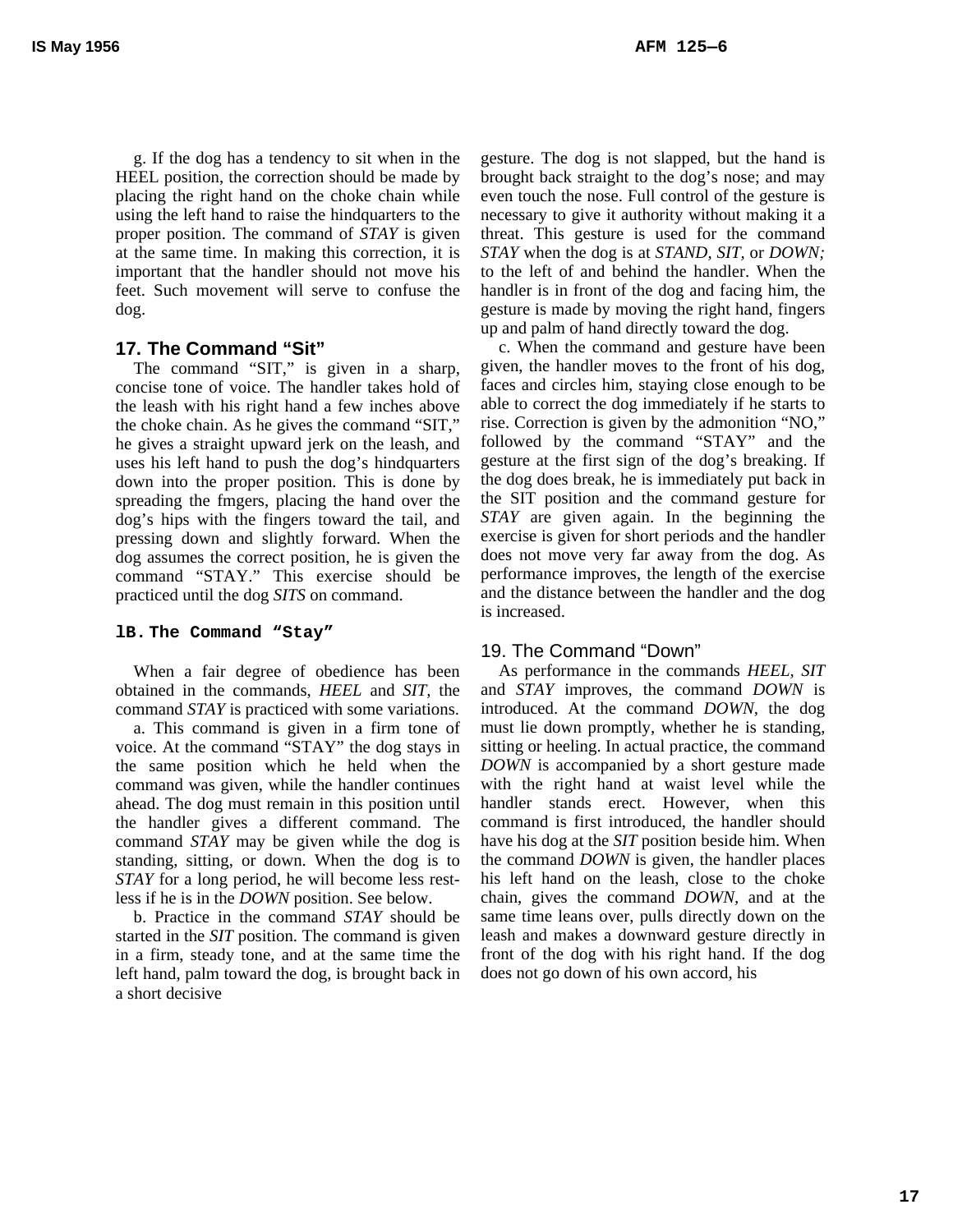$-<sub>N</sub>$ 

front feet should be drawn out from under him and he should be lowered to the ground.

a. While the gesture for the command *DOWN*  is made with the right hand at waist level and the handler erect in ordinary practice, the early stage requires that the handler bend over with a short grip on the leash so that the dog may be forced down with less struggle and greater safety. Considerable care is necessary the first few times this exercise is given for obedience may require the use of some force, resulting in fear or resentment on the part of the dog. The handler's position is such that he may easily be bitten by a snapping dog, and it is safer to have the left hand on the leash close to the choke chain so that the dog may be pushed away from the face or leg and pulled away from the right hand as it makes the gesture.

b. Once the dog has executed the command *DOWN,* he should be kept in position for a short time and brought to the *SIT* position. If the dog does not *SIT* on command, he should be pulled up to the *SIT* position by the leash while the command *SIT* is repeated.

c. Exercise in the command *DOWN* is repeated until resistance to it has ceased. As the period of the *DOWN* position increases, the command *STAY* accompanied by the proper gesture is used to keep the dog in position. If the dog shows signs of breaking, the correction "NO" is given followed by the command "STAY" and the proper gesture. If the dog does break position, he is put in the *SIT* position and given the command and gesture for *DOWN.* 

d. As the performance of the command *DOWN* improves, the handler refrains from pulling down on the leash until the dog has had a chance to obey the command and the gesture. The gesture itself is made less pronounced.

e. When a command is given calling for the handler to move, he should give his dog the command *STAY* in a firm, reassuring tone, and at the same time should make the *STAY* gesture in a clear decisive movement. When moving backwards away from the dog, the handler

should watch for the first sign of a break, and if the repeated *STAY* is not enough, he should step in giving the correction *NO* in a harsh voice as he jerks on the leash. If the dog breaks completely, the handler should start the exercise over from the beginning.

f. While it is best to praise a dog when it has successfully performed each stage of an exercise, it is not wise to praise dogs when they are in the *DOWN* or *STAY* positions of exercises, since this encourages them to break position.

## 20. **Commands at a Distance**

When the dog has become accustomed to obeying the handler from a short distance, the command *STAY* should be given at the *SIT*  position and the handler moved to the end of the leash. The command *DOWN* is then given from that point. In doing so, the handler makes a sweeping downward gesture, with the right hand and steps in with his left foot. If the dog does not obey, the handler steps in and pulls down on the leash while repeating the command. As performance improves, the gesture is shortened and made less conspicuous, until the dog obeys the voice command alone.

a. Another exercise to be introduced at this time is the command *SIT,* given with the handler at the end of the leash and the dog in the *DOWN*  position. The command is accompanied by an upward forward gesture of the right hand. If the dog does not obey, the handler steps in with his right foot and jerks upward on the leash.

## **21. The Command "Recall Dogs"**

This exercise consists of the command *RECALL DOGS* given when the handlers are at the end of the leash. Each handler calls his dog by name and commands *COME.* If the dog does not respond, the handler jerks lightly on the leash, increasing the force until the dog comes to him. The handler takes in the leash, guiding the dog to a point directly in front of him, and gives the command *SIT,* jerking up on the leash to enforce the command. As performance pro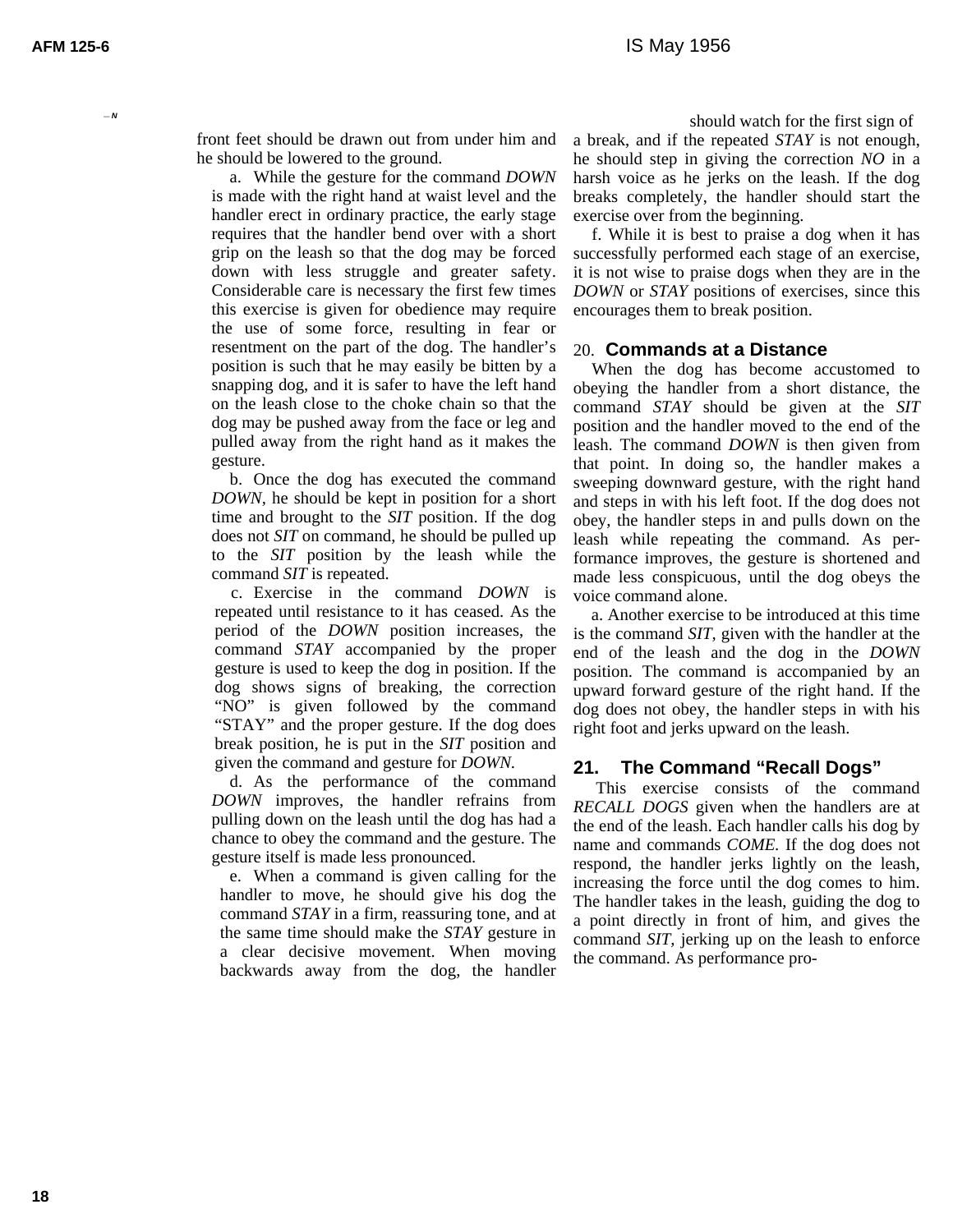gresses, the dog should obey the commands *COME* and *SIT,* the handler gives the command *HEEL* and brings the dog about to the *HEEL*  position.

## **22. Jumps and Hurdles**

Throughout basic training, as a final step in all but the earliest class periods, dogs should be put over jumps. Almost any dog can and will scale a 3 or 4 foot wall. The object of this training exercise is to get him to jump on command, and ahead of the handler, which is something entirely different. At the command *HUP,* the dog must immediately jump or scale the wall and then *HEEL* or return to the handler, according to the handler's position. (A dog jumps a low hurdle or fence which means that he clears

it. He scales a higher hurdle or wall, which means th $\sim$  1. jump $\sim$   $\sim$  1  $\sim$  as he can, then scrambles or climbs the rest of the distance in order to get over).

a. A dog may be afraid of a hurdle, even though he may have been taught to jump hedges or other obstacles. Therefore, it is well to use the hurdle removing all the boards except the bottom ones so that the hurdle is low enough to walk over. The handler steps over the hurdle with his left foot and, as he does so, gives his dog the command *HUP.* If the dog hesitates or balks, the handler stops on the far side and coaxes and helps the dog over, tugging on the leash. As: the dog lands on the other side, the handler steps away from the

hurdle, praises

the dog, and gives the command *HEEL.* This exercise should be repeated as often as is necessary to make every dog' in the group comply with the command. Those dogs who learn more readily than others are kept in line, since it is desirable for backward dogs to see "over the hurdle" successfully completed.

b. When the entire group has succeeded in clearing the hurdle at its initial height, the hurdle is raised one board at a time, and the jumping exercise is repeated. By the time the fourth board is inserted in the hurdle, the dogs should be so proficient in the execution of the command *HUP*  that it will no longer be necessary for the handler to step over the hurdle. Each handler passes around the right side of the hurdle with his left hand extended holding the end of the leash which should be loose. As he passes the hurdle he gives the command *HUP.* 

c. Jumping, properly taught, is an exercise which raises the dog's spirits and should be used as an alternate to depressing exercises such as *DOWN.* However, it is important that practice in jumping should not be overdone in any one period; although dogs enjoy it, it is very tiring to them. The age of the dog and the temperature of the weather must be considered in performing this exercise. The number of jumps should be decreased for older dogs working in a hot climate. For dogs ~over five years of age, three jumps each over two, four and six-foot hurdles, is sufficient even though the dog may be eager for more of this exercise.

## Section IY—ADVANCED OBEDIENCE, AGITATION AND ATTACK TRAINING

## **23. Advanced Obedience**

Advanced obedience consists of requiring the dog to run the obstacle course and to perform all obedience exercises while off leash and without the use of hand signals. Inasmuch as sentry dogs are normally utilized only at night, when hand signals are useless, it is essential that they be trained to understand and obey the vocal commands of their handlers. In addition, this training

increases the control of the handler over his dog and develops in the dog the discipline necessary for effective military utilization. When this training is initiated, supervisors will insure that dogs are spaced at wide. intervals to minimize the possibility of dogfights. A dog that attempts to attack another dog should be muzzled immediately as punishment. As the training progresses the handlers increase their control and the dogs become accustomed to working in proximity,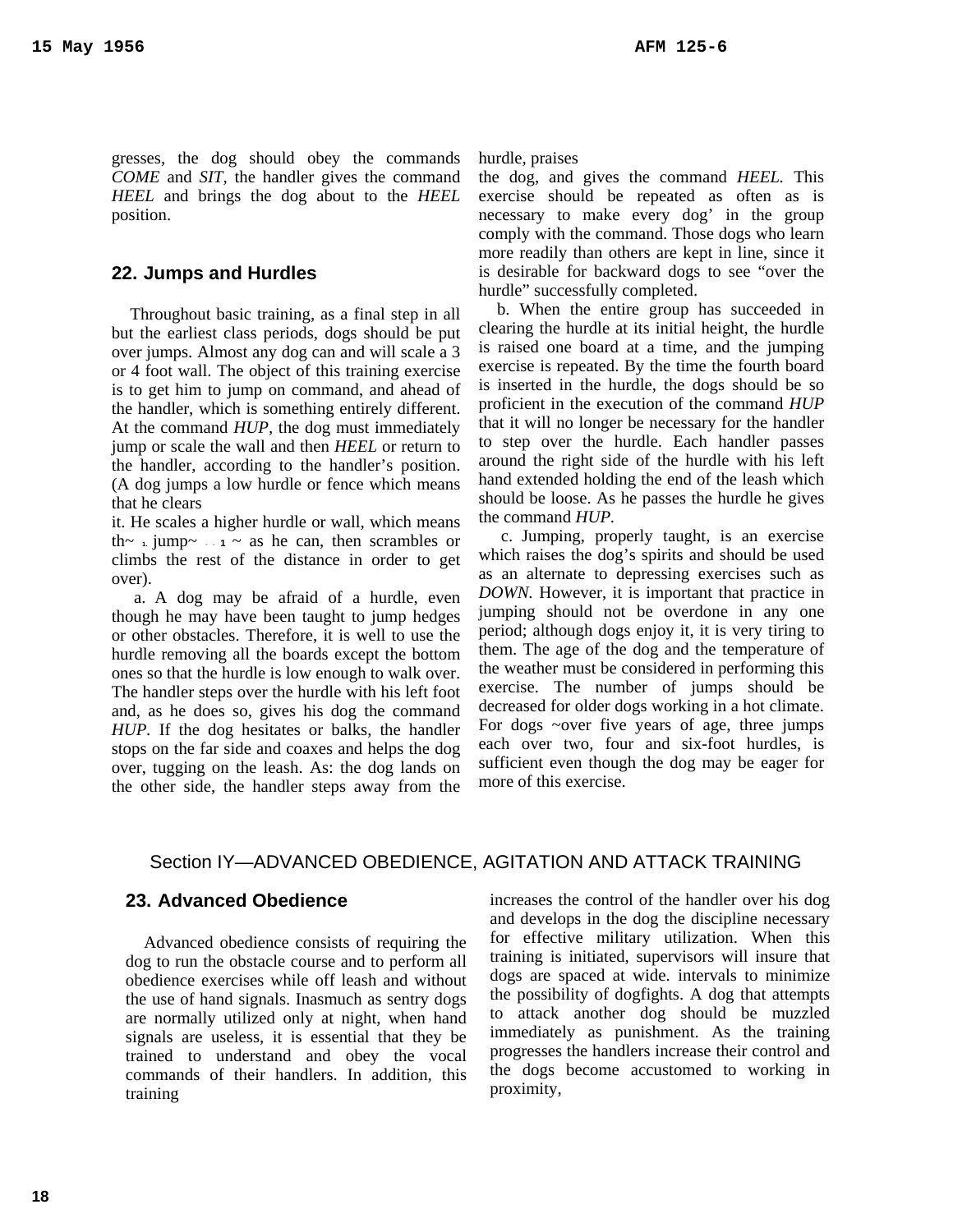the distance will be gradually diminished until handlers and dogs working off-leash are capable of doing close order drill and obedience exercises at intervals of four feet or less.

## **24. Agitation**

a. Agitation consists of teasing the dog to the extent of making him bite at the agitator. An attack sleeve as protective clothing is used to give the dog something to actually bite and a light switch or burlap bag is used to irritate him. The agitator builds the dog up by acting frightened and backing up every time the dog advances. Without exception *the dog must always be the winner and a handler never agitates his own dog.* 

b. Prior to agitation, the dog will be equipped with the leather collar and upon completion of the training the collar will be removed. In this way the dog soon ~mes to associate the leather collar with agitation and when it is placed around his neck he will begin to search for the agitator. Since the leather collar is the work collar that is worn while the dog is performing sentry duty, it is important that this association be established early and firmly. The choke chain will be used only when taking a dog to or from the kennel area and during obedience training.

c. It is agitation which develops in a dog the aggressiveness and viciousness essential to an effective sentry dog. The aggressiveness and viciousness of a dog determines his alertness on post. It is important to keep in mind that each dog is an individual with a distinct temperament of his own, and to obtain the best results, the form of agitation must be suited to the dog. There are four principal methods of agitation:

(1) *Line-Follow Agitation.* Handlers and sentry dogs form a single file and space themselves at intervals of approximately 30 feet. The agitator equipped with a switch or burlap sack takes position 30 feet from and directly facing the first handler and dog in the file. At the command MOVE, the file begins to advance slowly toward the agitator. At the same time the first handler in the

file commands hxs dog WATCH HIM. When the

dog comes within ten feet of him, the

agitator acts excited and afraid and begins to retreat by walking backwards. When the dog has approached within three feet, the agitator uses his switch to irritate him a few moments and continues to retreat. The handler then peels off, returns to the end of the file and the procedure is repeated by the next handler and his dog. This should continue until each dog has completed three exercises. During this type of agitation the dog will not be permitted to take hold of the agitator.

(2) *Circle Agitation.* Handlers and sentry dogs form a circle and space themselves at 20 - 30-foot intervals. The agitator who may be equipped with either an attack sleeve or an attack suit and a switch takes position in the center of the circle. At the ~mmand MOVE IN the handlers and dogs move very slowly toward the agitator and the handlers order the dogs to WATCH HIM. At the same time the handlers begin taking up the slack in the leash until by the time the dog is within four feet of the handler, the handler is holding him by the leather work collar. This is necessary for the protection of the agitator and to eliminate the possibility of one dog attacking another. While the dogs are moving in, the agitator moves about using his switch on first one dog and then another. When the circle has been reduced to 8 or 10 feet in diameter, the handlers will halt and at the command MOVE OUT will resume their original positions. After this has been repeated several times and the handlers and dogs ...re in theii original positions, the agitator will have handlers bring their dogs into the center of the circle one at a time for individual agitation and will allow the dogs to bite the sleeve or the suit. In this type of agitation, the aggressiveness of each dog stimulates aggressiveness in the other dogs and an emotional chain reaction is created. This is particularly effective in the case of dogs that are deficient in aggressiveness or slow to attack and bite.

(3) *Kennel Agitation.* This type of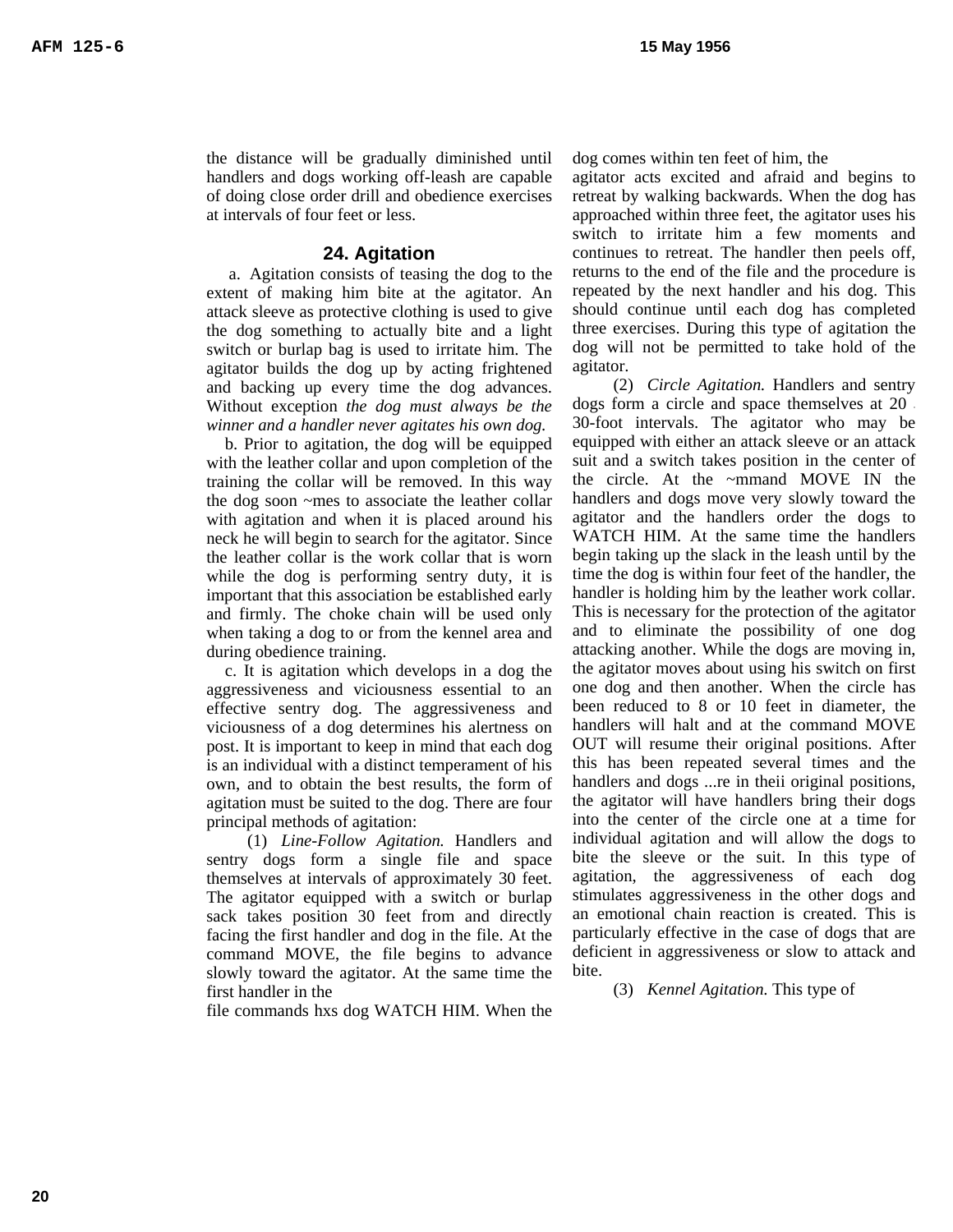

**Dogs Being Put Tkrougk "Crcie Agitation' Exercus.s.** 

agitation will only be used in the case of slow dogs that do not respond to other types of agitation. It is based upon the dog's natural instinct to protect his home. When the. dog is in his run and the handler is present, the agitator approaches making threatening gestures and slapping the fenced run with a switch or burlap sack. At the first sign of aggressiveness on the part of the dog the agitator runs away and is chased by the handler. The handler then returns and praises and pets the dog. This should be repeated until the supervisor determines that maximum benefit has been realized.

*(4) Post Agitation.* This method of agitation will follow kennel agitation and is conducted in the same manner with the following exception: The dog is chained to a post or stake in some open space away from the kennels. This procedure tends to

further build up the dog's confidence in himself in unfamiliar places.

d. Dogs will not be agitated from a vehicle. Eventually this will cause them to look for and anticipate vehicles instead of people. In addition, it will cause them to become nervous and excited when vehicles approach, thus making it difficult to transport them to and from post.

e. Through agitation training, a dog is made more alert and aggressive and develops the desire to find and attack strangers. Normally, they should be agitated at least three times weekly to keep them at the peak of effectiveness; however, in determining the frequency of this training, consideration must be given to the *1* equirements of individual dogs.

f. *Under no circumstances will a dog be agitated in the absence of hi.s handler.*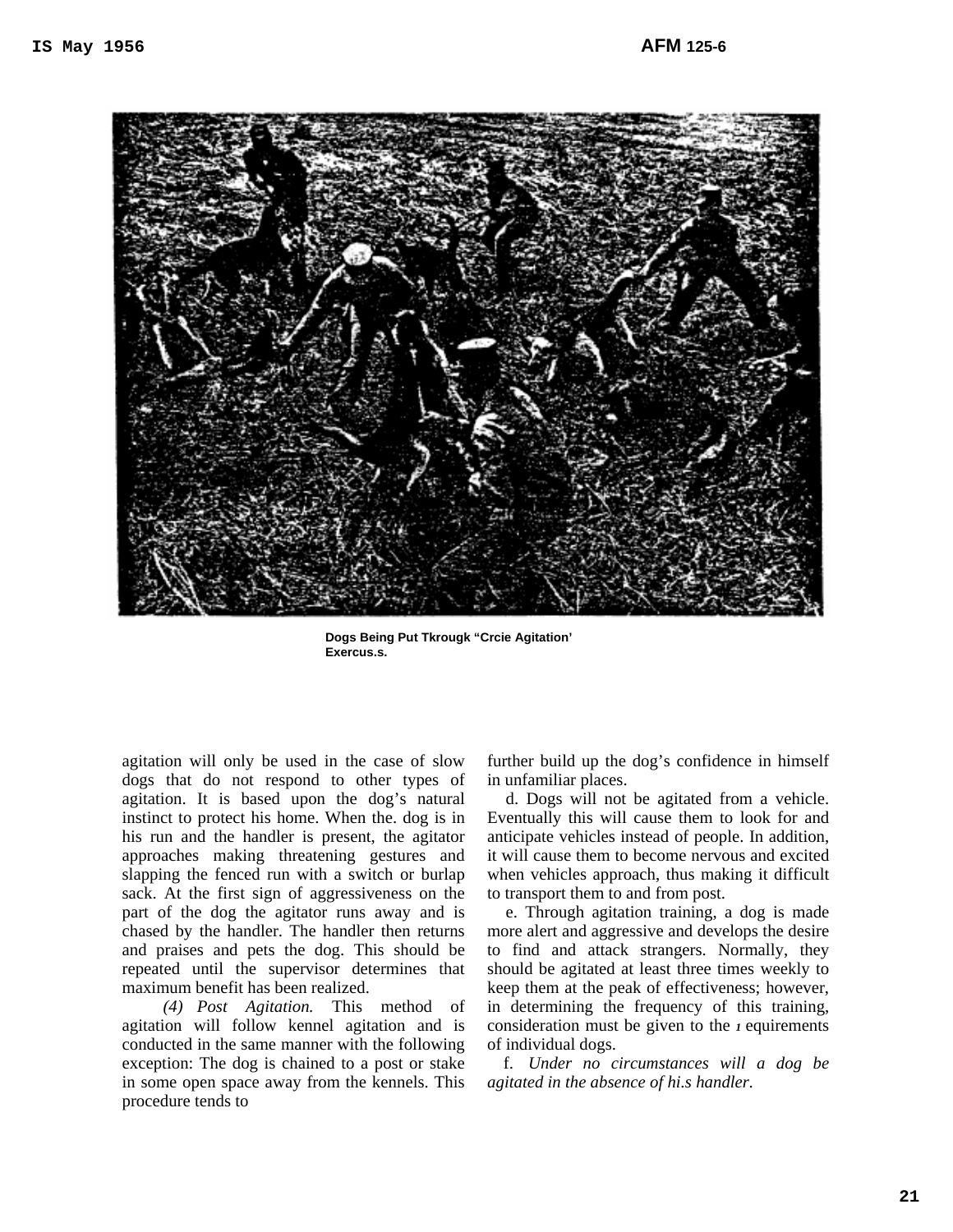### **25. Aftaclc Training**

The handler and his dog proceed to an area which is isolated from both pedestrian and vehicular traffic. Once in the training area the dog is equipped with the leather work collar which is worn until the conclusion of the exercise. The agitator, *dressed in* an attack suit, should be concealed upwind from the dog so that his scent will be driven directly into the dog's nose. The handler commands WATCH HIM, and the dog then attempts to locate the enemy by scent or ear. It is important for the initial exercise that the agitator, although well concealed from vision, be within easy scenting distance and directly upwind from the dog.

a. The dog is encouraged to lift his nose and sample the wind well above the ground level. When he detects a scent other than his handler's, he is likely to react in one of the following ways: general tenseness of the whole body, hackles raised, barking, ears pricked, or other forms of altertness easily recognized by a keen observer, e.g., keeness to investigate, slight inclination to whimper or growl, tail active or distinctly rigid.

b. When the dog has alerted and pulls on the leash, the handler should put his hand on the dog's flank, stroking gently and using the words, "Atta boy," "Good boy," uttered in a whispering voice to praise the dog. Sufficient praise must be given to encourage the dog, but it must not distract him from his purpose. The dog's attention must remain focused in the direction of the agitator. At intervals as the dog approaches the agitator, the handler uses words of praise and encouragement. When the dog gets to within a short distance, the agitator breaks cover and is ordered by the handler to halt and place his hands over his head. The agitator ignores the order to halt and attempts to escape. The handler then releases his dog and commands "GET HIM." The dog then pursues and attacks the agitator who after a brief struggle ceases to resist. The handler approaches, commands "OUT" and draws the dog away from the agitator, at the same time praising and patting him. Leading the dog to a distance of approximately ten feet from the agitator, the handler commands "SIT" and "WATCH HIM." He



**Uog Undergoing AttacK Iraifling IJ~OyS L.ornmafla ?O ~iT ana YYa?cfl i-urn While riandier ~eercfles Agitator.**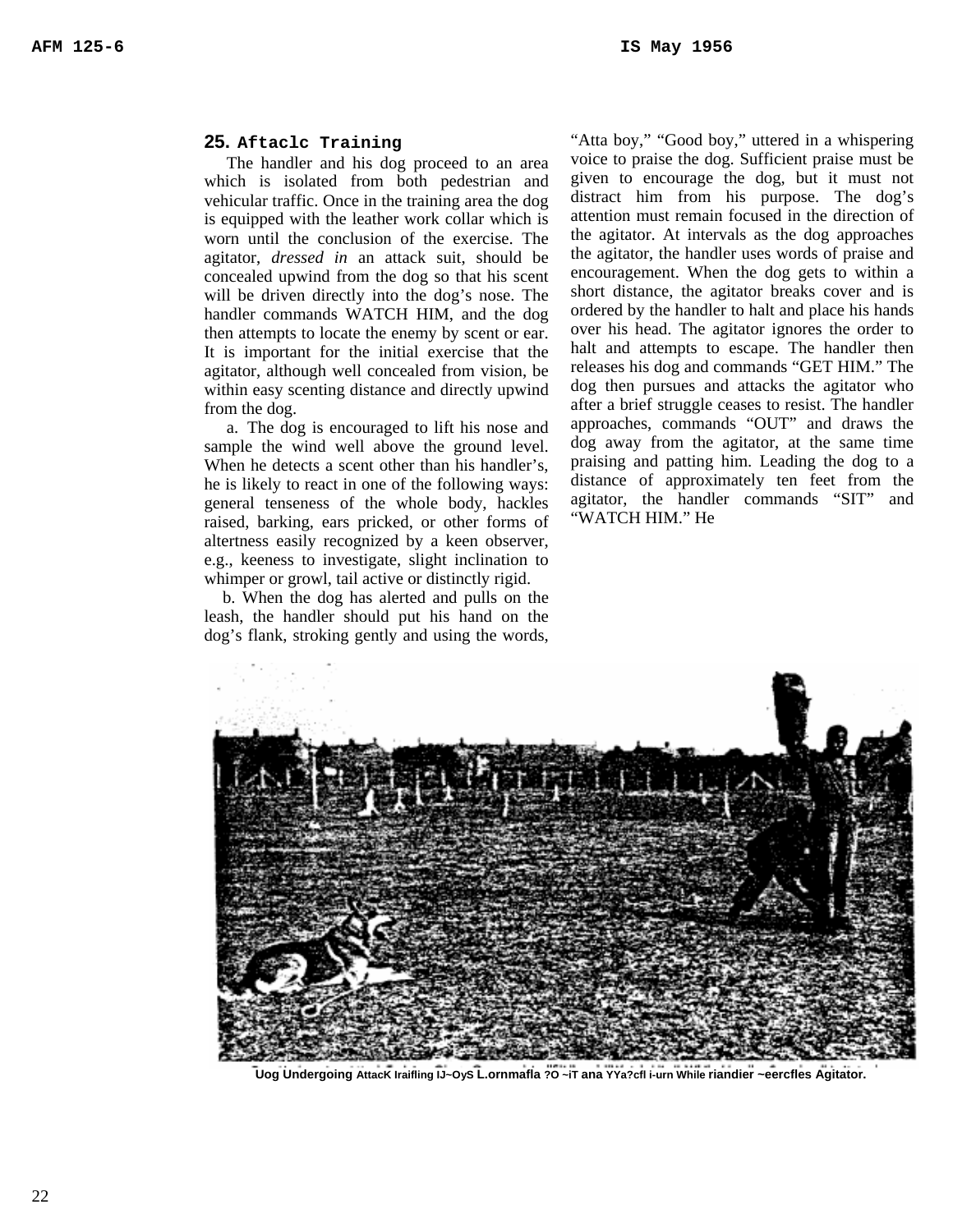then returns to the agitator and makes a frisk search, being careful never to place himself between the dog and the agitator. In the course of the search, the agitator strikes or pushes the handler to the ground and attempts to run away. At this point the dog must attack the **-** agitator *without cornnui-nd from the handler.* 

c. During repetitions of this exercise the distance between the dog and the concealed agitator are progressively lengthened. The handler must give his dog every possible opportunity to locate the enemy. He stops at intervals to take advantage of every breeze and encourages the dog as soon as he shows signs of suspicion. Conditions are varied during these repetitions. The agitator is concealed in underbrush, in ditches, in the branches of a tree, behind buildings or rocks, or in any natural or artificial hiding place.

d. The role of agitator is played by different men so that the dog will learn to pick up any human scent other than that of his handler. Also, more than one agitator may be used simultaneously for a given exercise.

## **26. Dstrust** of **Strang 'rs**

The sentry dog is taught not to make friends with strangers. To insure such distrust, the following methods may be employed. The handler places his dog on leash at the heel position. A stranger approaches uttering ingratiating words and coaxes the dog to come to him. As soon as the dog makes an attempt to respond, the stranger slaps him smartly on the nose and jumps away. The handler then encourages the dog to attack the stranger. This is repeated until the dog growls and barks on the approach of the stranger no matter how friendly his attitude or how much he attempts to appease the dog. The stranger then tries to coax the dog away with some choice tidbit, meat or anything else of which the dog may be fond. If the dog attempts to take the food, the stranger again slaps him on the nose and runs away without giving him the food. Thus, the dog learns that his handler is the only one to be trusted.

## 27. Acdilmation to Gunfire

It is important that all sentry dogs be thoroughly acclimated to gunfire because in the performance of their duties they may be required at any time to attack an eneniy equipped with firearms. A dog which is gun-shy is utterly worthless in a situation of this kind. Normally, all dogs which are incurably gun-shy will be screened from the program at the Army Dog Training Center; however, there will be border-line cases in which this defect can be eliminated by training. When a dog evidences gun-shyness, the handler must spend as much time as possible comforting and reassuring him whenever an unusual noise is heard. Firing a small caliber gun from a distance, only when the handler is with his dog, and slowly, on consecutive days, decreasing the distance, will in most cases result in improvement. If after a period of time the dog fails to respond, this procedure should be repeated at feeding time. If the dog runs into his kennel and hides, the food should be removed and he should not be offered anything to eat until the regular feeding the next day at which time the procedure is repeated. Gunshyness results from a fear of the unknown and can usually be corrected by patient training over a period of time. This type of training should be regularly included with agitation and attack training. Agitators should frequently be provided with caliber .45 pistols and blank ammunition which they can fire while they are agitating or being attacked by the dogs. In this way sentry dogs can be taught to attack against gunfire without hesitation. Live ammunition will never be used in these training exercises. AFR 50—22 authorizes an allowance of blank caliber .45 ammunition for this purpose.

## **28. Responsibflty of the Handler**

In addition to teaching the dog to obey his commands, the handler must instill in his dog the idea that every human being, except himself, is his natural enemy. This he does by encouraging the dog to alert at the presence of any stranger. It must be emphasized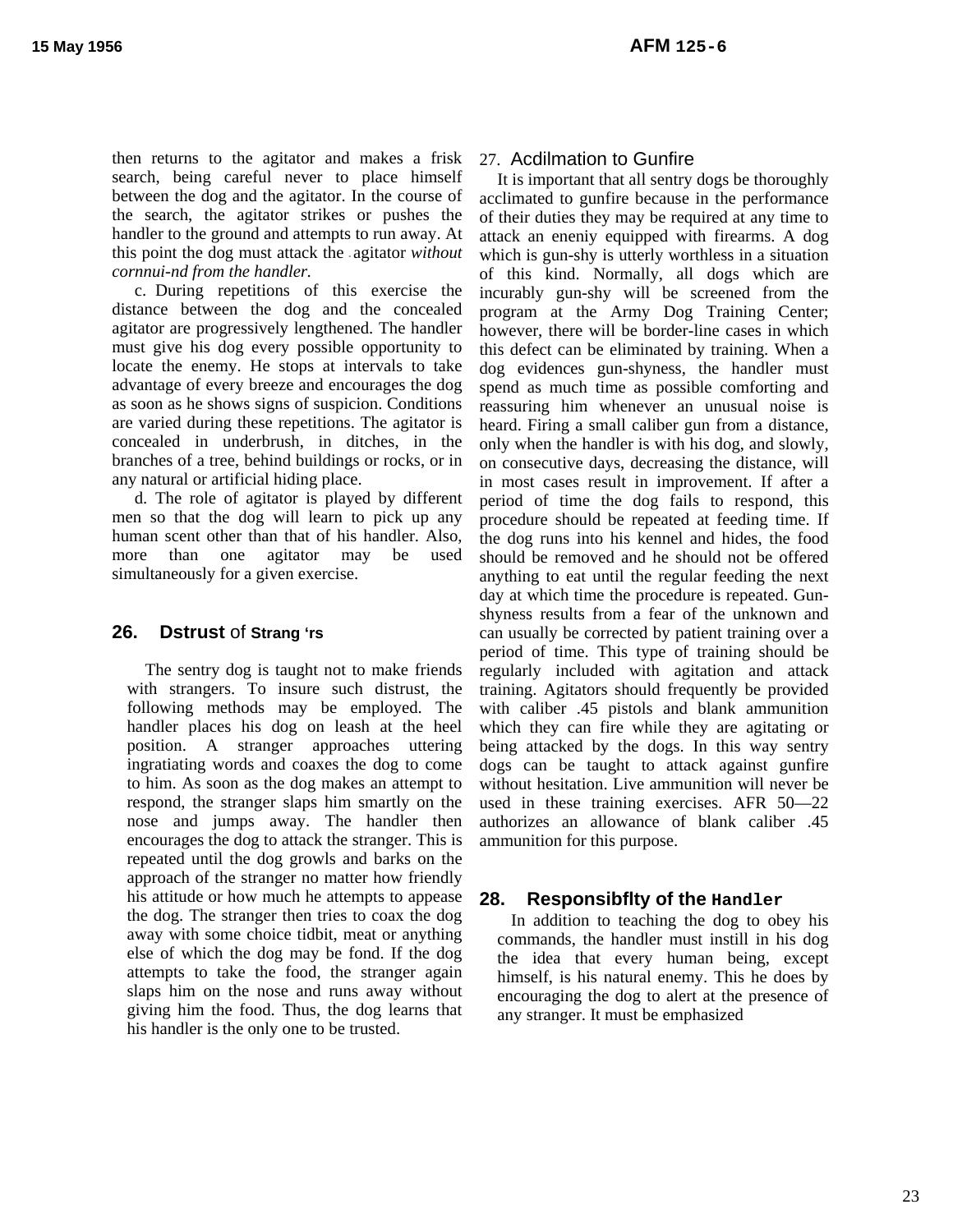that the handler never permits anyone to pet or make friends with his dog. He must remember that he is the only master. For the same reason he must never pet any dog except his own. Other members of the sentry dog flight act as agitators and stimulate the enemy. It is the function of the agitator to sharpen the dog's aggressiveness and to build up his self-confidence by retreating as soon as the dog makes an aggressive move toward him. A certain latitude is permitted in the

action taken by the agitator due to the fact that different dogs may require different treatment. It is essential, however, that in every encounter between the dog and the agitator, the dog must always be the winner. Different individuals are used as agitators in order to make the dog generally antagonistic toward all strangers. The agitator's work is as important in sentry dog training as the function of the handler and, therefore, his work must be carefully supervised.

## **Section V—OBSTACLE COURSE**

As in the case of human beings, sentry dogs cannot be expected to maintain maximum proficiency unless they are in top physical condition. This means that in addition to receiving proper food and medical care, they must be exercised frequently, regularly and strenuously. An obstacle course, which can be constructed out of salvage materials, provides an excellent medium for such exercise, and all units to which sentry dogs are assigned will insure that such a course is constructed. A good obstacle course should include, but is not limited to: hurdles, ditches and low ramps for jumping; high

ramps to teach the dog that wherever his handler takes him he is not to be afraid; tunnels to teach a dog to crawl; and walking logs or ladders raised above and parallel to the ground to teach a dog to be more sure-footed and unafraid wherever his handler takes him.



**Secton VI— UTILIZATION AND CARE OF SENTRY DOG EQUIPMENT** 

is section specifies the manner in which certain items dog equipment will be utilized and maintained.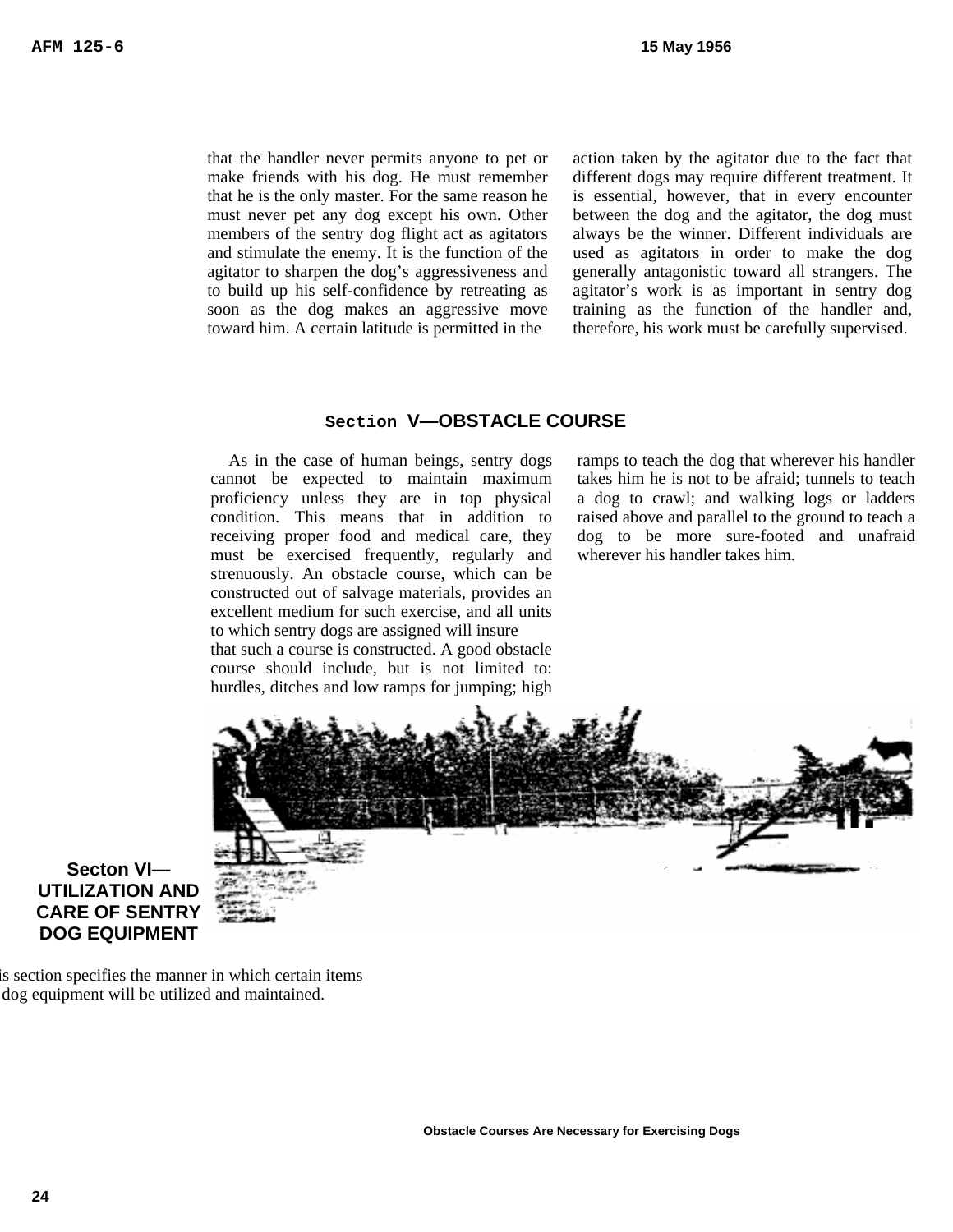#### **29. Utilization**

a. *The Leather Collar.* This collar will be worn by the dog when he is on post and during agitation and attack training. Occasionally, when fenced runs are not available, it will be necessary to chain a dog to a stake in which case the leather collar must be worn. However, this practice should be discouraged since it usually results in severe collar burns which incapacitates the dog for duty and tends to destroy the dog's association of the leather collar with the presence of an enemy~

b. *The Choke Chain.* The choke chain will be worn by the dog during obedience training, while being taken to or from the kennels and at all other times except when he is on post or undergoing agitation and attack training. As the name implies, with this Jiain a handler can choke his dog and thus compel obedience, but care must be exercised to insure that it is properly worn. The collar must be worn in such a manner that the instant tension on the leash is relaxed, it falls loose. Otherwise, it will lock in the constricted position and continue to choke the dog.

c. *The Leather Leash.* This 60-inch lease is the one normally used both during training and when the dog is on post. The looped end of this leash should be carried in the handler's right hand. Under no circumstances will the dog ever be struck with the leAsh since this will eventually make him leash-shy. However, when the dog misbehaves . requires correction, the handler should never hesitate to jerk strongly on the leash and tighten the choke chain. The dogs selected for sentry duty are exceedingly sturdy animals and will not be the least bit hurt by this treatment.

d. *The Web Longe.* This 30-foot line is used primarily during training when the dog is being taught to run the obstacle course or to perform obedience exercises off-leash. When local conditions make it desirable, the longe may also be used when the dog is on post.

e. *The Muzzle.* The muzzle is used only when a number of dogs in close proximity are being transported to or from the kennel and when a dog is being presented to the veterinary for treatment. The muzzle will not be worn during training periods because when he has a muzzle on, the dog's entire attention and efforts are directed at removing it, and no benefit is derived from the training. It is also well to keep in mind that the leather-mesh type muzzle, particularly if it is too large, is not proof against being bitten. Many dogs succeed in biting through the mesh. The solid leather muzzle, however, is reasonably effective.

f. *The Comb.* In grooming a dog, the comb should be used sparingly and infrequently. Excessive use of the comb will tear out the fine soft hair of the undercoat and leave the dog unprotected against the weather. It is :iuch prefe. ble that loose hair be removed by massaging the dog's coat with the fingers. This method leaves the undercoat undamaged.

g. *The Brush.* After it has been well massaged, the dog's coat should be thoroughly brushed to remove dirt and loose hair and to impart the sheen which is an indication of a healthy and well-caredfor dog. Moreover, the brushing is thoroughly enjoyed by the dog.

h. *The Attack Suit and Sleeve.* To outside of both these items must be made of some loosely woven fabric-like burlap, and padding should be of a loose variety such as cotton— not too tightly packed. If agitation and attack training is to be successful, the dog must

• be able to sink his teeth into this equipment. Suits and sleeves that are covered with a smooth, closely woven material-like canvas and suits that are padded with felt are unsatisfactory since the dog cannot bite into them and may tear his mouth or injury his gums trying to do so. Frequent repairs and the addition of another layer of burlap will prolong the life of suits and sleeves. **-** 

#### **30.** Maintenance

a. Leather equipment should be wiped with a damp cloth whenever it becomes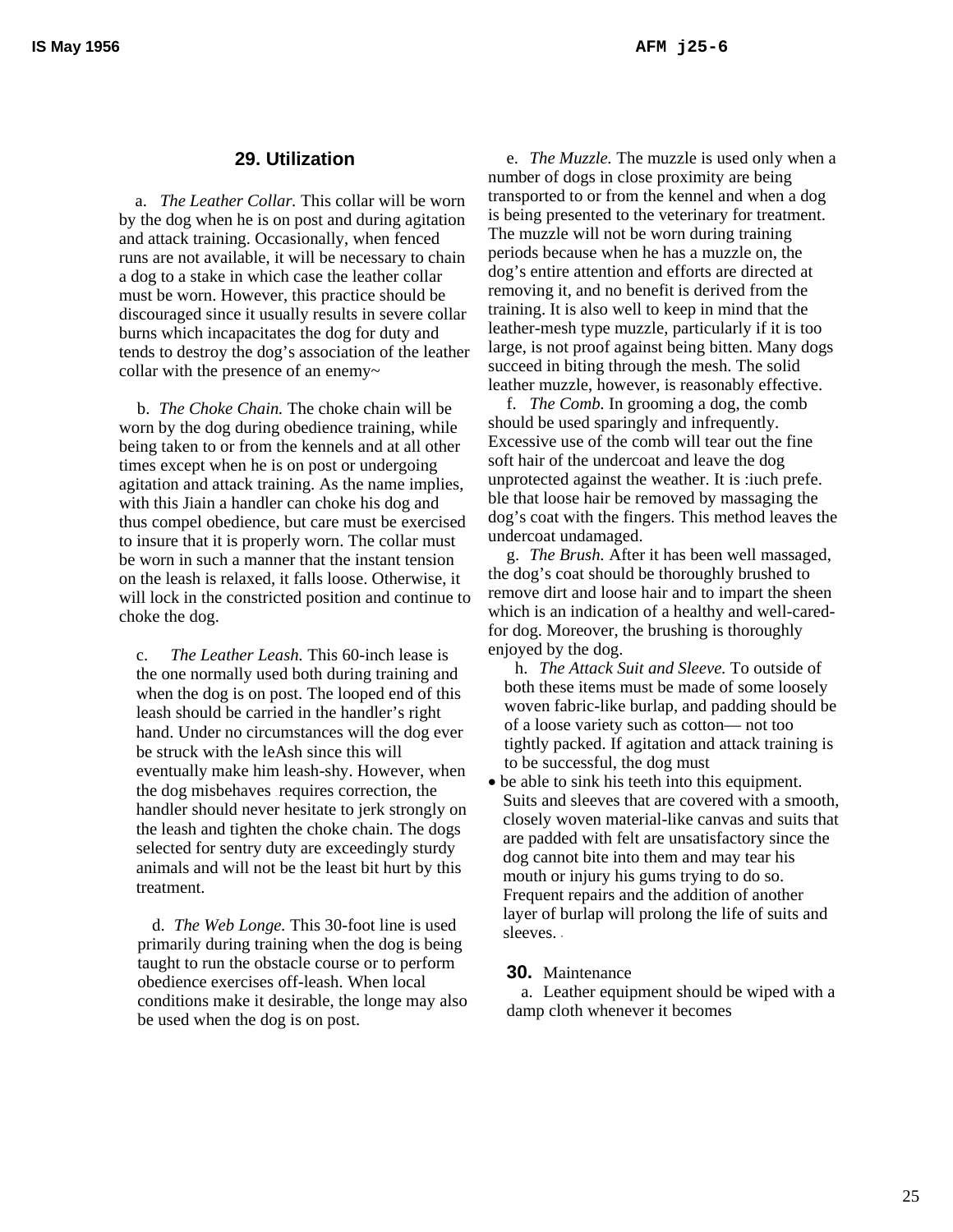

#### **Attack Suit.**

muddy or dirty, and should be thoroughly cleaned with saddle soap or neats foot oil at least once each week. Any leather equipment in storage must be frequently inspected and be treated with neats foot oil as required to insure that it remains clean, soft, pliable and in good condition.

b. Metal equipment and metal parts should be inspected weekly. Any rust should be removed with a fine grade of steel wool and a light coating of oil applied.

c. Web equipment should be washed with a mild soap or detergent when it becomes solid and dried in the shade.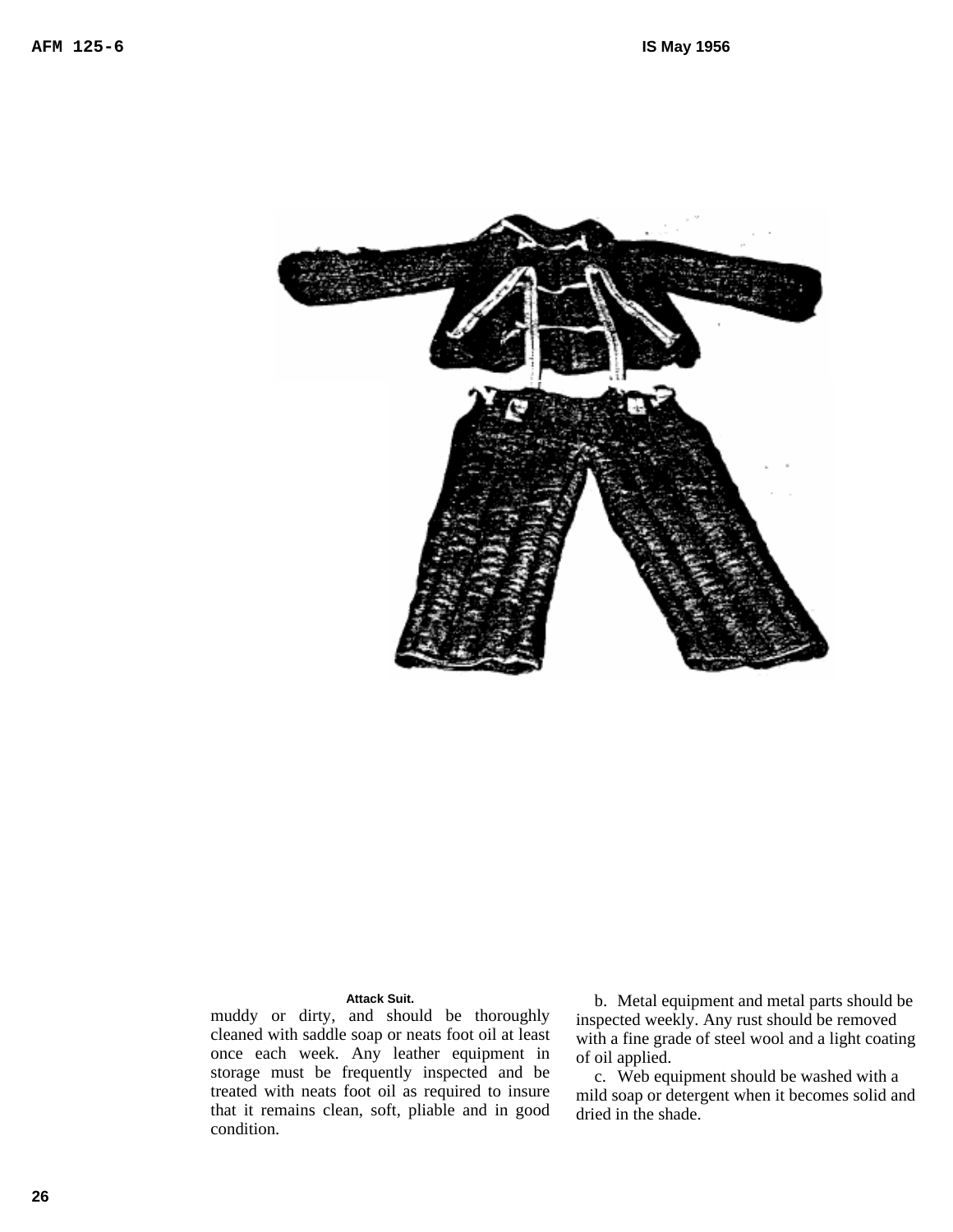eglected,

Section VII—CONTINUOUS TRAINING PROGRAM **31.** General supervised training program is vitally neces sary to maintain the alertness and aggresA continuous, well planned and closely siveness of sentry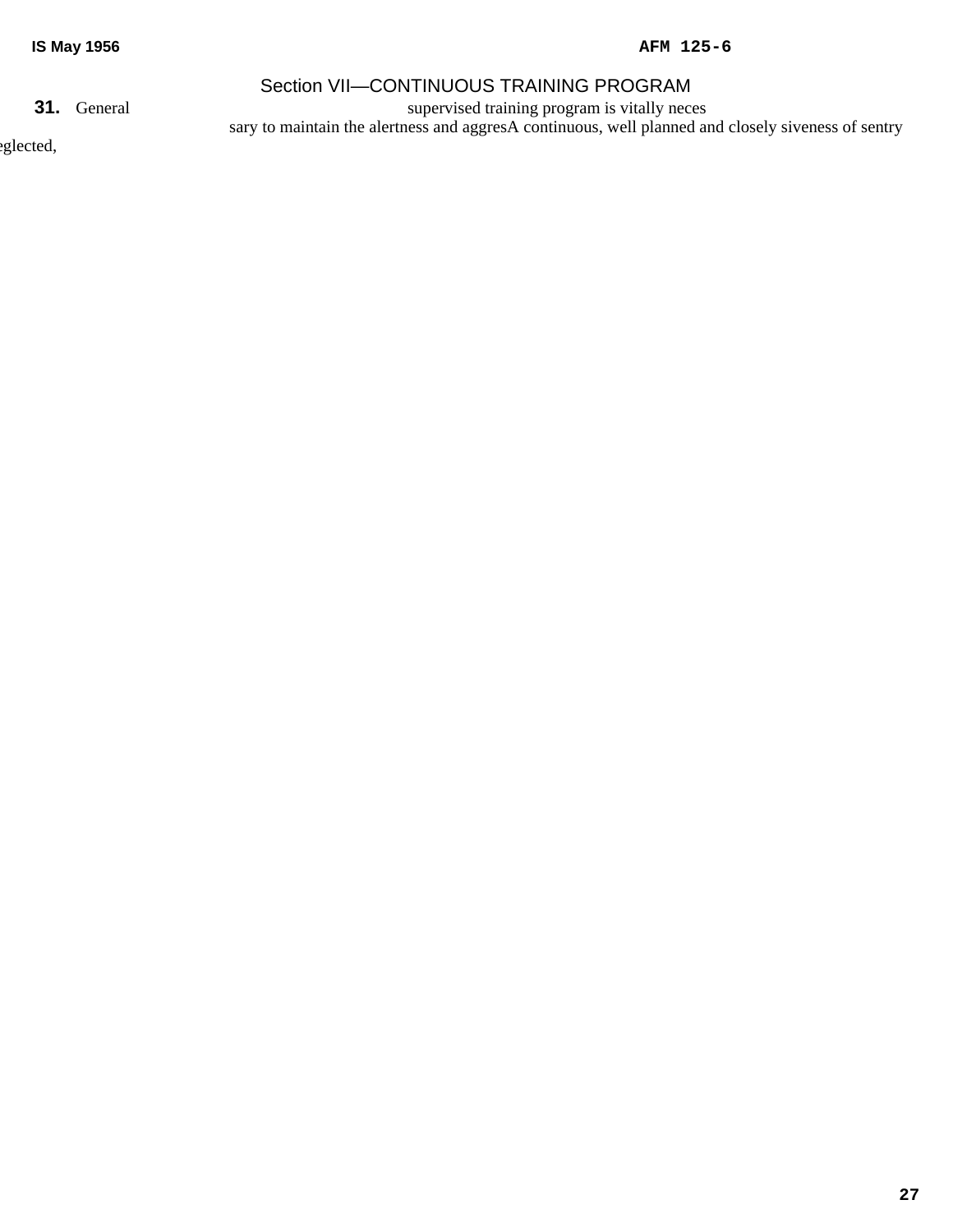**AFM 125-6** 

**1 5 M a y 1 9**

**5**

**6** 

both handlers and dogs will soon become lax and will be unable to accomplish their mission satisfactorily. Therefore, this important requirement will not be disregarded.

#### 32. Minmum Requirements

a. Each handler and his dog will train together for one hour either before or after each tour of duty on post. It is further required that handlers

chapter. Particular attention will

be given to agitation and attack exercises. Although not required, it is recommended that such training be conducted as frequently as possible while the dog is on post. In this way the dog will come to associate the presence of the agitator with patrol duty and will be more alert and aggressive while on post.

d. Handlers and supervisory personnel will be



Agitation and Attack Exercises While Dog Is on Actual Patrol **prequired** to have a **Duty.** 

and dogs frequently and regularly devote an eight-hour day to training. See Section I, Chapter 6.

b. Additional training will be prescribed for handlers and dogs whose performance does not meet the proficiency standards set forth in Section IX of this chapter.

c. The training program will include all training described in Section II, III and IV of this

thorough knowledge of this manual and will be periodically tested on the material contained herein..

e. At least once every two weeks the entire sentry dog flight should be assembled for one hour of training and inspection. This will permit commanders and supervisors to make a comparative evaluation of each handler and his dog and to determine the general state of proficiency of the flight.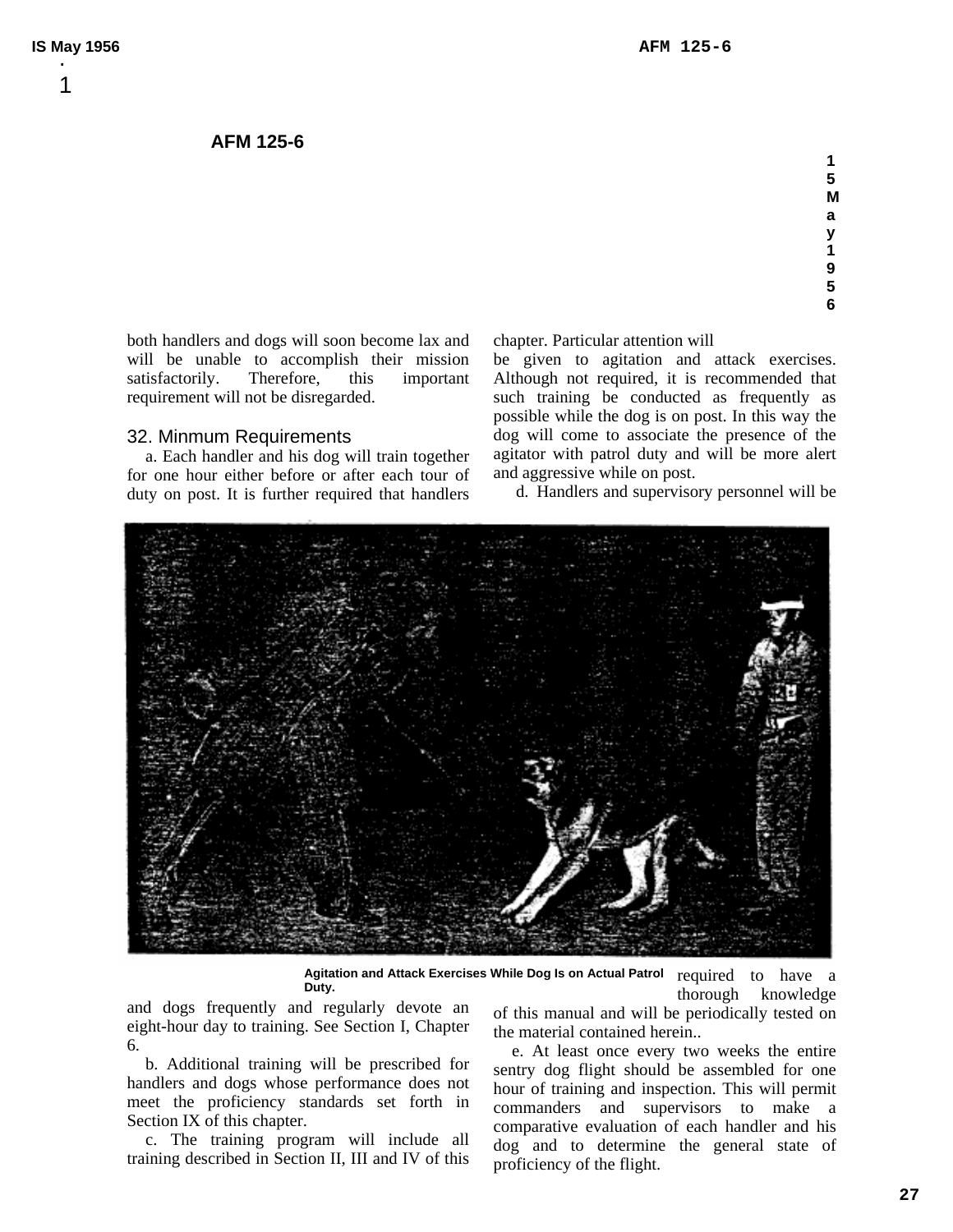## Section VIII—ELECTIVE TRAINING

## **33. General**

Elective training is non-mandatory training which may be included as part of the

continuous unit training program after the required training outlined in Sections II, III and IV of this chapter has been mastered.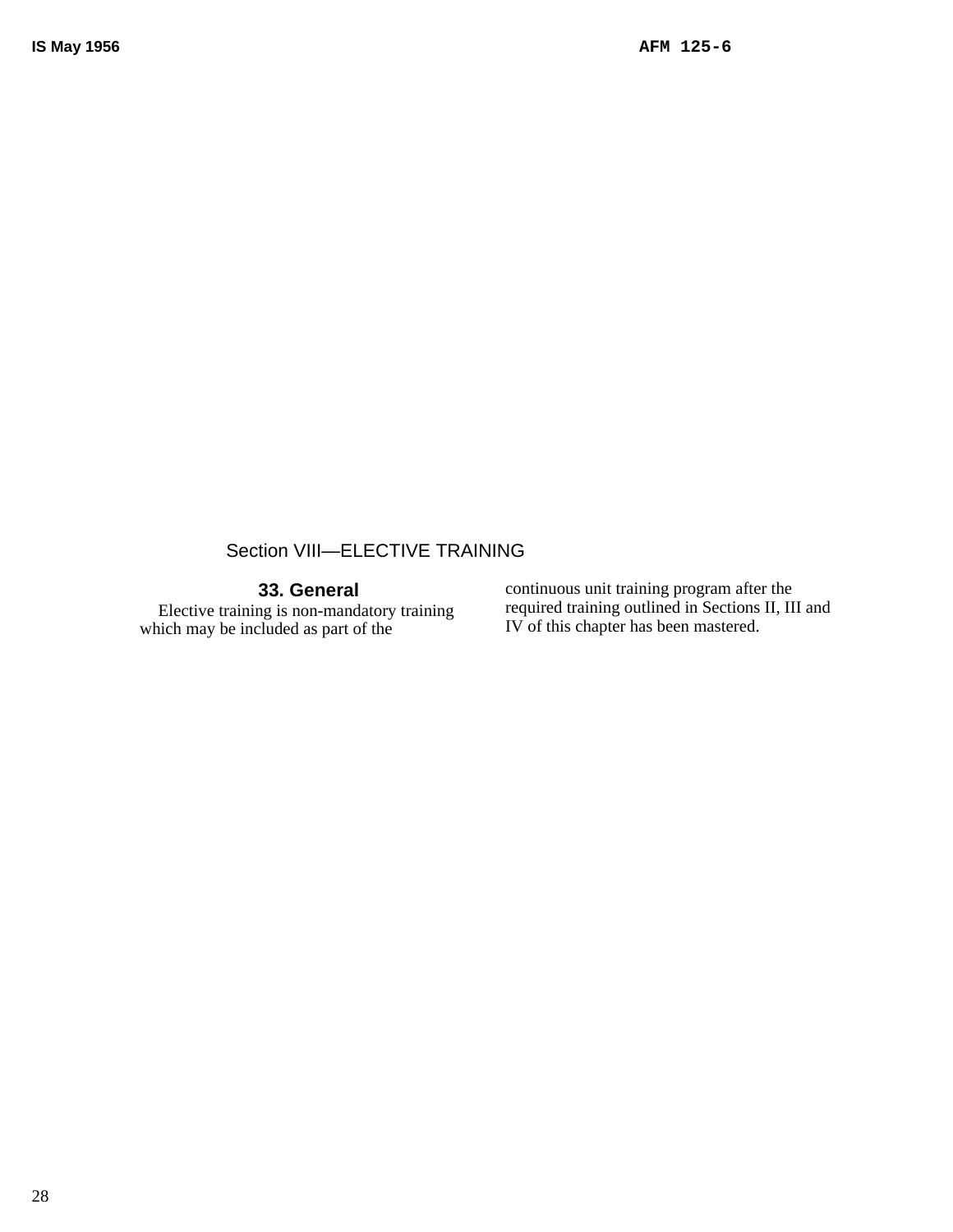After they have become thoroughly experienced in working with dogs, handlers should be permitted and encouraged to develop their dog's proficiency in this type of training during offduty hours on a voluntary basis.

## **34. Elective Training Exercises**

The following trials as described in *Regu* 

*la,tions a.nd Standards for Obedience Trials,*  published by the American Kennel Club, are recommended as subjects for elective training; Retrieving Dumbell on the Flat; Retrieving Dumbell over the Obstacle; Broad Jump; Scent Discrimination; Seek Back; Hurdle and Bar Jump.

#### **Section IX—STANDARDS OF PROFICIENCY**

assist commanders and inspectors in evaluating the proficiency of sentry dog units under their jurisdiction, the following standards are d.

## **35. Appearance of Handlers**

Supervisory personnel and handlers must present a smart personal appearance commensurate with the standards required of Air Policemen.

### **36. Kennel Facility**

a. The kennel area should: be removed from disturbing influences; be well drained; have piped water supply; have adequate lighting; be clean and well policed; be posted **"Off** Limits."

b. Kennels should: be strong, secure and in good repair; be waterproof; appear to have been cleaned regularly.

c. Kitchen should be clean, neat and orderly. Food should be stored and prepared under sanitary conditions. Forage should be stored in rodent-proof containers. Feeding and drinking utensils, stove and refrigerator should be clean. Waste material should be disposed of in a satisfactory manner.

d. Leather equipment should be clean, pliable and have the appearance of being regularly treated with saddle soap or neats foot oil. Metal parts should have a light coating of oil.

e. An established supply of first aid items should be available. Authorized stock levels of other items of supply should be maintamed.

### **37. Veterinary Services**

It should be determined if veterinary service is satisfactory and if a veterinarian or veterinary technician visits the kennels regularly.

### **38. Records**

The following records should be current and available: Sentry Dog Service Record; Weight Chart; Feeding Chart; and Utilization Record.

## 39. Appearance of Sentry Dogs

Dogs should appear sharp, alert, well groomed and in good health. Ears should be erect and eyes clear. Coat should appear healthy and have a sheen which comes from regular grooming.

## 40. Performance

a. Handlers must have their dogs under control at all times.

b. Commands should be given in a moderate tone and in a firm clear voice. A dog should respond completely and without hesitation to a single command of his handler. Repetition of commands and the use of hand signals or gestures are faults. A dog should respond only to the commands of his handler. Inspectors should test this discipline by whistling to or calling a dog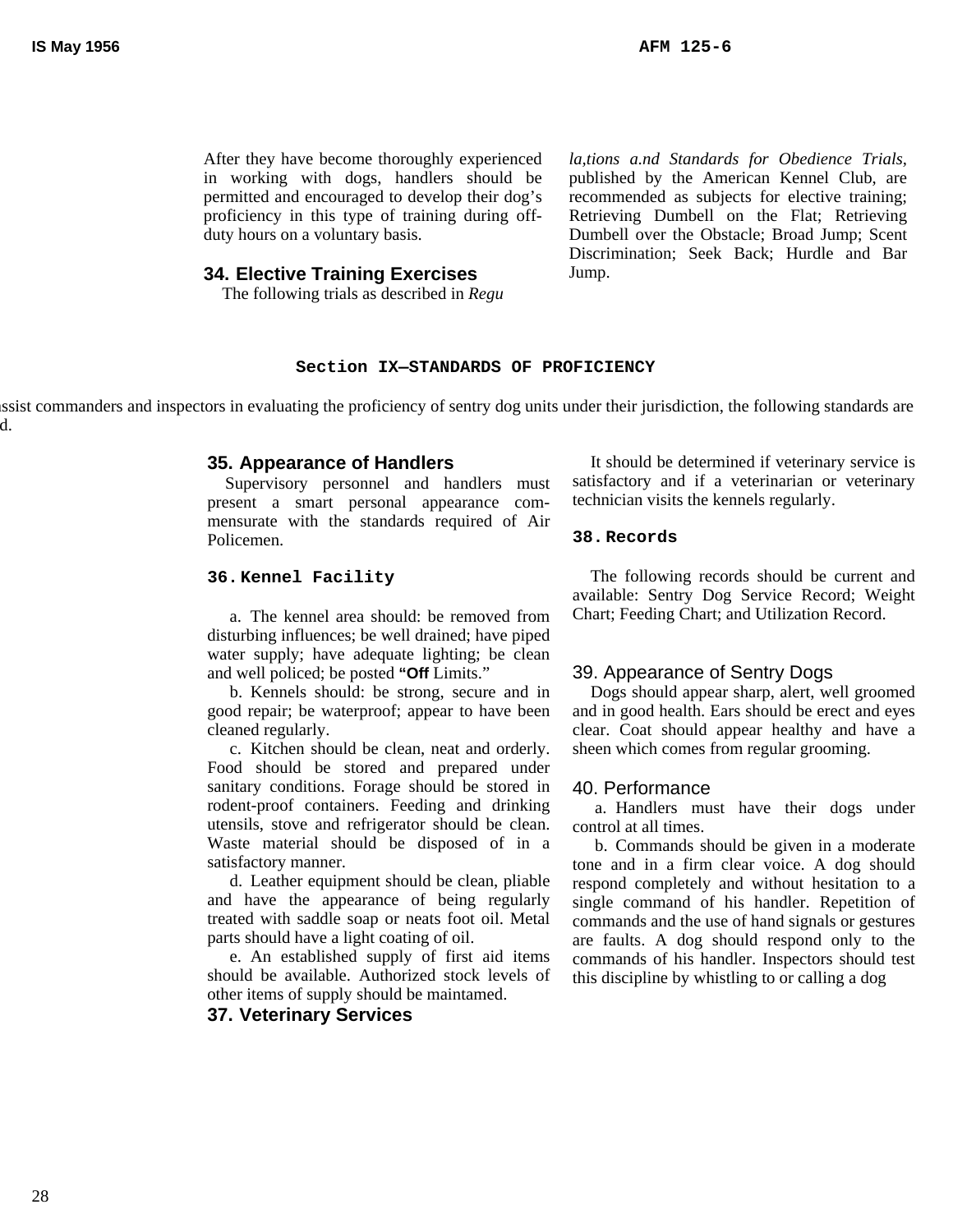by his name after he has been placed in the

sit-stay position and the handler has moved away 50 or more feet. It is a fault if the dog breaks and runs to the inspector.

c. When the dog is walking in the heel position, the leash should always be loose. A taut leash is a fault.

d. When the leather work collar is placed around his neck, the dog should become perceptibly more alert and aggressive. Lack of response is a fault.

e. The leather work collar should be worn only while the dog is on post and during agitation and attack training. The choke chain should be worn during obedience training and while the dog is being taken to or from the kennels. Improper use of this equipment is a fault.

f. During agitation and attack training, the dog should exhibit every indication of being eager to attack the agitator in the face of gunfire. Any gun-shyness is a fault.

g. When released by his handler, the dog should immediately pursue **-** and bite the agitator. Any refusal or reluctance to bite is a fault.

h. Handlers should be able to read their dogs. Inability of a handler to recognize an alert from his dog is a fault.

i. Supervisors and handlers should be thoroughly familiar with the contents of this manual. Failure to answer questions on all phases of the sentry dog program promptly and correctly is a fault.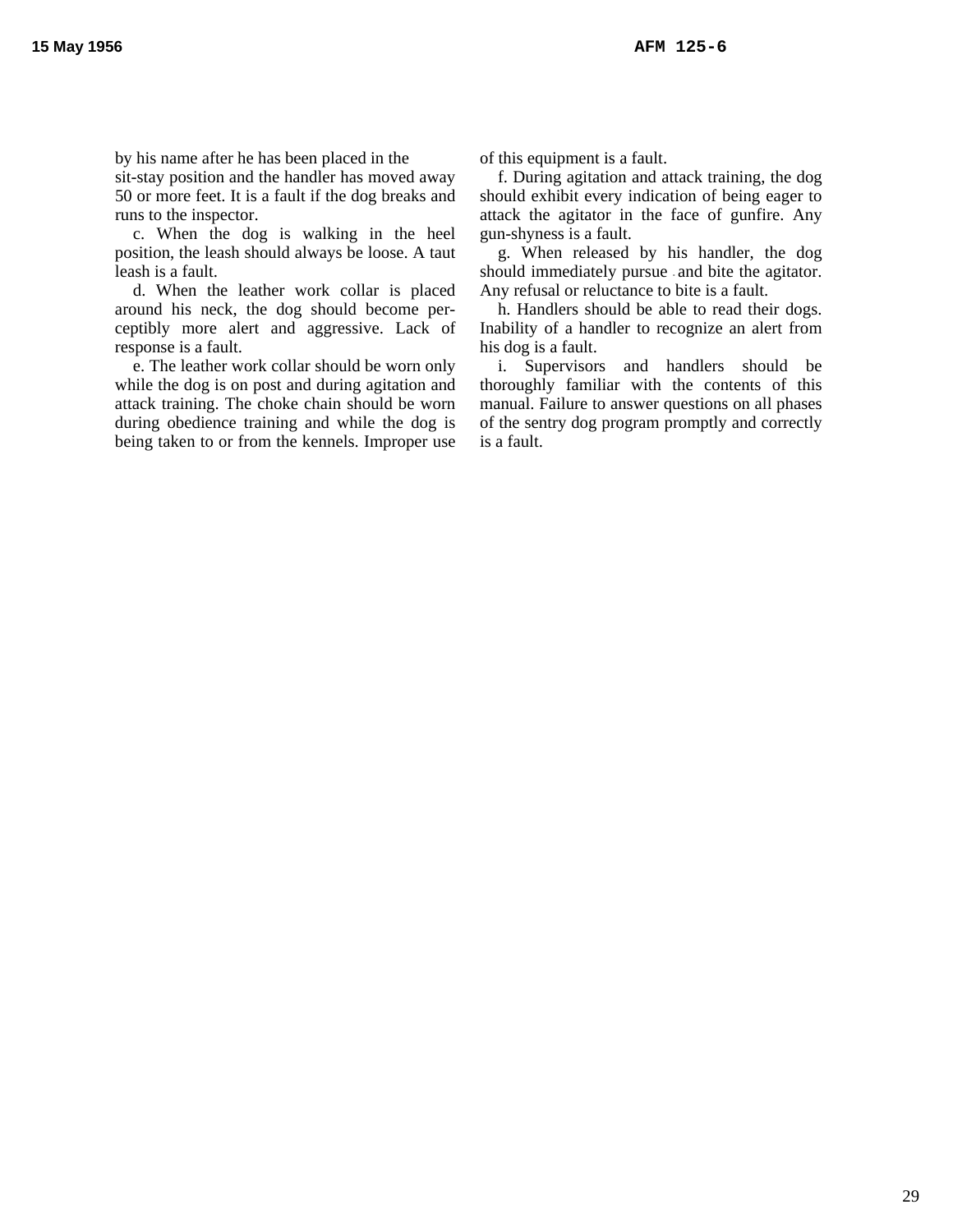## **Chapter 5**

## **HEALTH, CARE, AND FEEDING**

#### **Section I—GROOMING AND CARE**

#### **I. General**

With dogs, as with horses, a daily grooming is necessary. If a dog is groomed properly every day, it will seldom be necessary to bathe him. A good brushing will keep a dog clean and maintain his coat and skin in a healthy condition. The dog must be kept free from fleas, lice and ticks. Grooming includes inspection and care of ears, nails, nose, te~th and anal glands. A dog's appearance denotes his state of health as well as the care he receives, and reflects directly on his handler.

#### 2. **Coat**

Daily combing and brushing is important. A dog's coat is a special development where each hair grows from a separate hair follicle. It was developed as a protection from rain, excessive heat or cold. German Shepherd dogs have a double coat; the deeper layer or under coat, composed of soft wooly hair and the outer layer or outer coat, composed of more or less coarse, stiff hair which is somewhat oily and water resistant. A good brisk rub-down with the finger tips loosens the dead skin. A thorough, but gentle brushing, following the rub-down, not only keeps the dog's coat clean and free from foreign matter, but also polishes and burnishes the coat and imparts a healthy glowing appearance or bloom. In winter the dog's under coat is of great importance. Normally, combing must be avoided as it will tear out the warm under coat, and leave the dog exposed to the weather. However, mat forma

tions of hair must be combed out to prevent skin disorders.

#### 3. Nails

The daily grooming will inelude inspection of the dog's nails. Long nails often break or grow into the pads of the feet, rendering the dog unfit for service. Nails should be .~ inmed periodically by the handler after receiving proper instructions from a veterinarian. However, if dogs spend any length of time on concrete surfaces, normal wear will usually keep the nails at the proper length. Particular attention should be given to the first digits on the front and hind feet, which compare to our thumbs and large toes. They do not come in contact with the ground and therefore do not have a wearing surface. Some dogs have an additional toe on the inside of the foot adjacent to the thumbs or big toes. These digits are known as dew claws and serve no useful purpose.

#### 4. **Eyes**

The dog's eyes should be clear and the mucous membrances pink. If there is evidence of mucous discharge or pale mucous membranes, the dog should be examined by the veterinarian. Eyes are referred to as the mirror of the body, and their appearance will often indicate the onset of infections.

#### **5.** Ears

Grooming will always include daily cleaning of the ear flaps and ear canals. The ear flap is brushed and all matted particles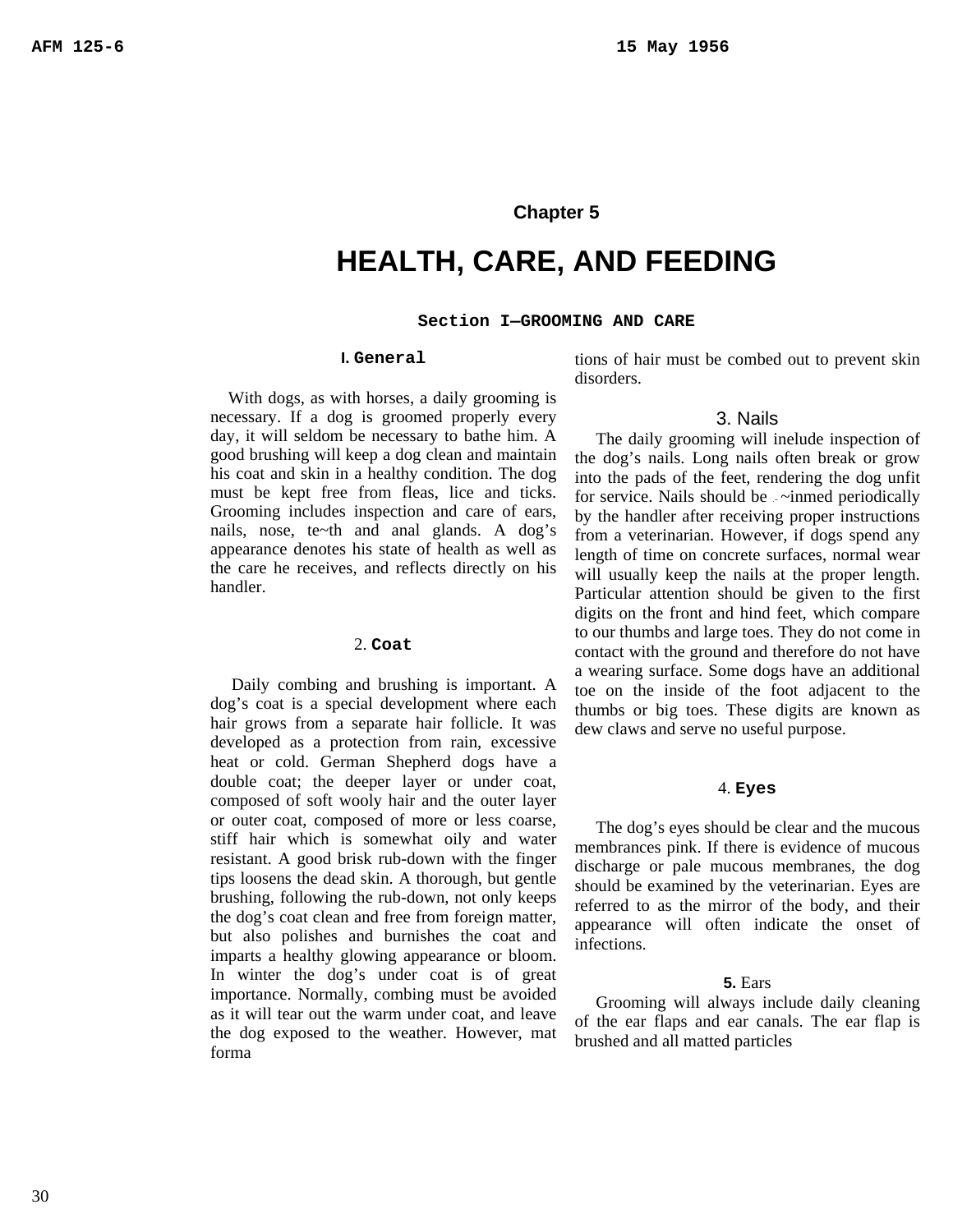removed. The flap is then examined for wounds, thickening of the margins, and other abnormal conditions. The ear flaps were designed by nature as a protective cover for the ear against the entrance of foreign matter. However, dogs with long ear flaps accumulate a moist, thick, brown wax in the ear canal, caused by lack of sufficient air to dry the canal. The ear should be examined daily and all wax removed. This can be done with the fingers using dry cotton. Foreign objects should never be introduced into the ear to assist in cleaning. Cotton moistened in ether or alcohol can be used when the wax is firmly adhered to th& ear. The operation should be performed in a gentle manner and care must be taken to prevent any liquid from entering the ear canal. Dogs evidencing symptoms of ear trouble will constantly shake their heads, twitch their ears, and/or scratch them with their hind feet. When these symptoms are noticed, a veterinarian should examine and treat them.

### 6. Nose

The nose must be inspected for cuts, scratches or mucous discharge. Cuts and scratches should be kept clean. In a case of a persistent watery or thick discharge, the veterinarian should be consulted. An excessively dry or moist nose is sometimes a symptom of ill health.

## **7.** Teeth

Teeth must be inspected. A veterinarian may clean the teeth when there is an accumulation of tartar. Sometimes dogs have abnormal or diseased teeth that may be removed.

## 8. Anal Glands

In the care of dogs, it should be kept in mind that the anal glands, which are small

glands situated on either side of the rectum just inside the anal opening, often become infected or impacted, causing severe pain or annoyance to the dog. These glands should be drained by placing, a large piece of cotton over the anus and pressing firmly with the thumb and fingers on both sides of the rectum, expelling the impacted matter into the cotton. Infected glands require treatment by the veterinarian.

## 9. Skin Parasites

a. Fleas, lice and ticks are common canine parasites. Fleas not only cause the dog great annoyance, but at times are the cause of eczema. They are also the intermediate host of the dog tapeworm. The eggs of the flea do not remain attached to the coat of the dog, but fall into the bedding or cracks on the floor where they hatch and undergo part of their life cycle. Consequently, the elimination of fleas from the animal will do little to correct the condition unless the bed and kennel are also disinfected.

b. Dog lice are small sucking and biting insects which attach themselves to the dog's body. The eggs of the lice, unlike those of the flea, are attached to the hair and may not be affected by the agents used to kill the adult lice. To eliminate lice, strict sanitation, careful grooming, and the repeated application of parasiticides are necessary. The bedding should be burned and kennels thoroughly disinfected. Ticks should be removed carefully by means of tweezers and should not come in contact with the hands,

• as some ticks are carriers of diseases transmissible to man. A small amount of ether on cotton placed over the tick prior to removal will cause it to remove its head from the animal's skin. This facilitates removal of the entiret tick. Daily grooming will help keep the dogs free from skin parasites which may be eliminated by dipping, spraying or the use of insect powder as prescribed by the veterinarian.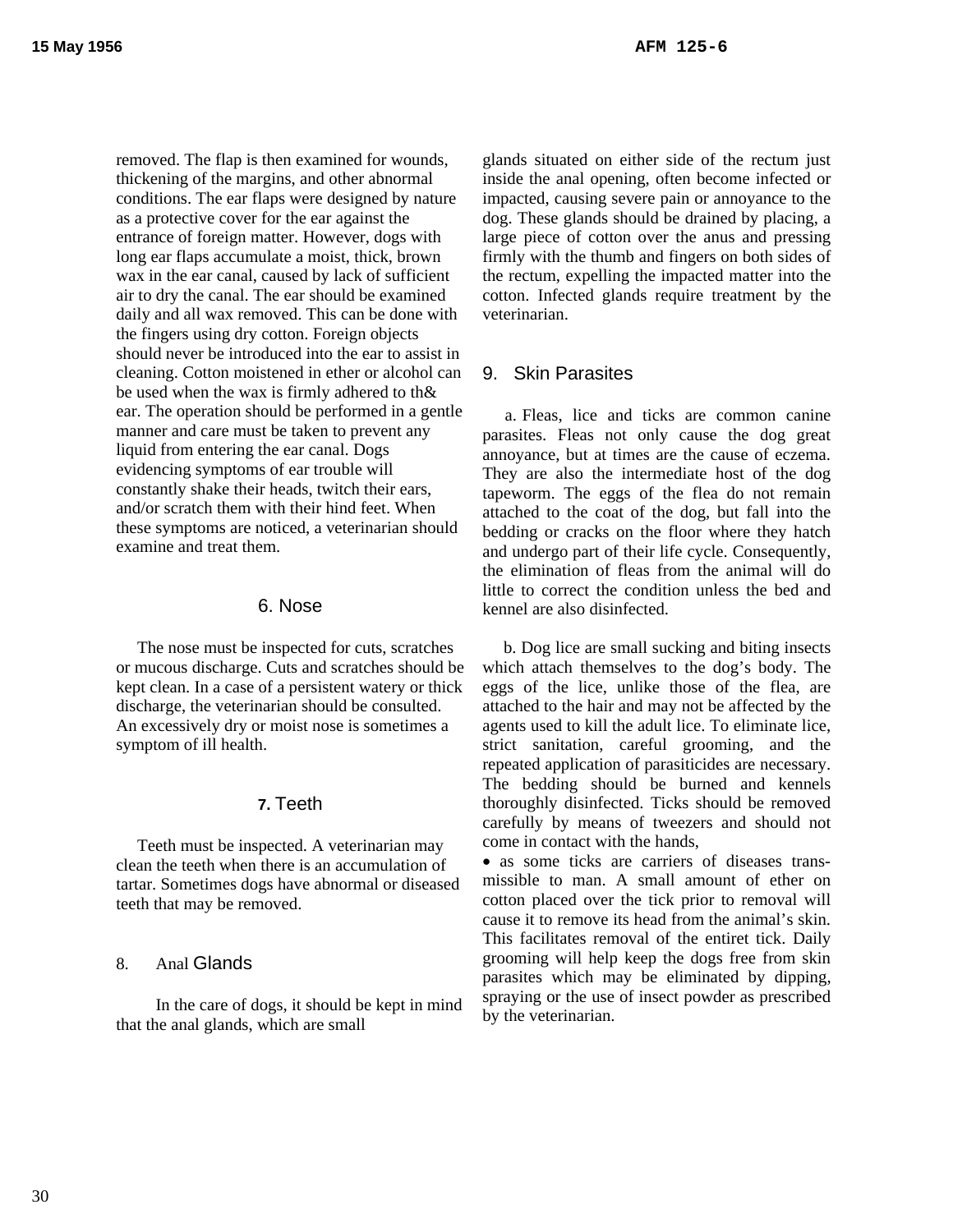## Section Il—FIRST AID AND VETERINARY SUPPORT

#### **10. General**

To obtain the most efficiency from a dog, he must be kept in a healthy condition. If a dog becomes sick or injured and the sickness or injury is ignored, his future usefulness may be lost. It is important to report promptly any signs of disease.

#### I I. Treatment of sick Dogs

a. First aid may be administered by kennel attendants, however, the following signs may be indicative of serious illness and should be called to the attention of the veterinarian.

- (1) Severe coughing or sneezing.
- (2) Pus discharges.
- (3) Failure to eat for two or more days.
- (4) Diarrhea with or without blood.
- (5) Bloody urine.
- (6) Loss of hair without obvious cause.
- (7) Repeated vomiting.
- (8) Abnormal behavior and fever.

(9) Pale or yellow mucous membranes of the eyes or gums.

b. When a dog is presented to the veterinarian for treatment, it must be muzzled and accompanied by its handler. If the handler cannot be present, the next person most familiar with the dog should accompany the dog. The veterinarian must be given full details of the conditions that brought about the illness as well as the signs observed by the handler. The dog's medical record card must be presented so that the veterinarian can make the appropriate entry at the time of the treatment.

c. Situations may arise in isolated areas where military veterinarians and facilities are not available to provide veterinary care. In these instances employment of civilian veterinarians for emergencies is authorized under the provision of AFR 160—53 and other applicable medical directives. When practical, an effort should be made to converse with the responsible military veterinarian for advice before contacting the civilian veterinarian.

d. The veterinarian or vetei~inary tech-

nician are the only persons authorized to treat sick or injured dogs except as stated in paragraphs a and c above.

e. The responsibilities of veterinarians toward government animals are set forth in AFR 160-8.

## **12. First Aid Treatment**

Until a dog can be taken to the veterinarian, the following suggestions for first aid may be useful:

a. *Bites.* Clean wound with soap and water, remove hair from and around wound and apply antiseptic. Make sure that wound remains open.

b. *Burns:* 

(1) *Acid.* Wash with water and apply neutralizing agent such as sodium bicarbonate solution.

(2) *Alkali.* Wash with water and apply vinegar solution.

(3) *Water or Flame.* Apply tea solution or bicarbonate of soda powder. A grease or medicinal ointment specifically for the purpose, if available, is better. Speed of treatment in all burns prevents extensive blistering and promotes more rapid healing. The same is true with the more severe brush burns.

c. *Choking.* Examine the mouth carefully for any lodged particles. If nothing is found, immediate professional care is needed. Do not wait, especially if blood is mixed with saliva.

d. *Cuts.* Check bleeding with pressure bandage or tourniquet, depending on the severity and the place. If suturing is necessary, take the dog to a veterinarian immediately. If not severe, remove hair from area and protect with antiseptic and bandage when bleeding has stopped.

e. *Over Heating.* Place animal in coolest spot available and wet animal especially on the head. Do not give water to drink until reasonably cooled off and then only in small amounts.

f. *Poison.* Give emetic (something to make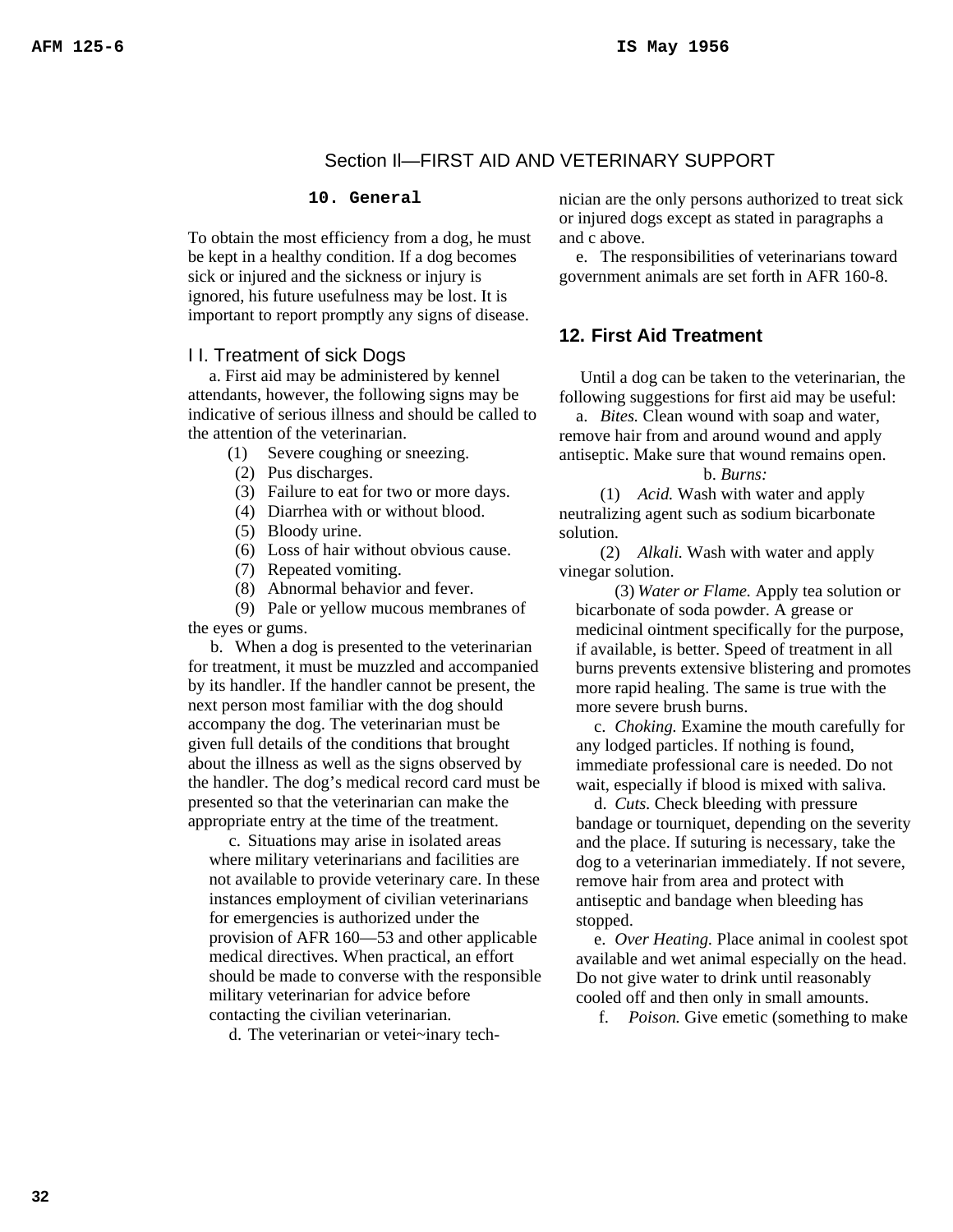#### **AFM 125—6**

a dog vomit) such as hydrogen peroxide (one teaspoon in one cup of water), or strong salt water (one heaping teaspoon in a halfglass of water). Follow with epsom salts and immediately secure the service of a veterinarian. It is also important to try to identify the poison by the container or a sample, if available.

g. *Fits.* Fits are generally not dangerous to the handler. Usually the dog will not bite because it is not conscious. If it is only a running fit or one that is mild and the dog is semiconscious, then the handler may be bitten. The dog should be put on a leash immediately and confined to avoid self injury. Advice from the veterinarian is extremely important at this time in order to establish the cause and prevent similiar occurrences in the future.

h. *Snake bite.* Make a deep cut beside wound. *DO NOT SUCK WOUND.* If it is in a leg, use a tourniquet. Suction apparatus or milking will remove some venom. Identify snake if possible.

i. *Electric Shock.* Animal in state of shock and paralysis. Artificial respiration should be used because of the paralyzed condition of the respiratory tract. Keep animal warm. When animal can swallow, stimulant should be given. Rest is important.

## Section Ill—NUTRITION AND FEEDING

#### **13. Physiology of Digestion in the Dog**

a. A dog bolts his food down without chewing and there is no digestion in the mouth. His teeth are used mainly for tearing food.

b. The intestinal tract is typical of carnivores (meat eaters) and the stomach is quite large in relation to the capacity of the intestines. Digestion in the stomach is somewhat prolonged and the food does not pass to the intestines until gastric digestion is complete. Proteins affect the length of gastric digestion. The amount of carbohydrates and fat digested in the stomach is unimportant since digestion of carbohydrates and fat occur mqstly in the small intestine.

c. The short intestinal tract of the dog is best adapted to a concentrated diet that can be digested quickly and will leave a non-bulky residue. Foods of animal origin are

best suited to the physiology of the dog because

of the ease and completeness with which they are digested as compared with plant foods which contain considerable amounts of indigestible cellulose.

#### **14. Nutritional** Requirements of Dogs

a. *Protein Requirements.* Proteins are needed for body building and for tissue repair. The diet of a grown dog should contain about 22% protein on a basis of dry weight.

b. *Energy Requirements:* 

(1) The energy requirements of dogs vary greatly with size, age, activity and nutritive conditions. Energy requirements are measured in terms of calories. The following table is a suggested guide for the caloric requirement:

| <b>Weight of Dog Pounds</b> |      |                    | <b>TOTAL CALORIES FOR</b> |                 |
|-----------------------------|------|--------------------|---------------------------|-----------------|
|                             |      |                    | Moderate                  | Great           |
|                             |      |                    | <b>Activity</b>           | <b>Activity</b> |
|                             |      | <b>Maintenance</b> |                           |                 |
|                             | 1265 |                    | 1665                      | 2120            |
| 59                          |      | 1550               | 2060                      | 2620            |
| 88                          |      | 2020               | 2670                      | 34()()          |
| 110                         |      | 2330               | 3085                      | 3930            |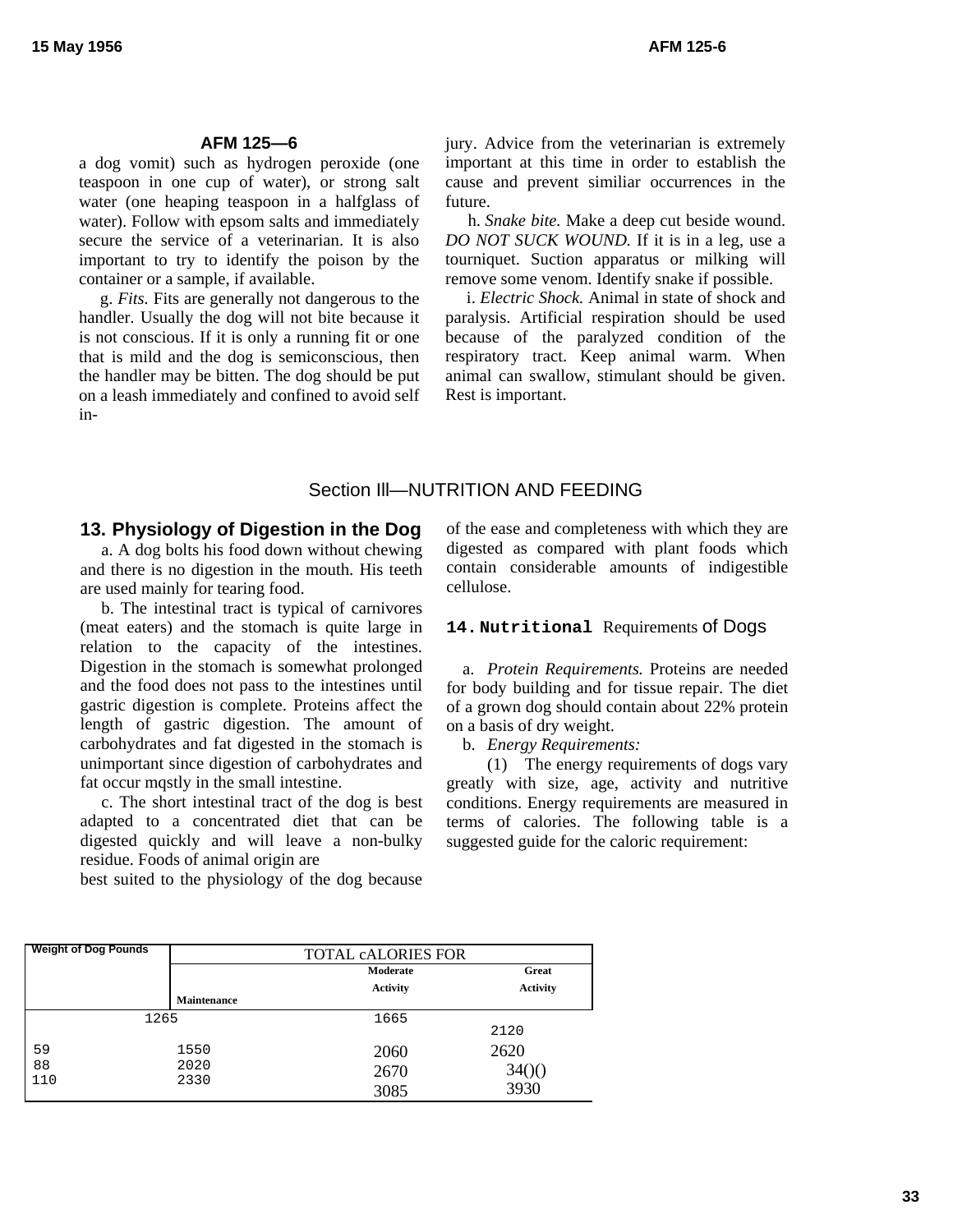## **15 May 1956**

(2) Energy for the body is supplied by carbohydrates mainly in the form of starch and sugar. It was once believed that dogs could not digest starch; however, experiments have shown that dogs can digest large quantities of cornstarch, either raw or cooked, and show no ill effects as long as other dietary requirements are satisfied.

(3) Cereals and vegetables contain large amounts of carbohydrates. These foods, however, often contain large amounts of fiber and their carbohydrates are encased in hard cellulose membranes. To make the carbohydrates available, the hard membranes must be broken down and this can be done by mechanical means such as grinding and chewing, by cooking, or by certain processes in digestion. Ordinarily, the dog cannot split the cellulose membranes by chewing or by digestion, therefore, most cereals and vegetables should be well cooked before they are fed to a dog.

(4) When starch foods are fed in large quantities, it is necessary that the diet be well balanced and contain protein, minerals, vitamins, and sufficient fat.

15. Mineral Requirements

a. The only minerals that require special consideration in the dog's diet are calcium, phosphorus, and salt. Salt is increased in warm weather. Other minerals are generally fed in sufficient quantities. The calcium and phosphorus requirement is greater in the growing dog than in a fully developed animal, but even adult dogs, when fed a diet deficient in these two minerals, may show symptoms of deficiency disease.

b. The estimated requirements of these three minerals are as follows:

|                   |                 | MINIMUM REQUIREMENTS PER POUND OF BODY<br>WEIGHT |                   |  |
|-------------------|-----------------|--------------------------------------------------|-------------------|--|
| Calcium           |                 |                                                  | $0.009$ grams per |  |
| day               |                 |                                                  |                   |  |
| Phosphorus<br>day |                 |                                                  | .018 grams per    |  |
|                   | Sodium Chloride |                                                  | .136 grams per    |  |
| day               |                 |                                                  |                   |  |

#### 16. Vitamin Requirements

a. The following table shows the suggested vitamin requirements of dogs and some of the important sources of these vitamins:

| <b>Vitamin</b>          | <b>Amount, per Pound of</b><br><b>Body Weight per Day</b><br>I<br>10-36 International units | <b>Important Sources</b><br>Fish-liver oil, green leaves.<br>carrots, cheese, eggs, butter,<br>liver, kidney, heart |
|-------------------------|---------------------------------------------------------------------------------------------|---------------------------------------------------------------------------------------------------------------------|
| A                       |                                                                                             |                                                                                                                     |
| (Thiamin)<br><b>B</b> , | Micrograms<br>3                                                                             | Wheat germ, liver,                                                                                                  |
|                         |                                                                                             | eggs, toma toes                                                                                                     |
| Riboflavin              | 11.3<br>micrograms                                                                          | Yeast, milk, liver                                                                                                  |
| Nicotinic Acid          | 2.2<br>Miligrams                                                                            | Meat, milk, eggs                                                                                                    |
|                         | None                                                                                        |                                                                                                                     |
|                         | $Y_2$ —1 International units                                                                | Sunshine, fish liver, egg                                                                                           |
|                         |                                                                                             | yolk                                                                                                                |

b. Vitamins are needed for various functions of the body and when they are absent in the diet, specific disease conditions appear. Many mild symptoms of general unfitness may be attributable to an inadequate

supply of one or more of these essential food factors.

c. Advanced deficiency of vitamin A may cause an eye disease with partial blindness, while a mild deficiency may show only loss

34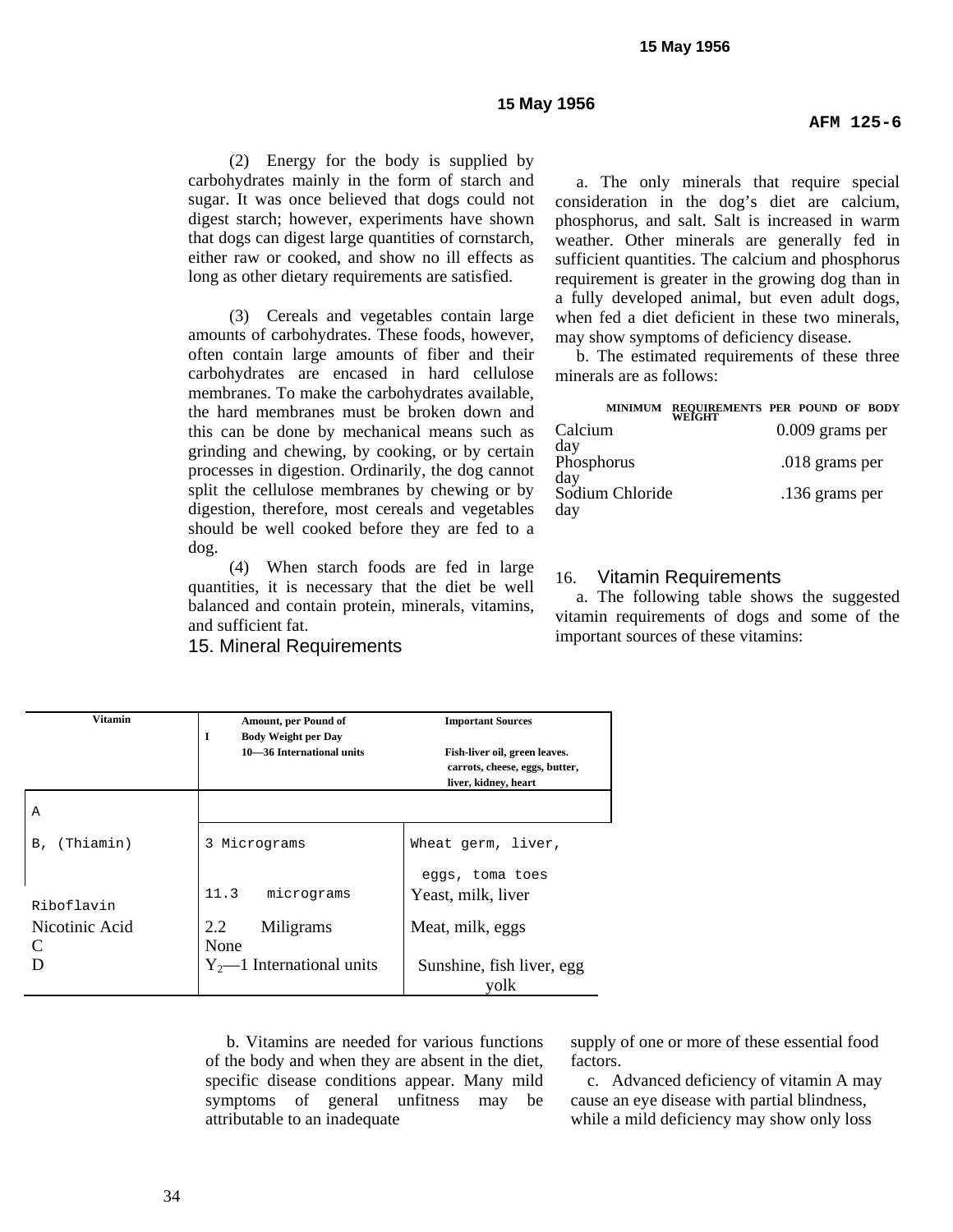of weight or an apparent lowered resistance to bacterial infection.

d. A deficiency in Vitamin  $B_1$  (Thiamin) may cause loss of weight, loss of appetite, and impaired digestion. In• advanced stages, the animal is paralyzed and death may result. A deficiency of Riboflavin may cause a skin disease while lack of Nicotinic acid may show a loss of appetite and weight, which in advanced stages can terminate in a disease called Black Tongue.

e. Dogs normally do not need Vitamin C in their diet since they can synthesize this vitamin in their own body.

f. Vitamin D is needed by growing dogs for proper growth and bone development but adult male dogs living out of doors probably do not need extra Vitamin D. On the other hand, very large doses of this vitamin may be harmful.

## **17.** Feeding of Dogs

a. *Meats and Other Animal Products:* 

(1) Meat is generally the essential basis for all dog diets. Beef is usually preferred but because of economy, horse meat has become very popular and is the main component of most commercial dog feeds.

(2) Fish makes a satisfactory substitute for meat when given occasionally and provided it does not contain harmful bones. Canned salmon is preferred but other canned fish is satisfactory.

(3) Milk, either fresh or processed, and eggs may also be used as a substitute for meat and are excellent sources of protein. Excessive amounts of eggs, if fed raw, may cause diarrhea in dogs.

(4) Meat fed to mature dogs may be fed in large chunks, in medium sized pieces, or ground. Some portions of meat are more valuable than others and dogs cannot easily digest skin tendons, and cartilage. Muscle meat and glandular organs such as liver, heart, and tripe are best.

(5) Meat may be fed raw or cooked. Frozen meat should be thoroughly thawed before feeding. If cooked improperly, meat may lose a considerable amount of nutrient.

It is better to boil, roast, or broil meat for only a few minutes and use the juices in the ration. Fried meat should be avoided. Cooked meat should be slightly seasoned with salt.

**(6)** The ration of a mature dog should contain about 50% (by weight) meat or meat substitutes.

b. *Vegetable:* 

(1) The primary functions of vegetables in the dog ration are to furnish vitamins and minerals, supply bulk, and regulate the bowels.

(2) Carrots, tomatoes, spinach, onions, and beets are the most commonly used vegetables, but potatoes, cabbage, turnips, and certain other green vegetables are sometimes used.

(3) Methods of preparing and feeding vegetables vary somewhat depending on the kind used. Root vegetables have a large amount of indigestible cellulose and must be cooked to liberate the starch for feed purposes. Beets and carrots may be fed raw if the primary purpose is to supply bulk to the ration. Tomatoes may be fed raw. It is important to thoroughly mix vegetables with other feeds or many dogs will refuse to eat them. The extensive use of vegetables having a higher fiber content should be avoided.

(4) Where feeds of animal origin make up one-half of the ration, vegetables may constitute about one-half the remainder, or 25% of the total.

c. *Cereals and Cereal Products:* 

(1) Cereal grains and certain cereal products are valuable in supplying bulk, energy, protein, some vitamins and minerals, and should be used although dogs do not particularly relish them. The most common ones used are corn, rice, oats, wheat and barley.

(2) Corn is used chiefly in the meal form and is best adapted to cold weather rations and for dogs getting abundant exercise. Ground or rolled oats are of value, but must be thoroughly cooked and should be fed to active outdoor dogs. Rice should also be thoroughly cooked. Wheat is fed mostly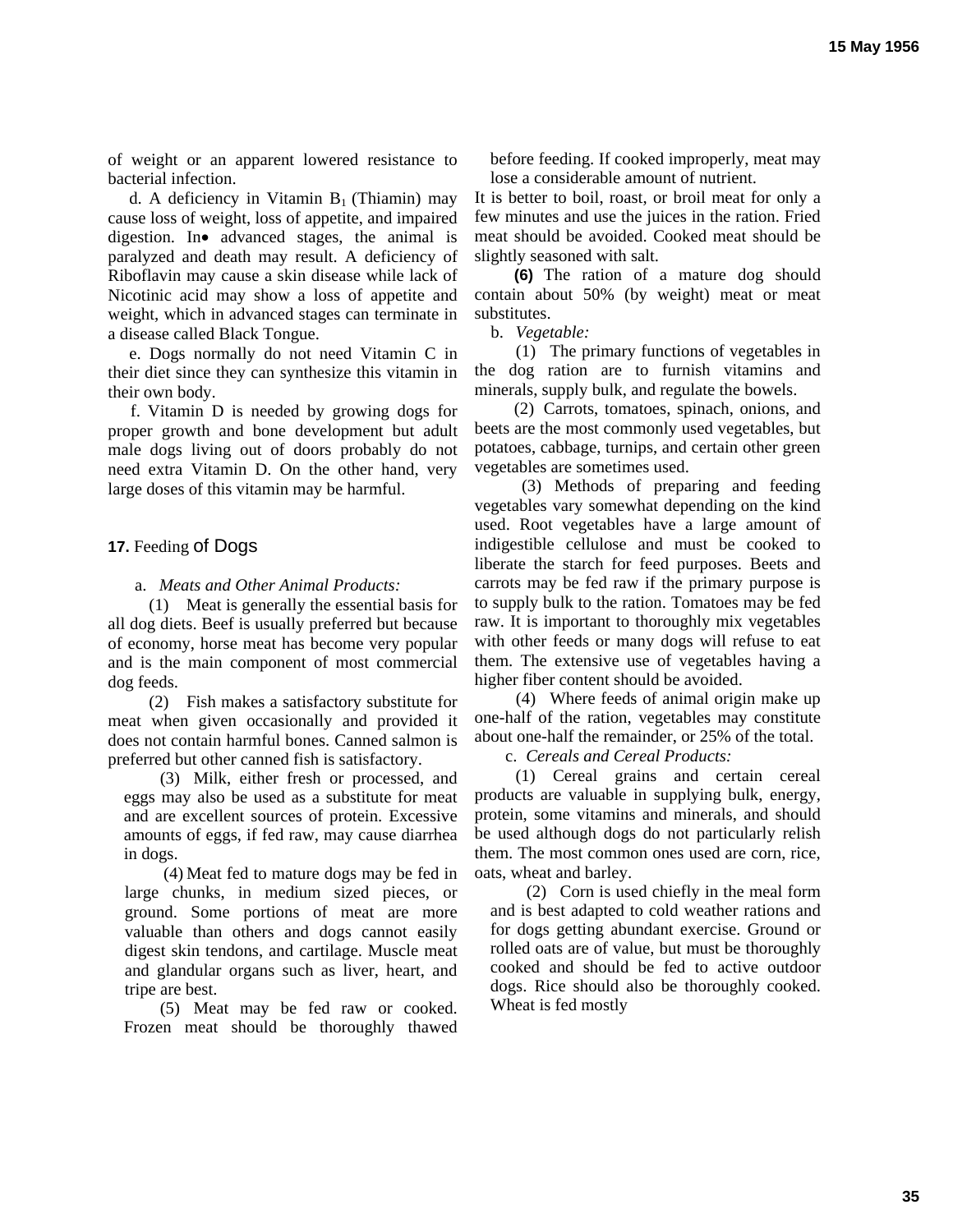in the form of bread and should never be moldy.

(3) Cereals may constitute approximately 25% of the total feed of mature dogs. If it is necessary to reduce the amounts of vegetables below the 25% allotment previously mentioned, cereals may be used as a substitute for the vegetables removed.

d. *Bones.* Bones are a good supply of calcium and phosphorus but feeding bones to mature dogs may be more harmful than beneficial. Chewing bones causes abnormal wearing and breaking of teeth, particles of bone may splinter off and be swallowed causing damage to the intestinal tract, and an excessive amount of bone feeding may cause constipation. Therefore, if a source of mineral matter is desired, ground bone meal will be mixed with the normal ration.

e. *Fat:* 

 $\sim$ 1) A certain amount of fat in the diet is important to allow the absorption and utilization of calcium and phosphorus, particularly if the percentage of cereals is high. Normally, any average diet for adult dogs may have 5% of fat but if the proportion of cereals is high, it is best to increase the fat content to 11% of the diet.

(2) Horse meat is usually lean and when used in the ration, some additional fat may have to be incorporated in the diet.

f. *Commercial Dog Feeds:* 

(1) Many commercial dog feeds are available either in canned or dry form. Most of those manufactured by reputable firms are complete and balanced rations, and one may evaluate them by the manufacturers' statement of contents on the labels. These products may be fed alone or they may be supplemented with additional meat, carbohydrates or fat if needed.

(2) Canned meats are usually subjected to extremely high temperatures during processing which may affect their nutritive value so that additional supplements such as vegetables and cereals may be necessary.

g. *Water.* Regardless of the kinds of quantities of meat, vegetables, .cereals, or other feeds used in the ration, it is essential

that all dogs be supplied with plenty of potable, clean, cool drinking water.

h. *Components of the diet:* On the basis of the above information, it is recommended that the average diet of the sentry dogs contam on a basis of dry weight, 22% of protein, 5% fat, 70% carbohydrate, 0.5% fiber, and 2.5% ash.

### **18. Canine Ration**

The information contained in the above chapters will help kennel supervisors plan a balanced canine ration, with the help of base veterinarians, which would be suitable for particular conditions. Items for the ration should be obtained through regular supply channels; however, under certain conditions, local purchase may be authorized. Occasionally, some food items such as broken eggs, fresh or powdered milk, stale bread, and other items are availa.21e at supply warehouses, dining halls or at commissaries which, because of their condition, cannot be used for issue or resale. Whenever these items cannot be used for other purposes, permission may be obtained from the base commander to use them as substitutions in the sentry dog diet, resulting in considerable savings in the dogs' maintenance. *Leftover scraps from the dining halls, however, will not be used.*  These scraps often contain bones, highly seasoned foods, or other undesirable products. Their variation makes it impossible to evaluate the dog's diet and may cause intestinal disturbances in the dog.

### **19. Standard Ration**

a. The standard ration for preparation at the base will consist of horse meat, vegetables, cereals, and, when necessary, additional fat. The quantities indicated below constitute an example of a well balanced diet for a 60-pound dog for one day. (Approximate amounts of feed required daily for different size dogs are indicated in paragraph 3.) Horse Meat  $1'/\sim$ lbs

 (See par. **5a,** b, and c below) Yellow or green vegetables  $\%$  lb  **(See par. Sb and d below.)**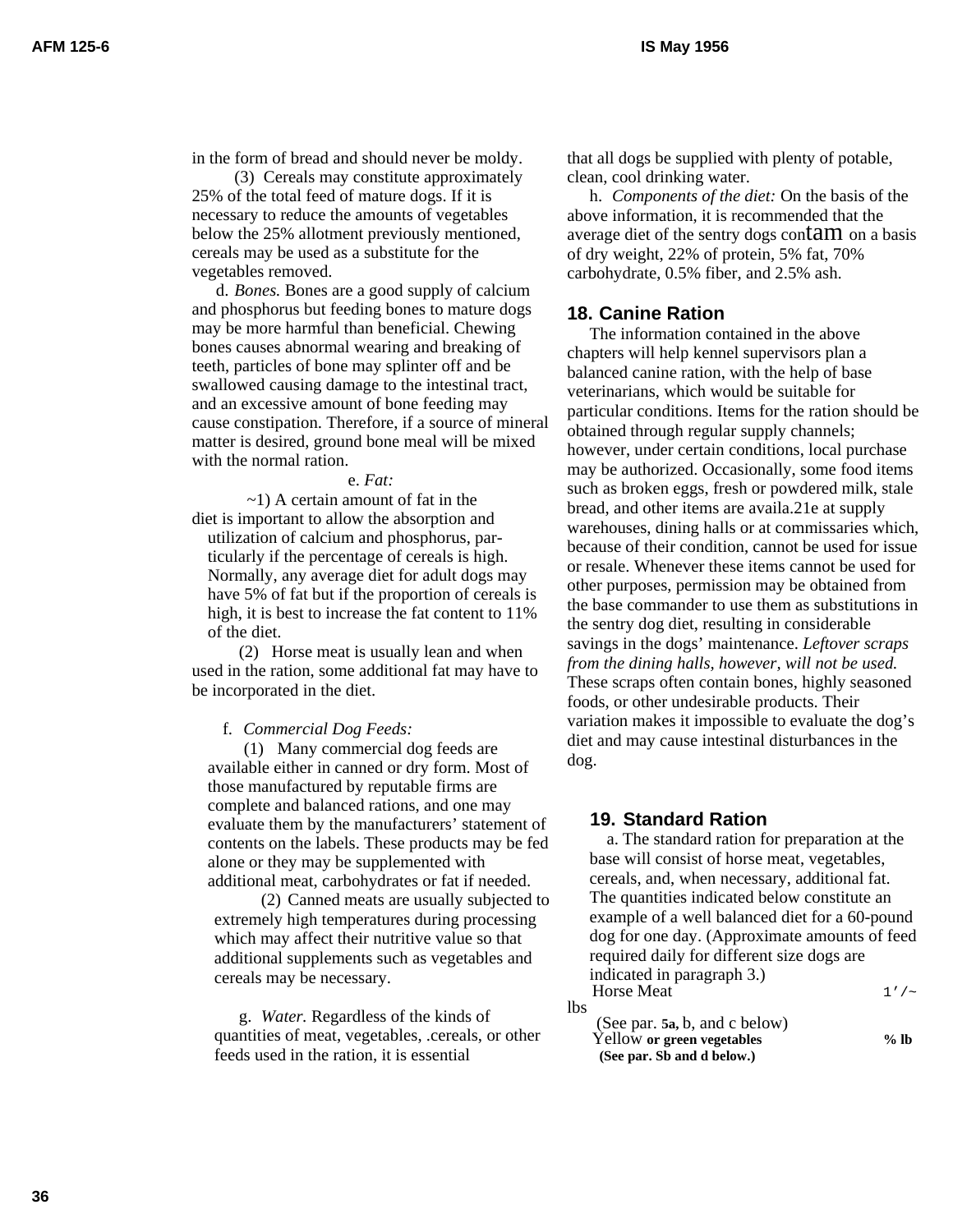| <b>Cereals</b>             | $\sim$ lb  |
|----------------------------|------------|
| (See par. 5c and e below.) |            |
| Fat                        | As needed. |

**(See par. Se below.)**  b. Grade D or E beef may be used in lieu of horse meat if procurement of horse meat is impractical or quality does not meet requirements. However, canned horse meat may be requisitioned through supply channels.

c. Horse meat will be fresh chilled, frozen, or canned and will consist of muscle tissue to include all cuts on the carcass. Edible organs such as hearts (free of large blood vessels), livers, spleens, brains, stomachs (well cleaned), kidneys and pancreas may be included in the proportion in which they appear in the carcass. Skin, snouts, intestines, large blood vessels, large tendons, fiat fibrous sheets (fascia) lungs and mammary glands will be excluded.

d. Vegetables will consist of carrots, tomatoes, spinach, onions, or beets of good fresh quality or canned. Other vegetables may be temporarily substituted.

e. Cereals will be preferably cornmeal, rolled oats, soybean meal, rice, wheat (in form of bread), or prepared breakfast foods.

#### **20. Quantities of Feed Required**

a. The quantities of feed required by dogs are influenced by a number of factors such as age, size, physical condition, kind and proportion of the various feeds in the ration, climate, and type or amount of work done. Of these, the size of the dog and kind of work done are the most important in determining feed requirements. The following table may be useful:

*Approximate Quantities of Feed Required Daily by Mature Dogs* 

| $\cdot$                                 |                    |
|-----------------------------------------|--------------------|
| <b>Body Weight</b><br><b>Total reed</b> |                    |
| (wet basis)                             | <b>Body Weight</b> |
| <b>Pounds</b><br><b>Pounds</b>          |                    |
|                                         | <b>Ounces</b>      |
| 1Y <sub>2</sub>                         | 0.96               |
|                                         | .80                |
|                                         | .70                |
| 4                                       | .64                |
| $5 - j$                                 | .56                |
|                                         |                    |
|                                         | $2^{1/2}$          |

b. The proportion of feed will be approximately 50% of animal protein foods, 25% of vegetables, and 25% of cereals. For example, a 75-pound dog will be fed approximately 13/4 pounds of meat, **3/4**  pound cereals, and 3/4 pound of vegetables.

c. Each dog should be fed according to its own needs. The physical condition of the dog is the best guide in determining whether the ration is adequate. When the moisture content of the ration is low, smaller quantities of feed may be needed.

## **21. Method of Preparation of the Ration**

a. Meat will be cut into small chunks or ground. If frozen meat is used, it should be thawed completely and preferably fed raw. If it is desired to feed cooked meat, it will be cooked for only ten minutes and the juices will be used in other ingredients of the ration. Meat will be dished out individually to each dog's feeding pan and then the other ingredients added.

b. Cereals will be cooked for at least 30 minutes. Raw vegetables may be cooked with the cereal if desired, but canned vegetables do not need much cooking. Cereals and vegetables will be mixed and then added to the feeding pan containing the meat.

c. The consistency of the final ration should be taken not to feed a ration of a liquid consistency.

## 22. Feeding Rules

a. *Number of Meals.* Ordinarily, one meal a day is sufficient for a mature dog. If he appears thin and underweight, he may be fed an additional ration at another time.

b. *Time for Meals.* Dogs should be fed at the same time every day. The dog's feeding pan should be left in front of him just long enough for him to eat. If he does not want to eat, the food should be taken away- after 30 minutes and not offered again until the regularly scheduled feeding time of the next day.

c. *General Considerations:* 

(1) The use of too hot, too cold, highly seasoned, fried, or sweet foods should be avoided. However, most cooked foods should be slightly seasoned with salt.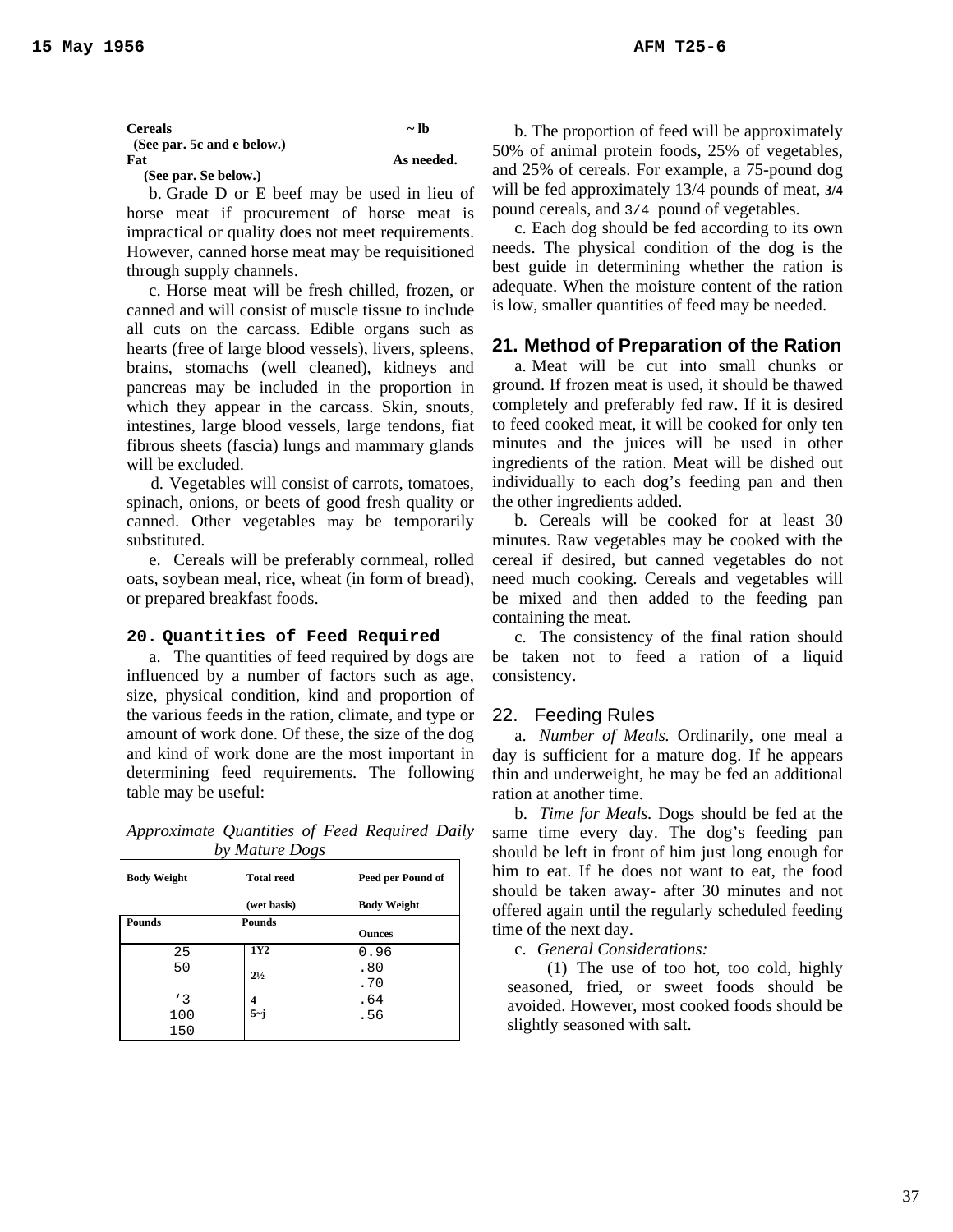(2) The appetite of the dog cannot usually be taken as a guide to its feed requirements. Many dogs will over-eat if given the opportunity.

(3) The use of moldy, spoiled, or rotten food is prohibited.

(4) Economy in rations and feeding practices are desirable, but not if they are obtained at the expense of the dog's health and efficiency.

(5) All feeding and drinking utensils must be kept scrupulously clean.

(6) The crude fiber content of the rations should be kept at a low level, usually below 2%. This is ordinarily accomplished by a ration that contains a good proportion of feeds of animal origin.

(7) It is usually desirable to reduce the feed allotment during hot weather.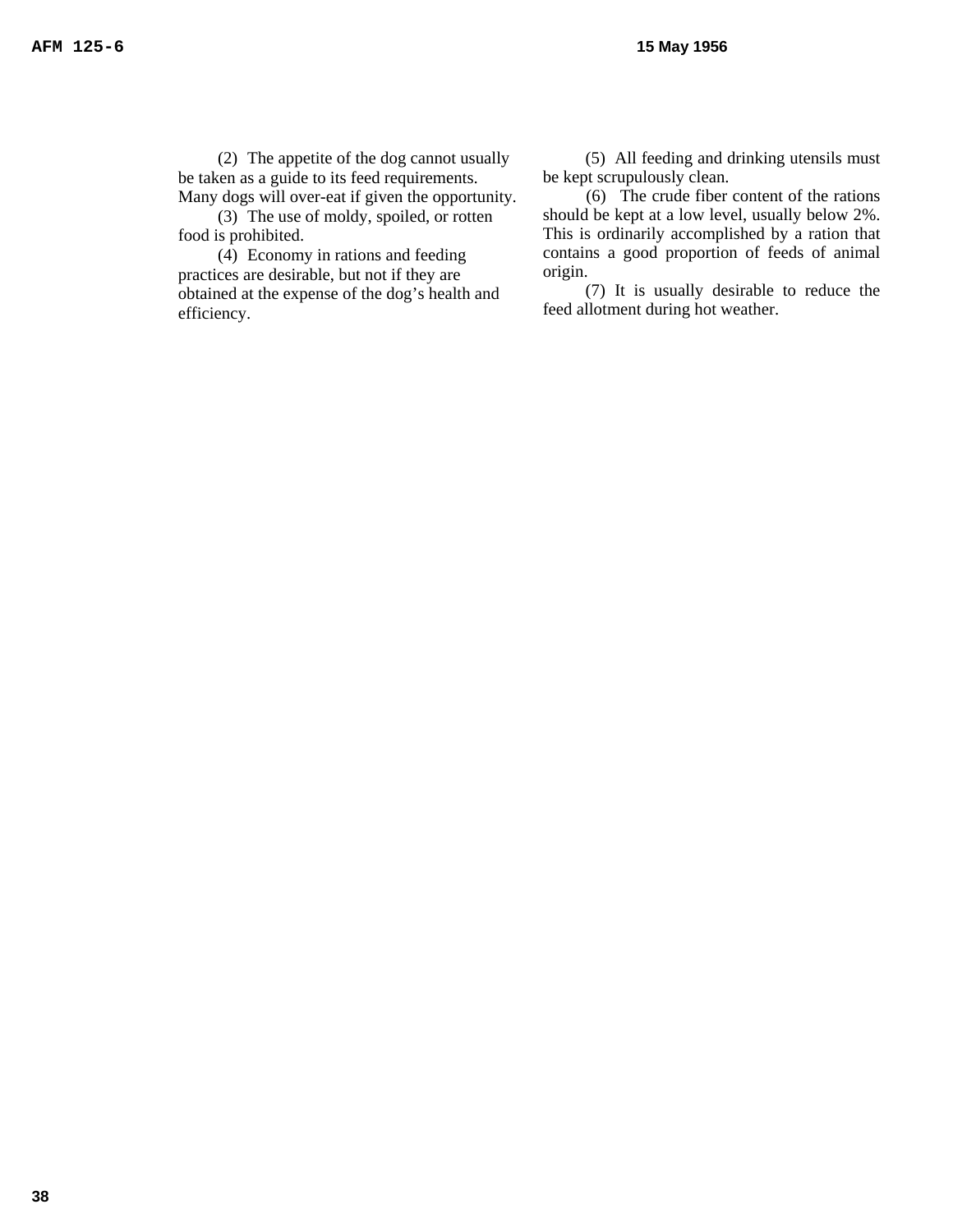**.** 

## **Chapter 6**

## **UTILIZATION OF SENTRY DOGS**

## **Section** I—SENTRY DOG FLIGHT

#### I. Organization

Each Air Police unit to which five or more sentry dogs are assigned will form a sentry dog flight that will be comprised of all handlers and supervisory personnel. This is considered necessary in view of the working hours, the nature of the duties and the training required for proper sentry dog utilization.

a. *Officer-in-Charge.* One Air Police Officer, AFSC 7724, will be assigned the additional duty of OIC of the sentry dog flight. Normally, this duty will be performed by the operations officer.

b. *Non-Commissioned Officer-in-Charge.*  One Air Police Supervisor, AFSC 77170, who has completed a formal course of instruction as prescribed in Section II, Chapter II, will be assigned the full-time duty of NCOIC of the sentry dog flight when it numbers five or more dogs. When the number of dogs in a flight is less than five, this will be a part-time duty.

c. *Kennel Man.* When a sentry dog flight numbers more than 15 dogs, it is recommended that an additional Air Policeman, AFSC 77130, be assigned the duty of kennel man to assist the NCOIC. Due to the opportunity which he is afforded to become familiar with sentry dog work, the kennel man usually makes an excellent replacement

for any handler who is eliminated from the program.

d. *Handlers.* All Air Police personnel, AFSCS 77150, 77130 and 77010, trained and utilized as sentry dog handlers, will be assigned to the sentry dog flight'

### **2. Operation**

In order that handlers and dogs will develop and maintain the highest proficiency, commanders must consider the following factors in establishing duty schedules: continuous training is mandatory, daily care of dogs is necessary, handlers work continuously at night. Therefore, it is recommended that the sentry dog flight be divided into three sections each of which will follow a nineday cycle: 3 eight-hour days (1600-2400 hours); 3 eight-hour days (0001-0800 hours); 2 days off duty; and one eight-hour day of training. This arrangement requires two-thirds of the handlers and dogs to perform duty each night. Under normal conditions, an eight-hour tour of duty will consist of six hours on post, plus two hours devoted to the maintenance of kennels and equipment and to the training, grooming and feeding of the dogs. In addition to these duties, it is necessary that either the NCOIC or a qualified sentry dog handler be present in the kennel area at all times to enforce the off-limits rule and to cope with any emergencies that may arise.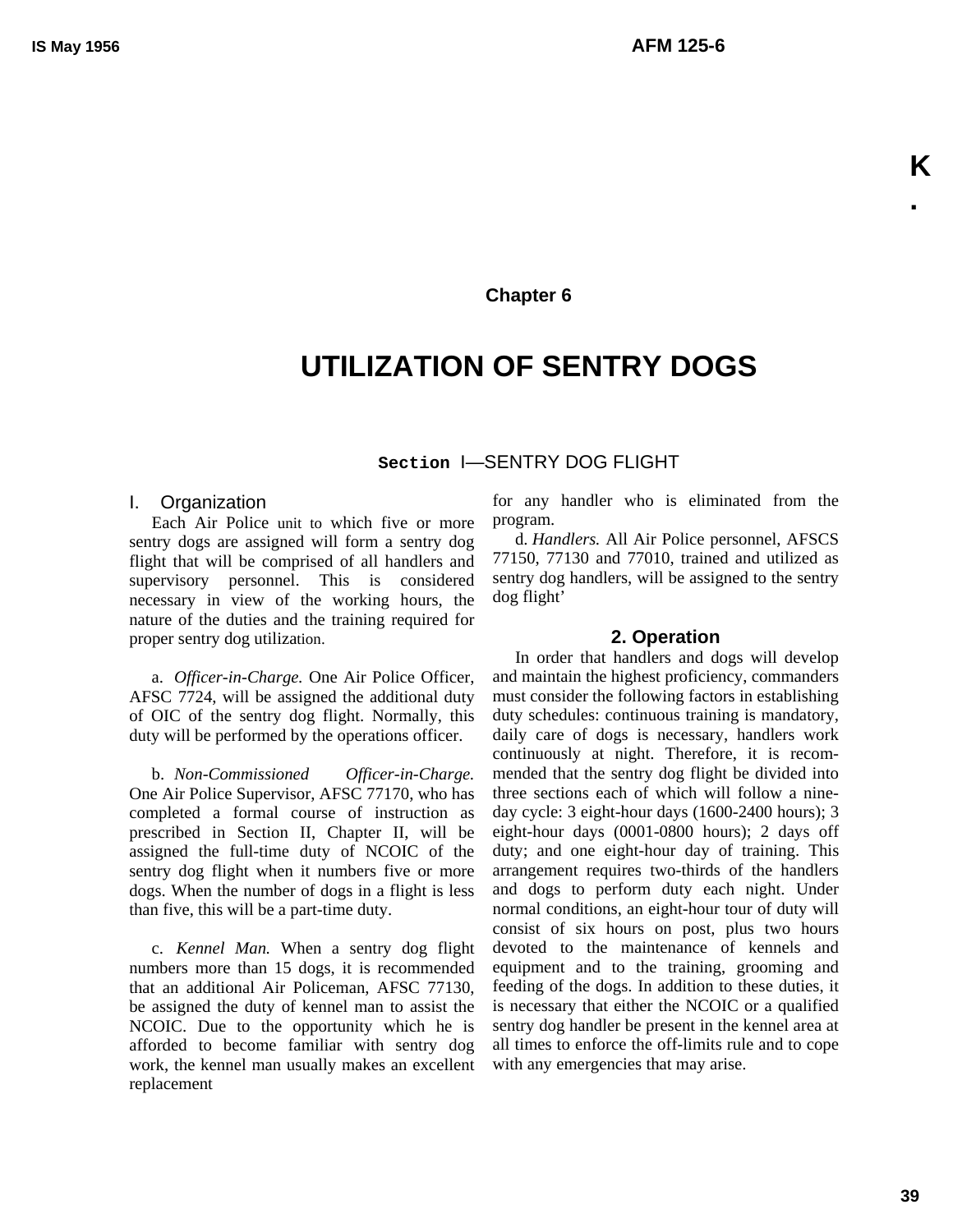

### **15 May 1956**

#### **Section lI—PRINCIPLES OF UTILIZATION**

#### 3. **General**

In utilizing sentry dogs, it is necessary that the dog be regarded as nothing more nor less than an item of special detection equipment that has been provided by the Air Force to assist an Air Policeman in maintaining more effective surveillance over his post. An Air Policeman who is a sentry dog handler in no way loses his identity as an Air Policeman. A sentry dog handler is merely an Air Policeman who has received training which qualifies him to utilize an item of special equipment, a sentry dog.

#### 4. **Principles**

As in the case of most equipment designed to perform a specific function, maximum benefit from sentry dogs cannot be realized unless certain guard principles of utilization are observed. Accordingly, the following principles of sentry dog utilization are set forth for the information and guidance of all concerned:

a. Each dog will be assigned to only one handler. In this way, the loyalty and affection of the dog remain undivided and focused on a single master. This facilitates the development and maintenance of any unfriendly and vicious attitude in the dog toward all strangers. Any attempt to train more than one handler to work with the same dog is prohibited.

b. As soon as he is posted, the handler will exchange the choke chain for the leather work collar thus indicating to the dog that he is in a duty status and is to be on the alert for intruders.

c. All sentry dogs will be worked on leash by their assigned handlers. Utilization of dogs that are not accompanied by their handlers is prohibited.

d. A shoulder weapon interfers with the control of the handler over his dog. Therefore, when on duty, a handler should be armed with a caliber .45 pistol or a caliber .38 revolver.

e. When on post, a sentry dog's primary function is that of a detection and warning device. This function has been performed when the sentry dog detects and alerts his handler to the presence of an intruder. It then becomes the responsibility of the handler to cope with the situation in the most appropriate manner. The secondary function of the sentry dog is to pursue, attack and hold any intruder who attempts to evade or escape from apprehension. When utilizing a sentry dog for this purpose, the dog will be considered a deadly weapon. Accordingly, before releasing the dog, the handler will challenge a fleeing intruder three times and order him to halt. If the intruder fails to heed the thrice repeated challenge, the sentry dog may then be turned loose and ordered to "GET HIM." This procedure will be made a part of the special orders of all intruders.

AFM 125- 6

f. In order to realize the full value of dogs as a psychological deterrent to unauthorized entry and to protect the innocent and unwary, signs measuring 30 inches by 40 inches and worded as follows will be posted along the perimeter of areas in which sentry dogs are utilized:

#### **WARNING THIS AREA PATROLLED BY SENTRY DOGS**

g. The average properly trained sentry dog worked by a competent handler will alert at an average distance of 100 yards. The alerting range will vary depending upon the conditions which prevail in an area at any given time. Under extremely favorable conditions, i.e., a totally isolated area devoid of all activity and distractions, dogs may be expected to alert at a range of 300 yards or more. When used inside a building, the dog's effective alerting range is limited to the confines of the structure. Subject to the variations in capability of individual dogs, the state of training and the degree of understanding which exists between the handler and his dog, the general rule to be considered in utilization is: The alerting range of a sentry dog is inversely proportional to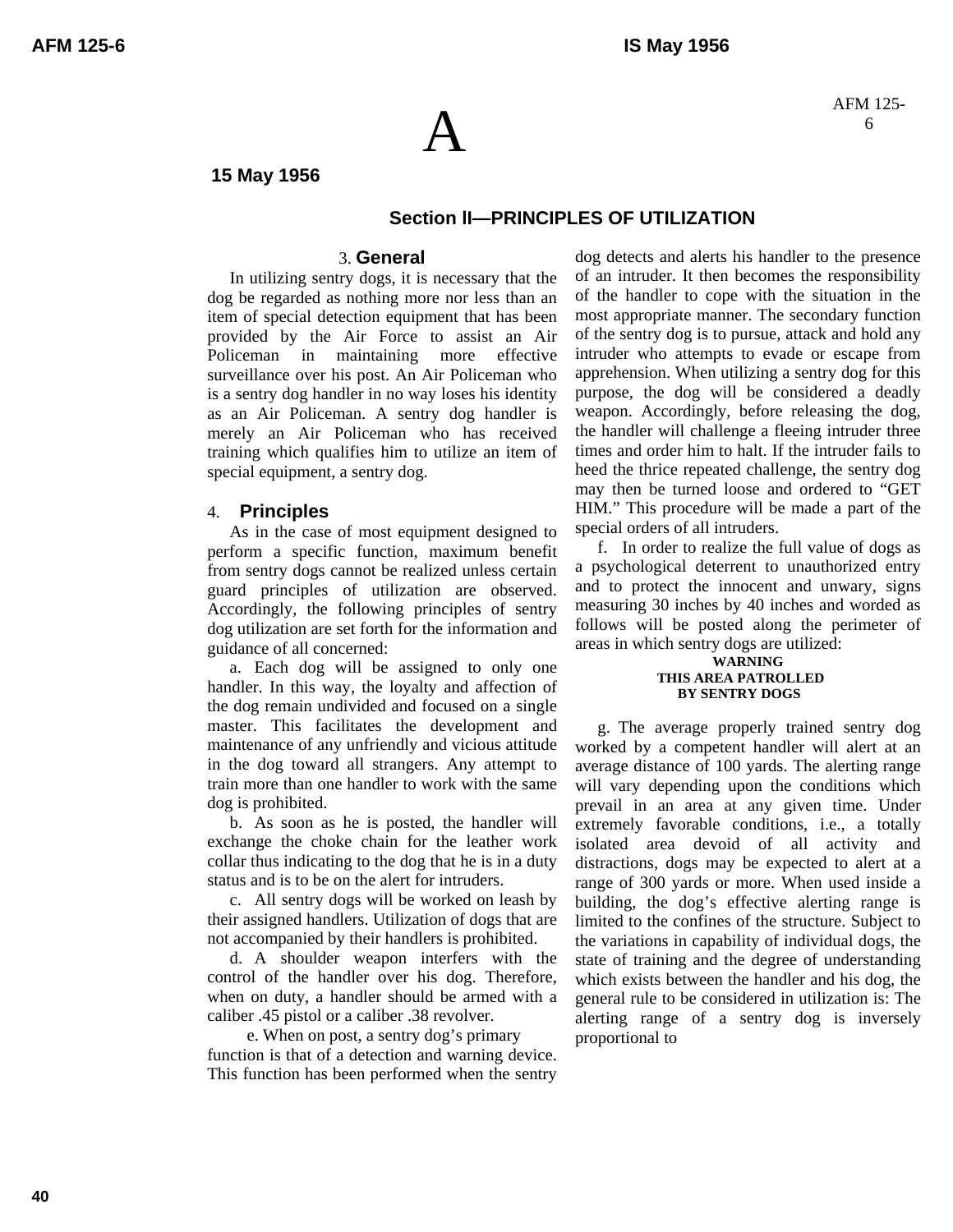### **AFM 125.4** 15 May

#### **1956**

the number of distractions presented in the area being secured.

h. To insure adequate security coverage, sentry dogs should initially not be assigned to posts which exceed 200 yards in length. This distance is witnessed only as a guide which can be used until experience indicates the proper size for patrol areas in any given location.

i. Subject to terrain conditions and the existence of any artificial barriers or obstructions which may prevent the observance of. this procedure, it will usually be found that a dog provides better security when he patrols at a distance from the item or area which is to be guarded. This permits the dog's hearing and sense of smell to take full advantage of any breeze that may carry the sound or odor of an intruder.

j. A sentry dog should be rotated from one post *+0* i~nother, since he is generally more alert in strange surroundings.

k. Whenever practical, sentry dogs should patrol downwind from the area being secured. This procedure permits the dog to make full use of his sense of smell and increases the effective alerting range.

1. Except for the psychological value, no advantage accrues from the utilization of

sentry dogs during daylight hours. It has been established that the eyesight of a dog is one of the weakest of his perceptional senses and is markedly inferior to that of the average human. During the day, a single Air Policeman is capable of securing an area the same size as that secured by a sentry dog and his handler. Therefore, except under exceptional circumstances, sentry dogs will not be used during the daytime.

m. There is no need to withdraw sentry dogs from post during inclement weather. Although a heavy rain will tend to reduce a dog's effective alerting range, his ability to detect intruders will still exceed that of his handler.

n. While on post, handlers and sentry dogs should be frequently inspected and tested by simulated penetrations to insure alertness and proper performance of duty. In this respect, handlers and sentry dogs are no different than guards not equipped with dogs.

o. As soon as a handler and his dog are relieved from post, the handler will remove the leather collar and substitute the choke chain which will be worn until the dog has been returned to his kennel.

## **Section Ill—AREAS OF SENTRY DOG UTILIZATION**

Utilization of sentry dogs will be considered to increase the security of Category I and Category II elements as defined in AFR 355—4 and as a means of protecting government property from theft or pilferage. Typical sentry dog posts are: tactical air-

craft parking areas; POL storage areas; POL

pipelines and pumping stations; remote transmitter and receiver sites; radar sites; flyaway kit storage areas; guided missile launching sites; special weapons storage areas; ammunition storage areas.

**42** 

 $\mathbf{\Omega}$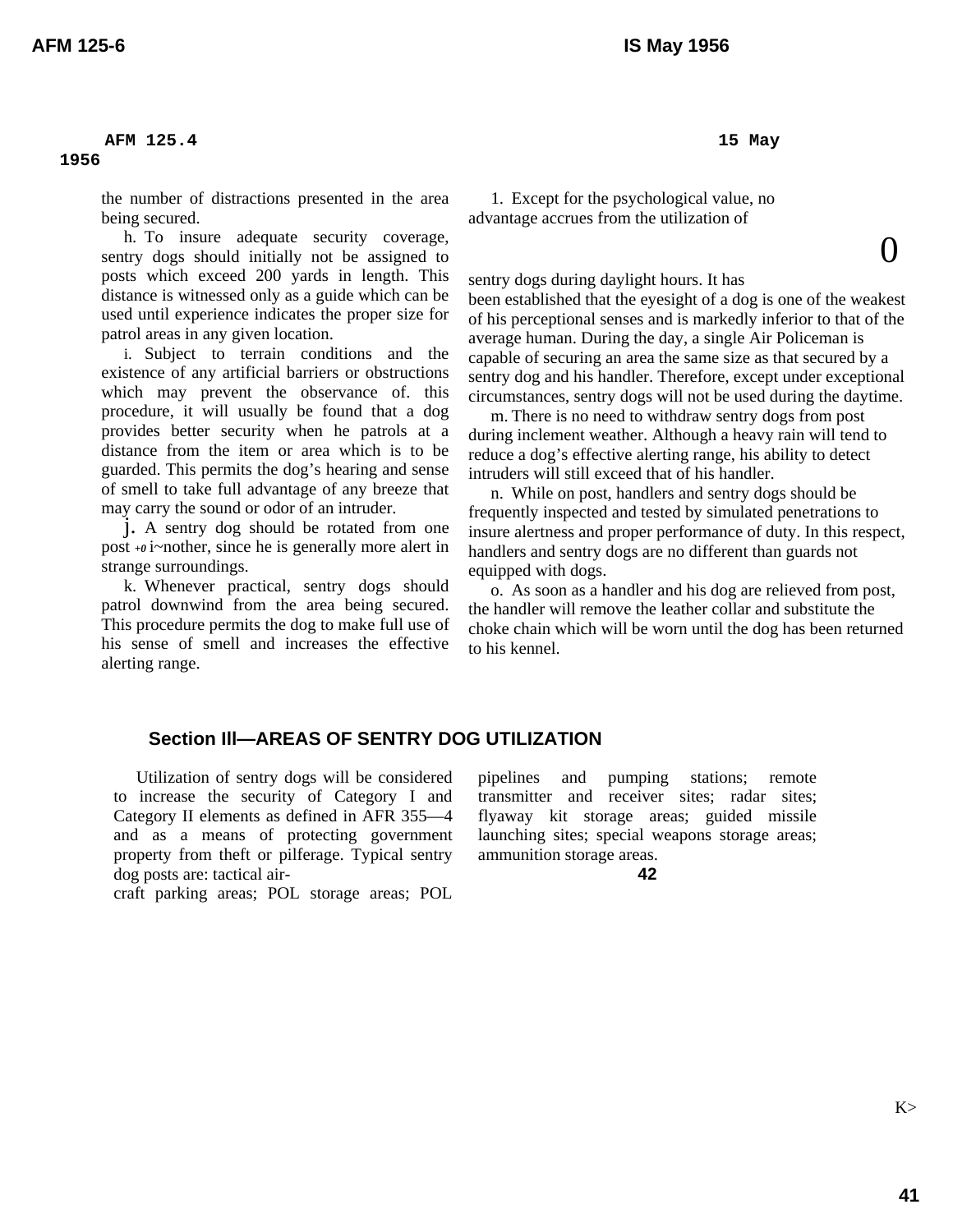*A*

## **Chapter 7**

## **LOGISTICAL SUPPORT AND ADMINISTRATION**

## **Section I—KENNELS AND RUNS**

#### **I.** Definitions

a. *Kennel—A* box-like wooden structure comprising the dog's sleeping quarters.

b. *Run—A* fenced or unfenced area adjoining or surrounding such kennel.

c. *Training Area—A* fenced inclosure containing the necessary training aids and of sufficient size to conduct regularly scheduled training.

#### **2. General**

Kennels and runs must be completed before delivery of sentry dogs.

#### 3. Location

The kennels must be located in a well-drained area which is both readily accessible to handlers and fire-fighting equipment, and sufficiently isolated from traveled roads and congested areas to insure a minimum of noise and distraction. The sentry dog tends to lose his efficiency unless isolated to permit him to secure a norn~al amount of rest and sleep.

#### 4. Facilities

Construction of permanent-type kennel facilities will be in accordance with USAF Standard Definitive Drawing AD—39—19—01, "Canine Kennel and Kennel Support Building." Minor changes from this design will be permitted to fit local conditions. Variations in material and planning may be made, but dimensions as shown in the referenced definitive designs are minimum requirements. For semi-permanent and temporarytype facilities, the site layout will be followed, but the kennels and support building may be prefabricated, job-assembled types of structures and inclosures. The sentry dog shipping crate which is issued with each dog may be used as a kennel in the construction of these latter types of facilities. The following points should be considered:

a. *Runs.* Concrete surfa "ed runs with a troweled finish are preferred over any other type. However, well-drained soil covered with smooth gravel provides an acceptable type of surface for runs when concrete is not available or the facility is only temporary. See paragraph 4e below.

b. *Roofs.* The roof of the kennel is best waterproofed by heavy asphalt paper or metal. Canvas will not be used for this purpose because it is flammable and not permanently waterproof. Roofs should be hinged to permit cleaning and inspection of the kennel and to provide ventilation in hot weather. In hot climates roofing surface should be painted with white or aluminum paint to reflect the heat.

c. *Partitions and Doors.* All partitions and doors will be made of wood or chain link or woven wire fencing, one inch maximum mesh, and must be strong enough to withstand repeated lunges by a 90-pound dog.

d. *Dog Proofing.* All dog run fences of woven wire mesh to be fastened to top and bottom pipe rails. Wood fences will have top and bottom wood rails. Fences over concrete runways will terminate one inch above the runway surface. Fences, wire or wood; over gravel or dirt runways are to terminate

*9*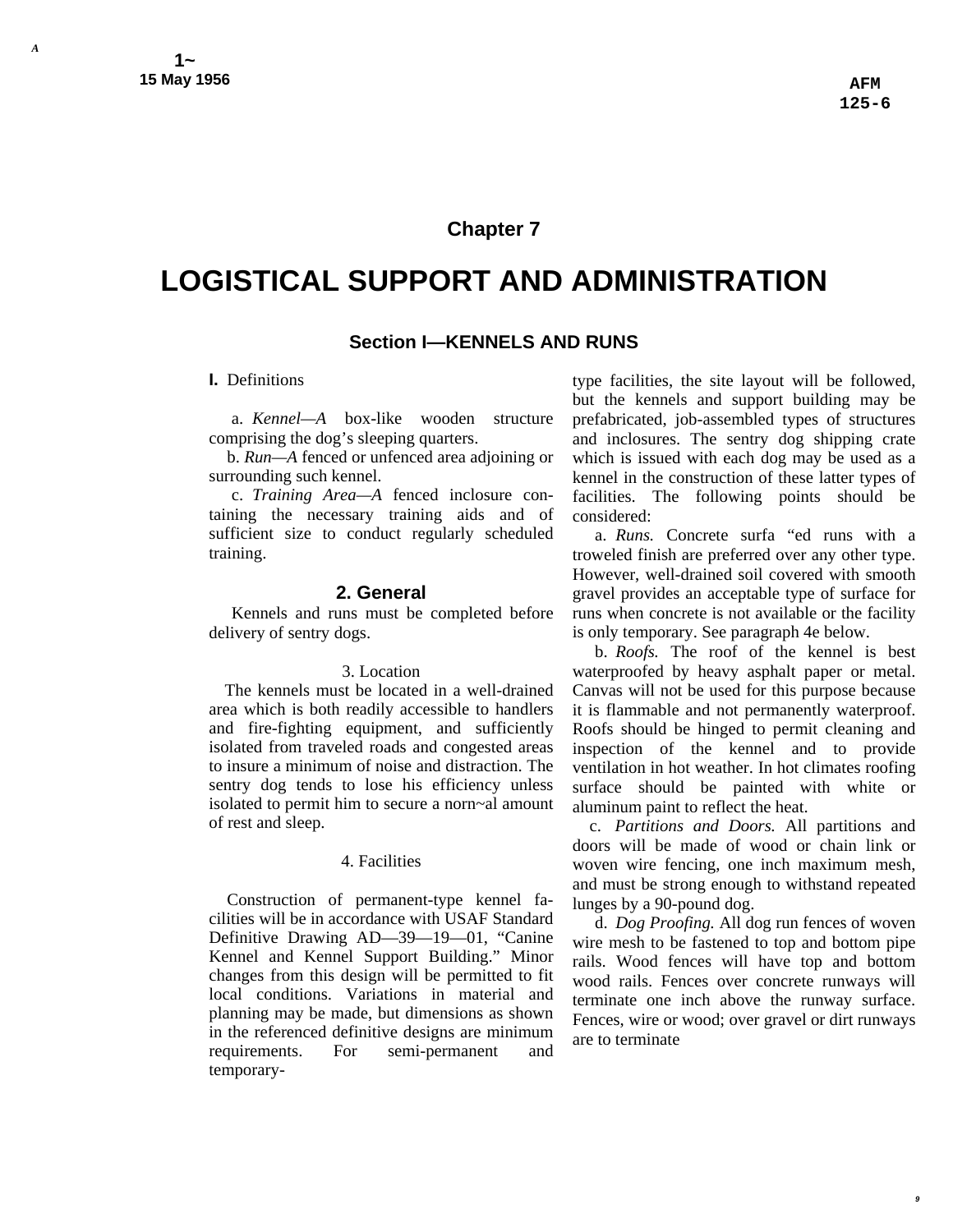N

one inch above a buried 12" corrugated gal-<br>vanized metal curb set flush with the grade to Sanitary conditions will be maintained in the prevent the dogs from burrowing under the fencing. Runway fences less than eight feet in height should have chicken wire stretched over the top of the runways to prevent the dogs from jumping or scaling them. Strands of smooth wire, twelve inches or less apart, stretched over fences eight feet in height, as shown in Definitive AD— 39—19—01, will serve this purpose.

*A*

e. *Shade.* Grass matting, salvage tenting or tarpaulin materials stretched over the inclosures around the runs and supported by wire dog proofing are economical ways of providing adequate shade during hot weather. Shade material should be secured to wire to prevent blowing away.

#### 5. **Water**

A water supply must be available at the kennels. Drinking water for dogs must come from a source approved for human consumption. Individual stainless steel water buckets are recommended when available.

### 6. Lights

Adequate lighting of the kennel area is necessary to prevent accidents when dogs are being taken from or returned to the kennels at night.

#### **7. Fire Protection**

A sufficient number of fire extinguishers must be located in the kennel area. The type and number of extinguishers will be determined by the local installation fire department.

### **12. Equipment**

The equipment allowance for sentry dogs and kennel facilities is contained in Equipment Component List 20—20—5. In accordance with AFR 125—9, certain individual items of equipment will be issued to the dog at the

#### 8. **Sanitation**

Sanitary conditions will be maintained in the kennels, runs, dog kitchen, food storage space and surro~jnding area. Insets and rodents can be controlled by immediate disposal of all waste material. Rodents are attracted by dry meal and scraps; therefore, all such material will be stored in rodent-proof containers. Stools must be policed at least twice daily. In areas infested with ticks; tall grass, weeds and brush should be removed; preferably by controlled burning under fire department supervision. The area should then be sprayed with a 5% DDT solution. The kennels, kitchen and adjacent areas will be sprayed periodically with a residual-type insecticide as prescribed by the Base Veterinarian.

#### 9. **Off Limits**

"Off Limits" signs will be posted in sufficient numbers on all sides of the kennel area and unauthorized personnel will not be admitted. Signs will measure 30 inches by 40 inches and will be lettered as follows:

#### **OFF LIMITS SENTRY DOG AREA DANGER**

### **10. Dog Pounds**

Stray dogs which are picked up on the installation will not be housed in or near the kennel area.

#### **I I.** Privately **Owned Dogs**

Privately owned dogs will not be fed, trained or housed in the sentry dog kennel area. This is applicable to dogs owned by sentry dog handlers as well as by all other personnel.

### Section **lI—EQUIPMENT AND SUPPLIES**

Army Dog Training Center; the remainder will be procured by the using installation. Should these allowances prove inadequate, unsuitable or excessive, a change request will be submitted in accordance with AFR 5—25 through channels to the Commander, Air